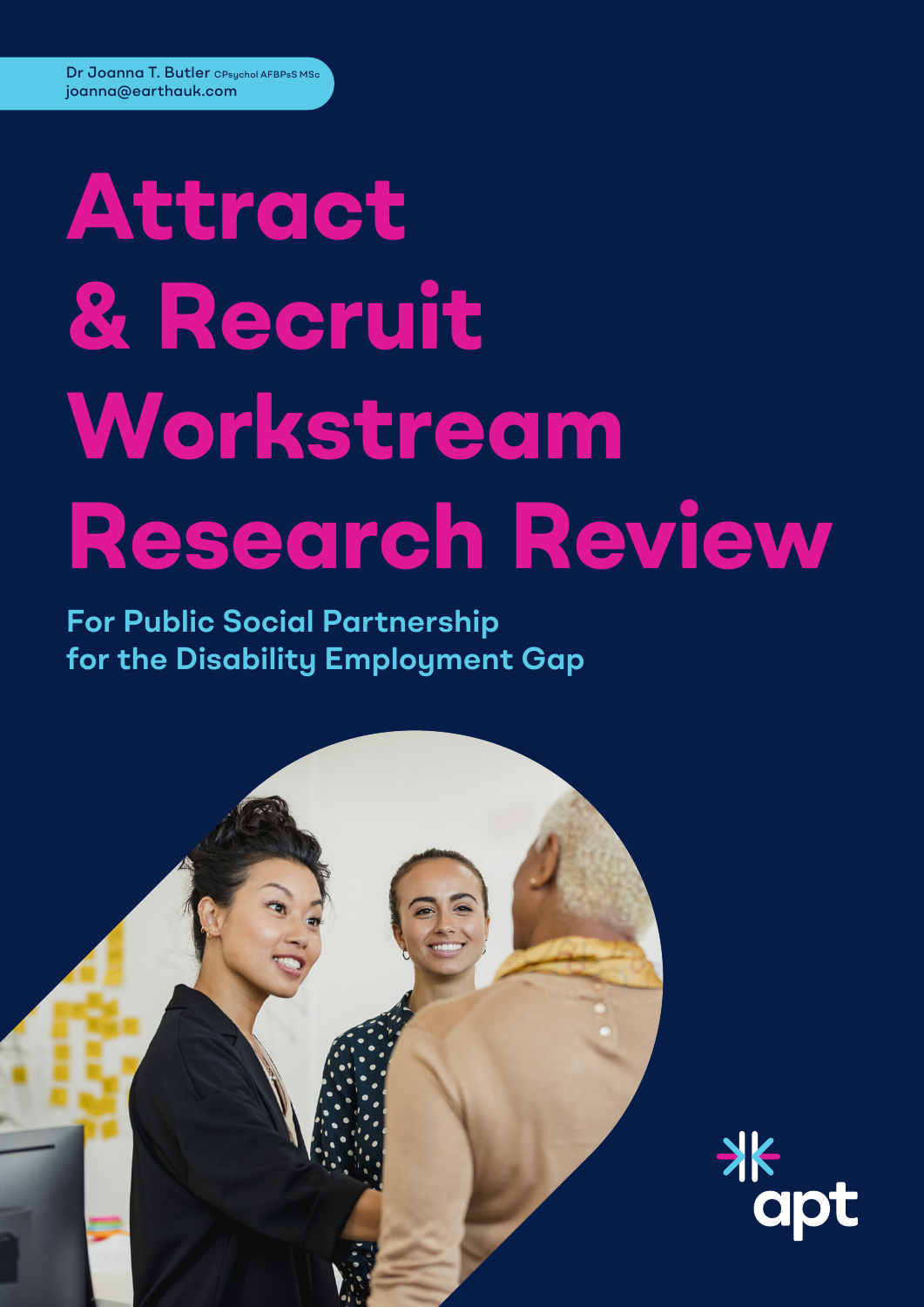# **Contents**

|        | <b>Executive Summary</b>                                                   | 3  |
|--------|----------------------------------------------------------------------------|----|
| 1.     | Introduction                                                               | 4  |
| 2.     | <b>Labour market outcomes</b><br>for disabled people in scotland           | 5  |
| 2.1.   | Labour Market Statistics: Disabled people<br>in the working-age population | 5  |
| 2.2.   | Work intentions of the inactive population                                 | 8  |
| 2.3.   | Main employment sectors<br>and growth areas                                | 9  |
| 2.4.   | Impact of Covid-19                                                         | 11 |
| 2.4.1. | <b>Employment activity</b>                                                 | 11 |
| 2.4.2. | <b>Industry Demand</b>                                                     | 11 |
| 2.4.3. | <b>Discriminatory Workplace Practices</b>                                  | 13 |
| 2.4.4. | Hiring Intentions                                                          | 14 |
| 2.5.   | Summary of labour market activity                                          | 15 |
| 3.     | <b>Challenges when Recruiting</b><br><b>Disabled People</b>                | 16 |
| 3.1.   | Negative attitudes from employers                                          | 17 |
| 3.2.   | <b>Discriminatory Recruitment Practices</b>                                | 19 |
| 3.3.   | Few open and inclusive<br>working environments                             | 21 |
| 3.4.   | <b>Application Barriers</b>                                                | 22 |
| 3.5.   | Impact on Jobseekers                                                       | 23 |
| 3.6.   | <b>Summary of Challenges</b>                                               | 23 |
|        |                                                                            |    |

| 4.     | <b>Employer Practices:</b><br><b>Inclusive Recruitment and Selection</b> | 24 |
|--------|--------------------------------------------------------------------------|----|
| 4.1.   | Establish Recruitment Strategy                                           | 26 |
| 4.2.   | Defining The Role - Job Analysis                                         | 26 |
| 4.3.   | <b>Attracting Applicants</b>                                             | 27 |
| 4.3.1. | Place job adverts across a range<br>of mediums to widen access           | 27 |
| 4.3.2. | Ensure job advertisements<br>are accessible and inclusive                | 28 |
| 4.3.3. | Offer a range of 'taster' opportunities<br>to gain workplace insight     | 29 |
| 4.3.4. | Branding and marketing must<br>demonstrate a commitment to inclusion     | 29 |
| 4.3.5. | Engage with specialist organisations<br>and schemes                      | 30 |
| 4.4.   | Selection                                                                | 33 |
| 4.4.1. | Application and/or Psychometric Testing                                  | 33 |
| 4.4.2. | Short-Listing                                                            | 33 |
| 4.4.3. | Interview or Assessment                                                  | 34 |
| 4.5.   | Hiring Decision - making the appointment                                 | 34 |
| 5.     | 'What Works': The Value of<br><b>Organisational Culture</b>              | 35 |
| 5.1.   | <b>Inclusive Organisational Culture</b>                                  | 36 |
| 5.1.1. | <b>Diversity Strategy and Policies</b>                                   | 37 |
| 5.1.2. | <b>Training and Education</b>                                            | 37 |
| 5.1.3. | Management Commitment                                                    | 38 |
| 5.1.4. | Measure, monitor and evaluate                                            | 39 |
| 5.2.   | <b>Model Creation</b>                                                    | 40 |
| 6.     | <b>Analysis: Inclusive Recruitment</b><br>in Scotland                    | 41 |
| 7.     | <b>Conclusion</b>                                                        | 44 |
|        | <b>Endnotes</b>                                                          | 45 |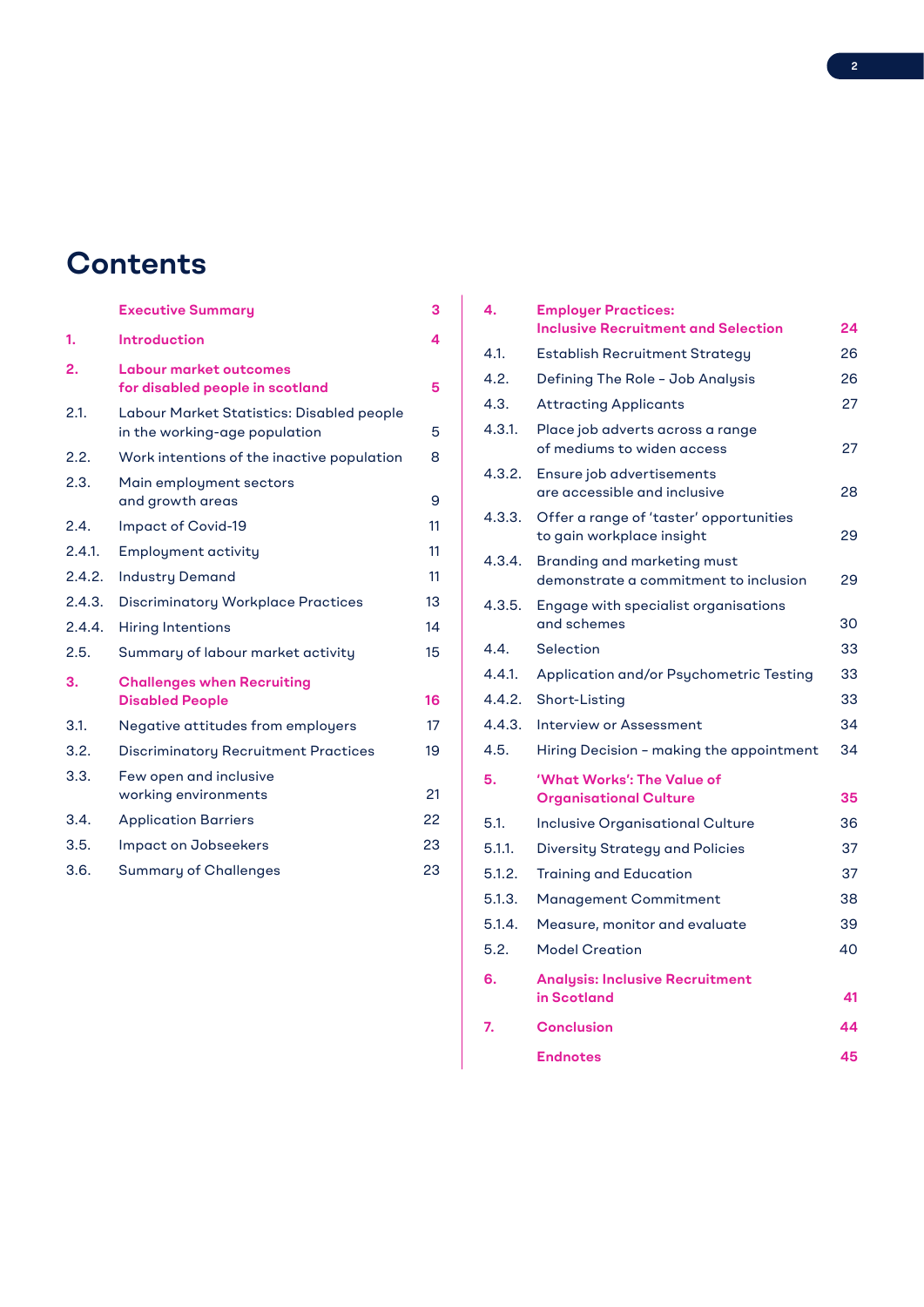# **executive review**

With an ambition to reduce the disability employment gap and create fair work for everyone, the Scottish Government seeks to advise employers on how to improve their selection and recruitment practices, provide inclusive workplaces. To effectively design and deliver programmes which support employers, enable advocacy within an employer network, and also create an opportunity to influence policy, it is important to understand existing evidence for 'what works' in attracting and recruiting disabled people.

First, this report looked at the labour market outcomes of disabled people. When compared with the nondisabled working population, disabled people have a lower rate of employment, and higher unemployment and inactivity rates. The current disability employment rate gap of 33.2% has been gradually narrowing, reducing by 5.1 percentage since 2013/14. Of the overall population of economically inactive people in Scotland, 21.8% want to work, with people claiming long-term sickness as the reason for inactivity the most eager to gain employment.

The industries disabled people find themselves in are not disproportionate differently from their non-disabled colleagues: the majority of work undertaken in Scotland includes (1) public admin, education and health and (2) distribution, hotels and restaurants. However, disabled people are more likely to find themselves in low-skilled occupations (e.g. elementary, caring, admin and sales), as well as part-time employment.

Covid-19 has changed the employment landscape for most of the working-age population, with those especially impacted employed in hospitality, accommodation and food service industries, and the lowest skilled, elementary occupations. On the other hand, certain industries saw an increase in their workforce, for example, education and health and social work activities. Many disabled people work in these declining industries; however, this may be balanced out by their foothold in growth industries, e.g. health care and public administration. This is yet to be realised.

Employees with disabilities are also more likely to be negatively impacted by the resultant effects on redundancy and recruitment decisions. Section 3 reports that despite the reported benefits to hiring disabled talent, and while there have been positive shifts in employer attitudes and hiring intentions, the perception and stereotypes of disabled people at work endures. Evidence identifies barriers such as employer bias and discrimination, limited insight into legislation and access to work opportunities, and organisational accessibility issues. These challenges are attributed to a lack of employer knowledge and inclusive workplaces – from policy to representation to data capture – and by employers' own admission, they are not doing enough to deliver inclusive recruitment. Consequently, these attitudes and practices perpetuates the disability employment gap, and addressing this misconception should create inclusive work environments and enable disabled people into employment.

Section 4 suggests that where problems exist, solutions and recommendations to fairly recruit and select include attraction methods beyond accessible job adverts. Inclusive recruitment and selection in itself is not much different than it would be for seeking to hire any specific target audience, but greater effort needs to be made to ensure it is inclusive. Inclusive recruitment is about aligning recruitment practices with the organisational culture. An inclusive culture can be created by improving the knowledge and commitment of leaders and managers, and developing inclusive processes and policies, while measuring and monitoring ambitious recruitment targets.

However, the evidence of theory in practice is still too limited to carry out any robust analysis of 'what works'. There appears to be a lack of reporting and promoting of inclusive recruitment for disabled people – which is not to say it does not occur – it is just not sufficiently promoted. Where data is present, it is questionable whether the targets are ambitious enough – with employers setting targets below the current proportion of working age disabled people in Scotland.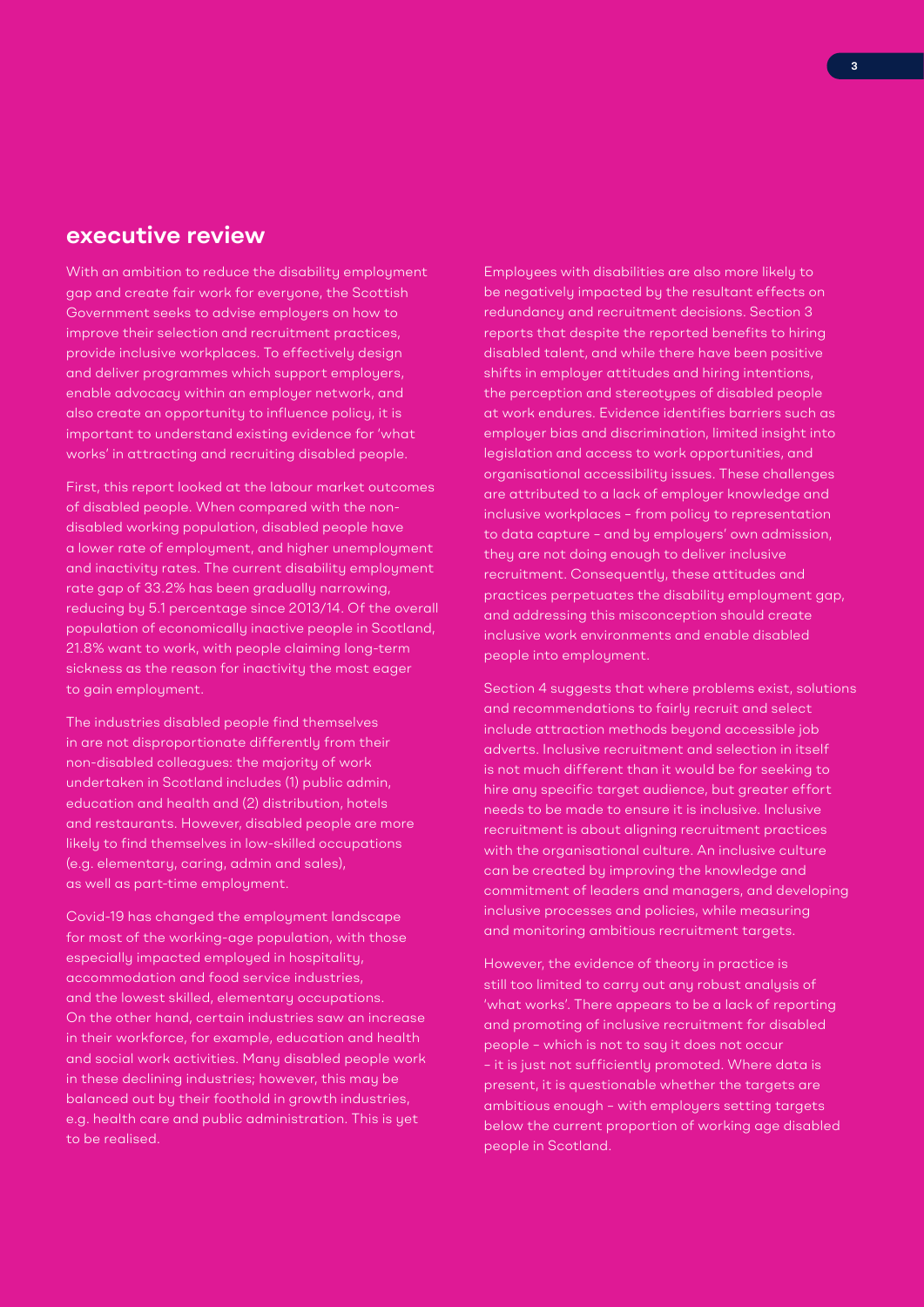# **introduction**

With an ambition to reduce the disability employment gap and create fair work for everyone, the Scottish Government produced the Fairer Scotland for disabled People Employment Action Plan in 2018, aiming to increase the employment rate of disabled people to 50% by 2023, and 60% in 2030. To meet this ambition, both supply- and demand-side approaches to labour market access will need to be tackled through collaborative projects. Funding is allocated to promote to employers the benefits of recruiting disabled people as part of a more diverse workforce, and to ensure employers (particularly SMEs) have access to up to date advice when seeking to recruit disabled people.

One of the drivers of change set out by the Scottish Government will address the demand side – to support employers to recruit and retain disabled people – and crucially, as SUSE recognise, "the critical first stage of attracting and recruiting" potential employees. This support will include advising employers on how to improve their selection and recruitment practices, provide inclusive workplaces, but also become an organisation with a culture that support fair work for all.

To effectively design and deliver programmes which support employers, enable advocacy within an employer network, and also create an opportunity to influence policy, it is important to understand existing evidence for 'what works' in attracting and recruiting disabled people.

Desk-based research was carried out by evaluating reports from disability charities and government evaluations. These reports were balanced with a review of open-access domains, academic sources and independent apolitical research bodies (e.g. the Institute of Employment Studies).

Research was guided by a set of the parameters:

- Contemporary research was given priority. Specific attention was given to examples of employer practice and models of support – however, the availability of this information is woefully lacking in existing academic research or industry papers.
- Scotland was the focal region due to the context of support (i.e. government incentives, initiatives, legislation); however, international evidence also emerged.
- Discussion of progression and retention, nor supply-side challenges relating to improving the employability of disabled people, were featured in this research.
- This report is pan-disability and did not focus on any one disability.
- Evaluations of Department for Work and Pensions (DWP) and Scottish Government employment programmes are excluded from the review.

There is a breadth of literature, self-reported survey data and commentary on the problems of workforce inequality for disabled people. Surprisingly, then, there is an underwhelming presence of literature on "inclusive recruitment" or "inclusive hiring", and furthermore recommendations for 'what good looks like' in regard to tools and strategies is often based on self-report, without frameworks and models from which to carry out any robust analysis.

That said, the recommendations which emerge from a wealth of resources point to similar threads from which a model can be extrapolated – which this report will include before evaluating some of the practices across Scotland's employers which aim to increase workforce diversity.

Before that, this evidence review will look at the labour market activity of disabled people – from employment rates to employer industries and the impact of Covid-19 - and the challenges they face in the recruitment process.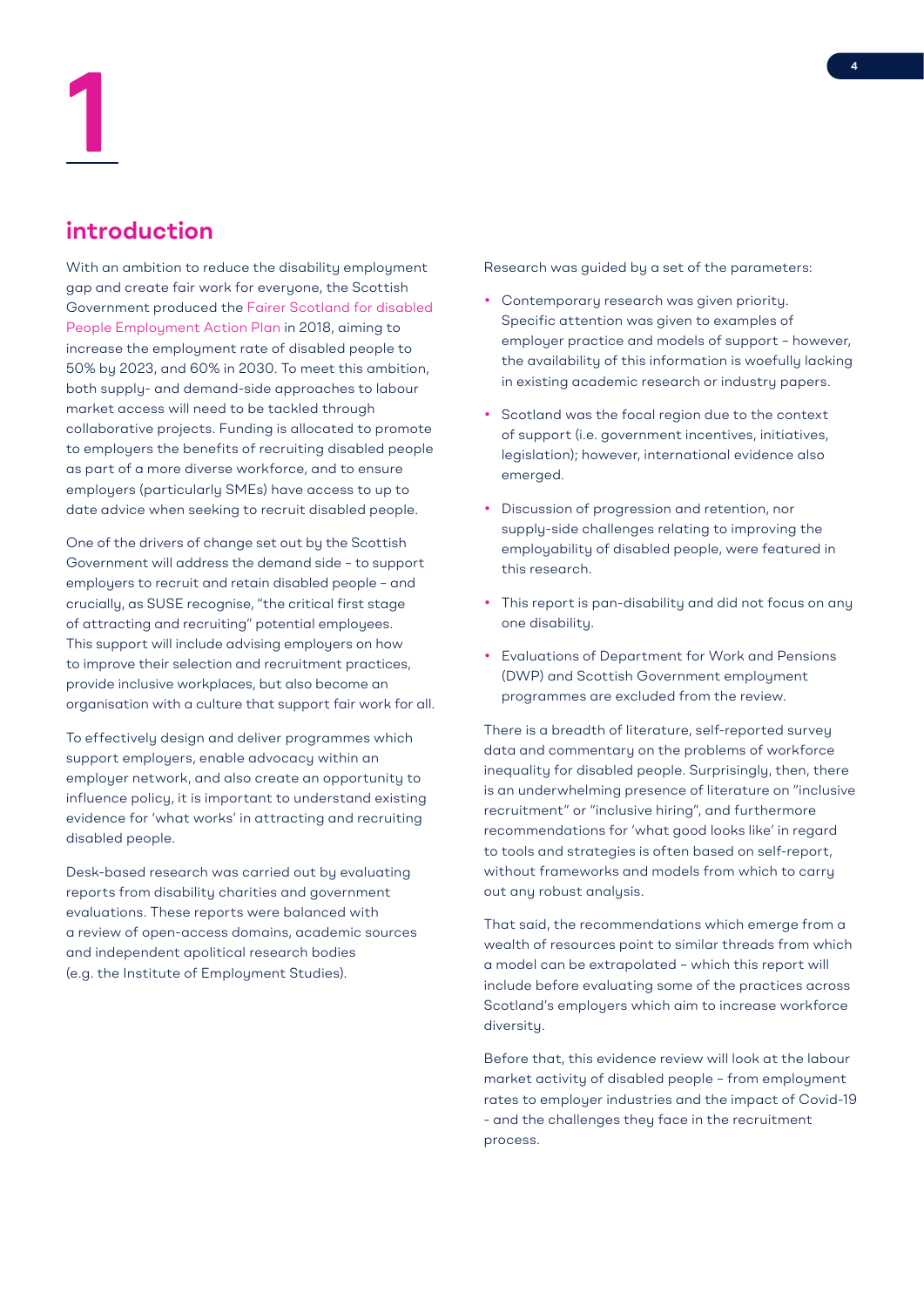# **Labour Market Outcomes for Disabled People in Scotland**

This section provides statistical information in relation to disability and employment in Scotland, specifically focusing on the employment rate, unemployment rate, inactivity rate, and characteristics of employment. Next a discussion of the effect of the Coronavirus (Covid-19) pandemic on labour market demand will be set out.

Key labour market statistics are predominantly derived from the Annual Population Survey (APS) and Labour Force Survey (LFS). While the LFS is more frequent than the APS, the Office of the Chief Economic Adviser (Scottish Government) deem the APS to be more reliable due to its larger sample size. The LFS statistics are updated quarterly and can be found, along with APS date, on the Scottish Government Labour Market Statistics page as well as the Office for National Statistics (ONS) website. Specific datasets from APS can be derived through web-based database Nomis.

In an employment context, disability is defined as "a physical or mental impairment which has a substantial and long-term adverse effect on a person's ability to carry out normal day-to-day activities" (Equality Act, 2010). The APS disability category includes two main categories of the working age population: "Equality Act Core" disabled people who have a long-term condition (i.e. over 12 months) which substantially limits their dayto-day activities; and "Work-limiting" disabled people are those who have a long-term disability which affects the kind or amount of work they might do (ONS, 2019). As both the ONS and Scottish Government use the Equalities Act (EA) Core Disabled status of disabled people for this analysis, so too will this report, unless otherwise noted.

<sup>1</sup> Scottish Government's 2018 figures differ slightly, with a disability employment rate of 47.8%, compared to 81.3% of people who are not disabled, but with a comparable disability employment gap of 33.5%.

#### <sup>2</sup> The wording of the APS disability question was changed in 2013, earlier dates are not comparable.

# **2.1. Labour Market Statistics: Disabled people in the working-age population**

According to the latest (Aug – Oct 2020) LFS data (ONS, 2020), the employment rate for Scotland's working age population is 74.8%, with unemployment at 4.2%, and inactivity at 21.8%. However, this section will specifically address the labour market outcomes of disabled people.

The following statistics are derived from the APS across the time period of June 2019 to July 2020 for the working population, i.e. aged 16-64.

Table 1 shows that just over 20 per cent of the working population in Scotland is categorised as EA 'core' disabled. Of this population, approximate 366,500 (52.5%) are economically active (i.e. either employed or unemployed), with 339,500 (48.6%) in employment and 27,100 (7.4%) unemployed. The remaining 332,300 (47.5%) are economically inactive.

When compared with the non-disabled working population, disabled people have a lower rate of employment, and higher unemployment and inactivity rates (Table 1; Figure 1). In part, a low disability employment rate can be explained by higher unemployment and inactivity rates.

The employment rate for disabled people is 48.6% (n = 339,500) compared to an employment rate of 81.8% (n = 2,010,000) for non-disabled people. This produces a disability employment rate gap of 33.2%1 (i.e. disabled people have an employment rate 33.2 percentage points lower than people without disabilities).

However, the gap has been gradually narrowing, reducing by 5.1 percentage points since 38.3% in 2013/14<sup>2</sup> (Figure 2).

Part of the reason for the gap reducing is that the employment rate for the working age population has trended upwards since 2013/14 (Figure 3), accelerating at a faster pace than that of non-disabled people, i.e. an overall change of 7.8 percentage points (from 40.8% to 48.6%) compared to 2.7 percentage points for nondisabled people (79.1% to 81.8%).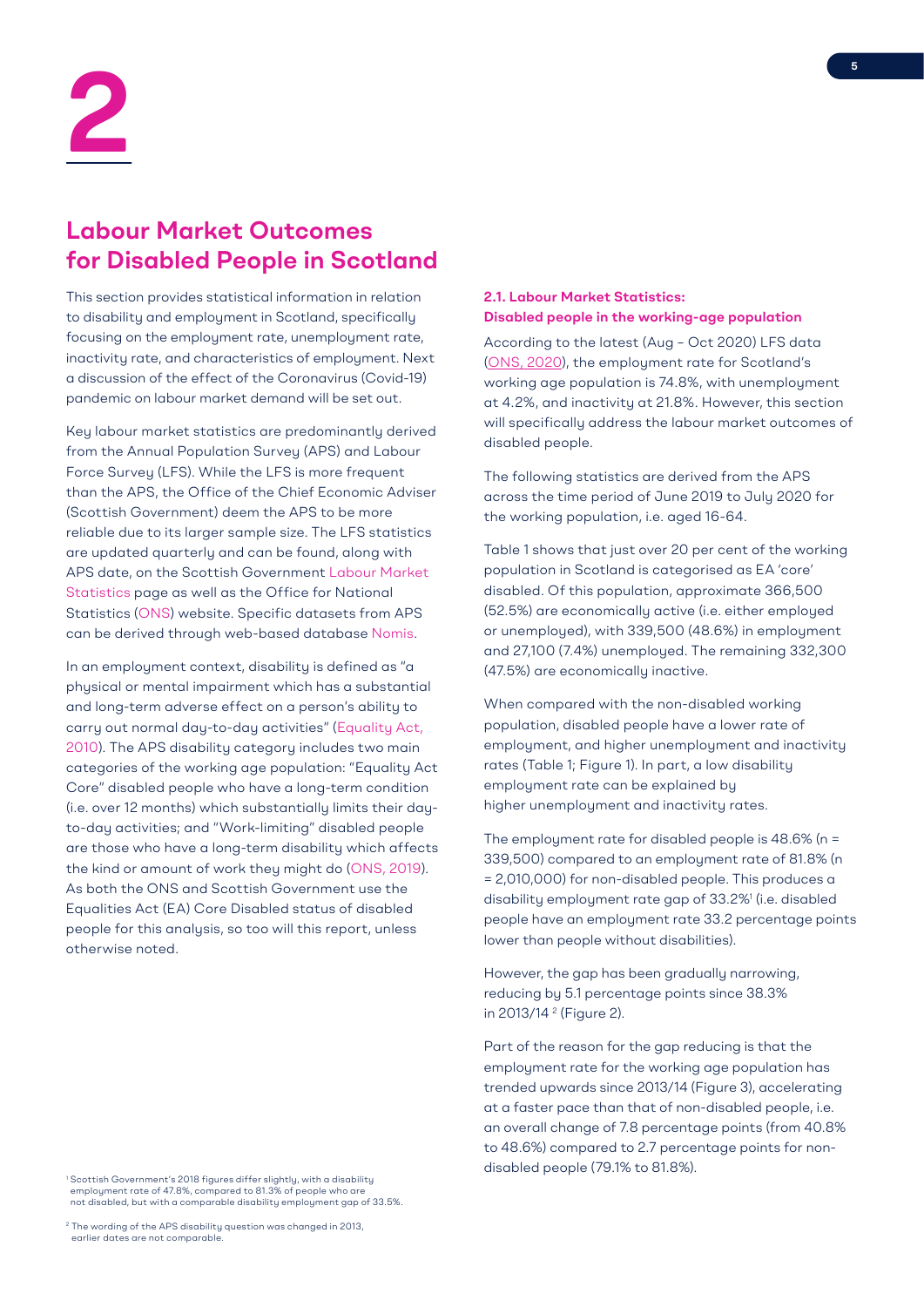# **table 1**

Labour market outcomes of the working-age population in Scotland by disability status

|                                         | <b>Public Bodies</b><br><b>EA Core Disabled</b> |      |           | <b>Public Bodies</b><br>Not Disabled |
|-----------------------------------------|-------------------------------------------------|------|-----------|--------------------------------------|
|                                         | No.                                             | %    | No.       | %                                    |
| <b>Working Population</b>               | 698,800                                         | 20.3 | 2,457,200 | 71.4                                 |
| <b>Economically Active</b>              | 366,500                                         | 52.5 | 2,059,800 | 83.8                                 |
| Employment                              | 339,500                                         | 48.6 | 2,010,000 | 81.8                                 |
| Unemployed                              | 27,100                                          | 7.4  | 49,800    | 2.4                                  |
| 332,300<br><b>Economically Inactive</b> |                                                 | 47.5 | 397,400   | 16.2                                 |

Source: APS, ONS (2020) [accessed from Nomis on 13 December 2020)

## **figure 1**

Comparison of labour market outcomes of working-age population in Scotland by disability, %





At the same time, the unemployment rate more than halved for both disabled people and non-disabled people, improving by 7.9 percentage points for disabled people (15.5% to 7.4%) and 3.7 percentage points (6.1% to 2.4%) for non-disabled people (Figure 4).

Furthermore, the inactivity rate for non-disabled people increased by 0.5 percentage points (from 15.7% to 16.2%) while the inactivity rate for disabled people decreased by 4.3 percentage points (51.8% to 47.5%) (Figure 5).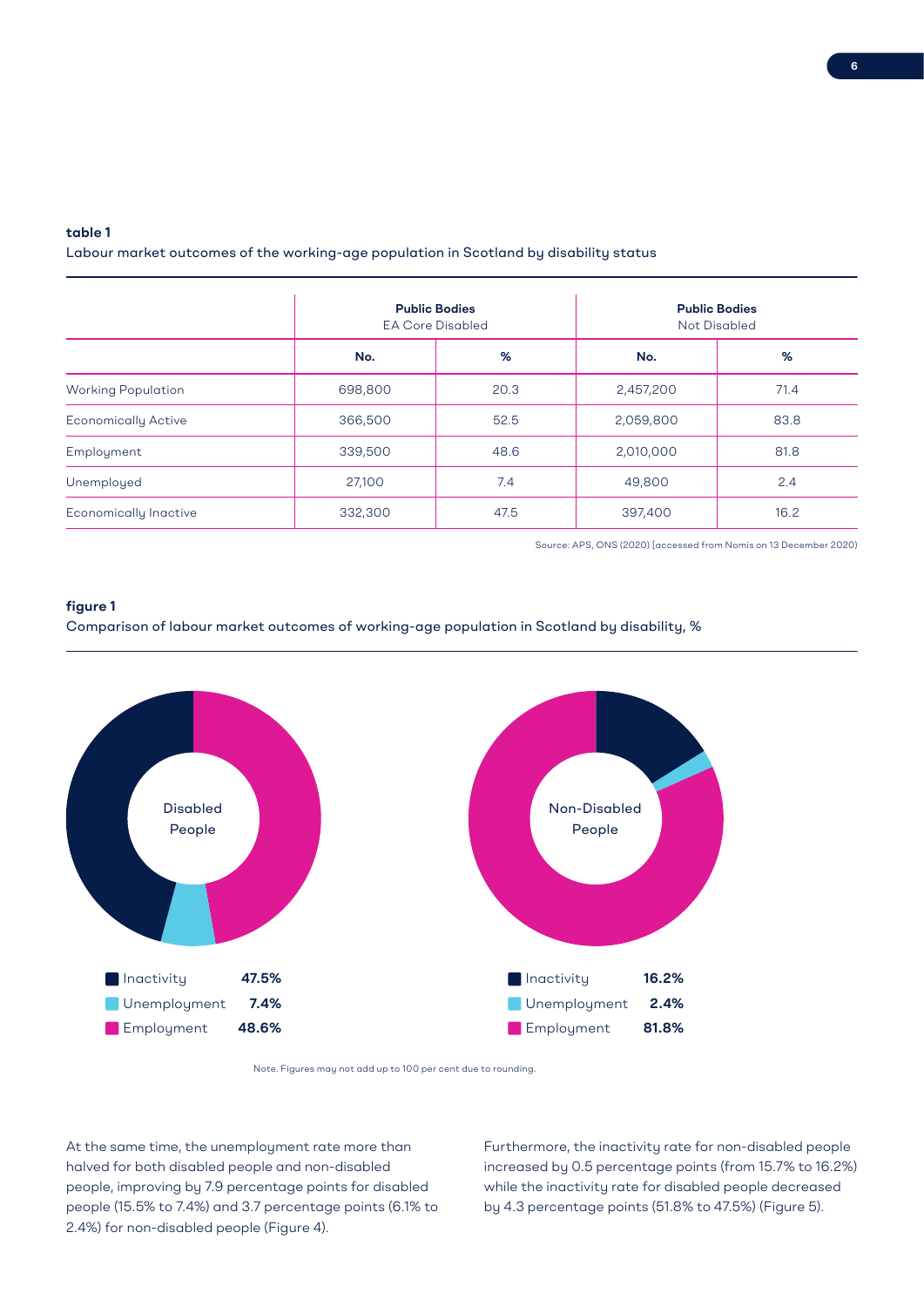# **figure 2 Disability employment rate gap (%), cotland 2014-2020, Core Disability**



# **figure 4**



# **Unemployment rates of working age population by disability status (%), Scotland, 2014 - 2020**

# **figure 3**

# **Employment rates of working age population by disability status (%), Scotland, 2014-2020**



# **figure 5**

**Inactivity rates of working age population by disability status (%), Scotland, 2014-2020**

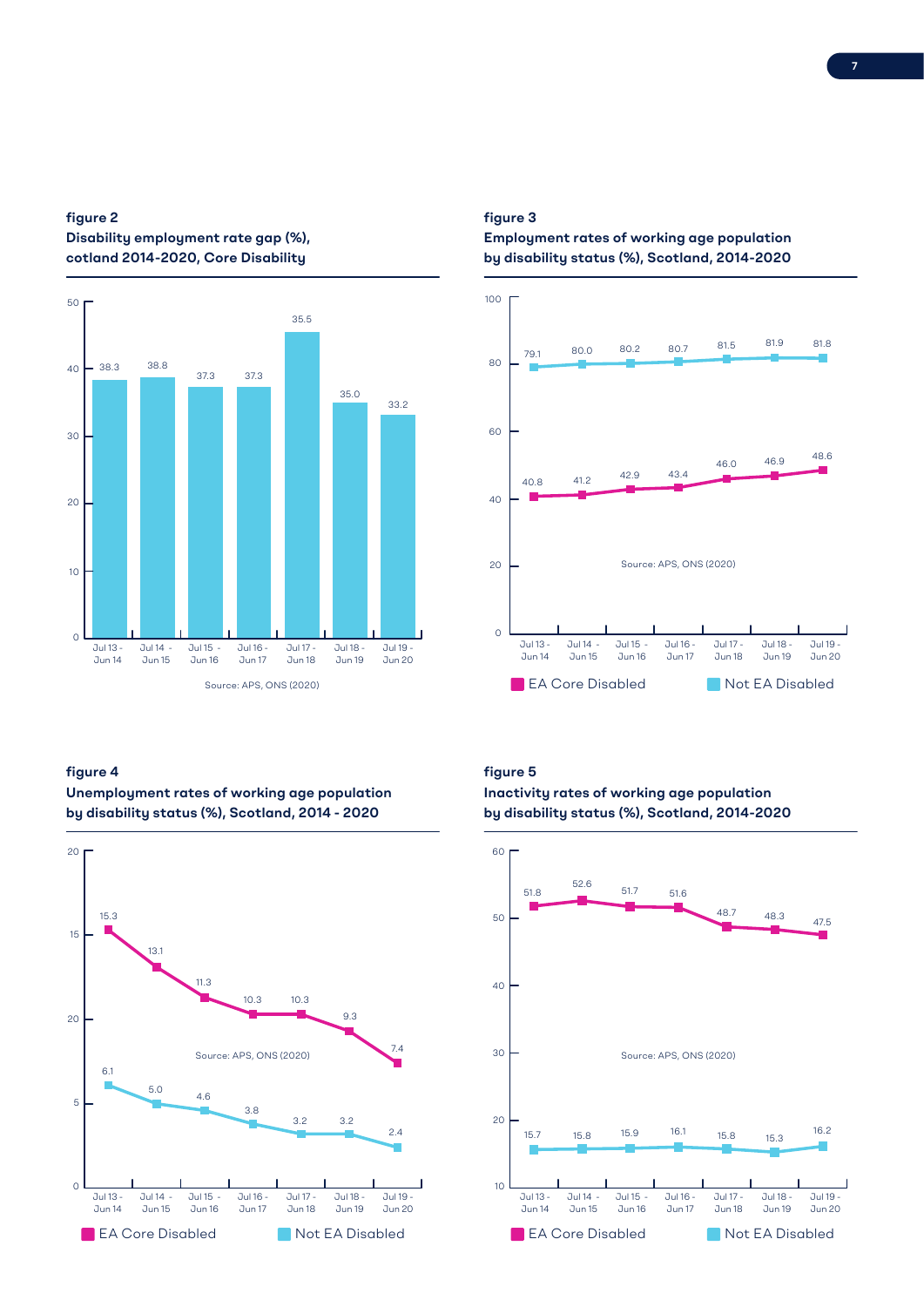## **2.2. Work intentions of the inactive population**

Of the overall population of economically inactive people in Scotland (Jul 2019 – Jun 2020), 21.8% (n = 174,100) report that they want to work. Specifically, 219,800 cite long-term sickness as the reason for inactivity (27.5% of the inactive population) of whom 53,500 (6.7%) want to work – this is the highest proportion of all inactive people, above students and caregivers.

If: the 53,500 people who want to work plus the 27,100 disabled people who are unemployed and looking for work, were able to gain employment, this would total 79,600. And if, all other factors remaining, they all found work this would increase the disability employment rate to almost 60 per cent – the Scottish Government's ambition for 2030.

# **table 2**

# Economic inactivity by reasons - Scotland

|                           | Total   |      | Does not want a job |      | Wants a job |      |
|---------------------------|---------|------|---------------------|------|-------------|------|
|                           | No.     | %    | No.                 | %    | No.         | %    |
| Student                   | 215,900 | 27.0 | 179,100             | 22.4 | 36,800      | 4.6  |
| Looking after family/home | 140,200 | 17.6 | 105,300             | 13.2 | 35,000      | 4.4  |
| Temporary sick            | 14,900  | 1.9  | 8,200               | 1.0  | 6,800       | 0.8  |
| Long-term sick            | 219,800 | 27.5 | 166,300             | 20.8 | 53,500      | 6.7  |
| Discouraged               | 4,100   | 0.5  | 800                 | 0.1  | 3,300       | 0.4  |
| Retired                   | 111,800 | 14.0 | 108,800             | 13.6 | 3,000       | 0.4  |
| Other                     | 91,800  | 11.5 | 56,100              | 7.0  | 35,700      | 4.5  |
| <b>Total</b>              | 798,500 | 100  | 624,500             | 78.2 | 174,100     | 21.8 |

Source: APS, ONS (2020)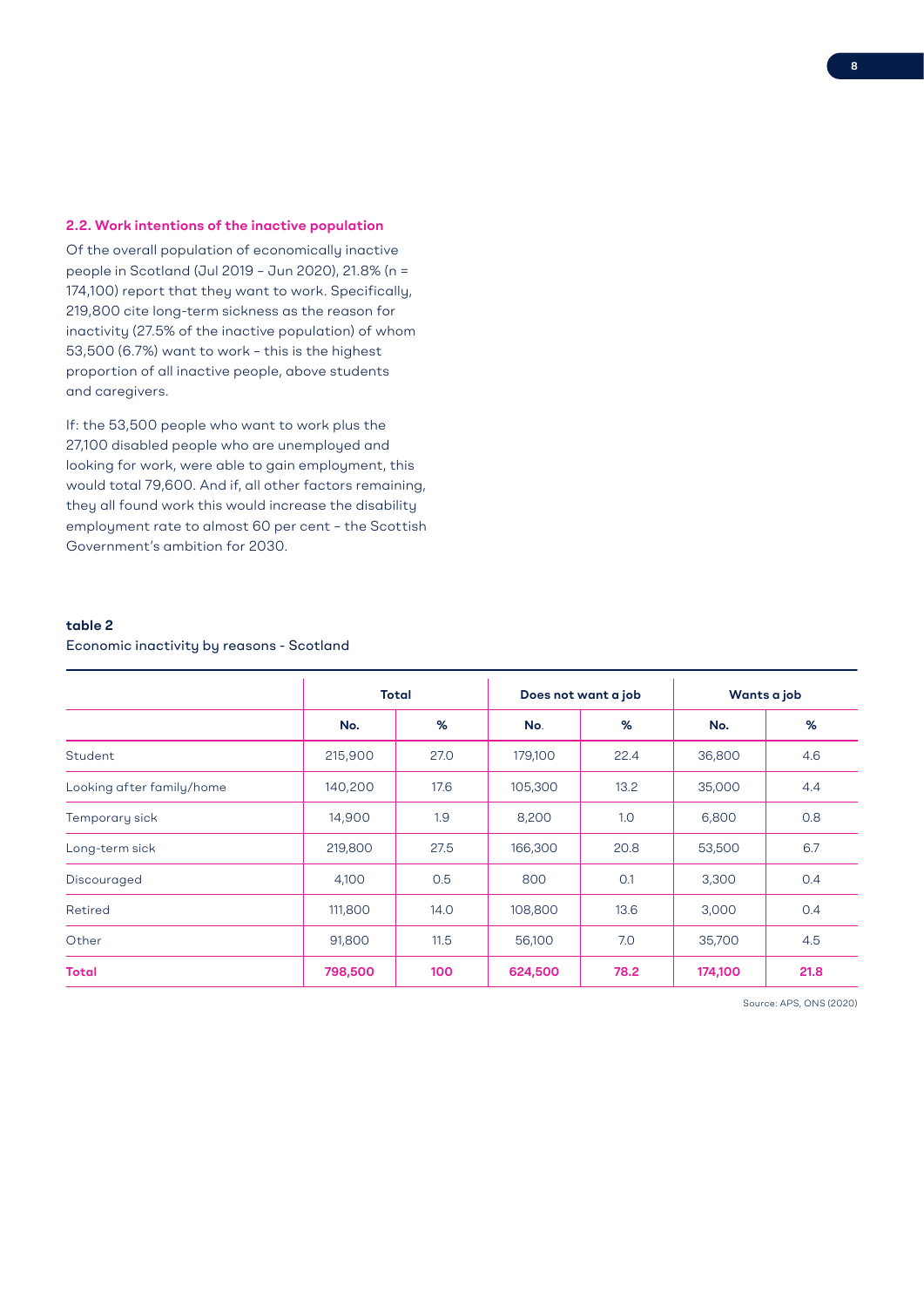#### **2.3. Main employment sectors and growth areas**

Scottish Government's Chief Economic Directorate (2020) have identified growth sectors, i.e. those sectors with a competitive advantage, to include:

- food and drink (including agriculture and fisheries)
- creative industries (including digital)
- sustainable tourism
- energy (including renewables)
- financial and business services
- life sciences.

However we can also gain some insight into employer demand by looking at the industry and occupation split before Covid-19. Data analysed by Scottish Government for 2018 (2020) (Table 3) reports that disabled people are less likely to work in higher-skilled occupations than non-disabled people; and more likely to engage in parttime work (35.1% compared to 24.7%), while less likely to be in full time work (64.9% cf 75.3%). They are also more likely to be employed in public sector (26.9% cf 25.8%) and small firms (52.2% cf 49.5%).

Table 3 also demonstrates that the majority of work undertaken by Scotland's population centres around (1) public admin, education and health and (2) distribution, hotels and restaurants industries. There is a slightly greater proportion of disabled people in both industries. Nonetheless, the spread of disabled and non-disabled workers is similar across all industries.

However, a look at occupations suggests a variation in representation. A greater proportion of disabled people were employed in (1) caring (13%), (2) elementary (12.7%), (3) administrative and secretarial (10.9%) and (4) sales occupations (10.5%).

Even before Covid-19, the Scottish labour market faced a multitude of changes which impact demand. For example, restricted immigration following Brexit will reduce labour supply, new technologies will bring opportunities and threats to existing jobs (Tromel et al., 2019), and an ageing population will increase the demand for public services (e.g. care and health professions) (Skills Development Scotland (SDS), 2017; Vornholt et al., 2018i).

SDS (2017) and UKCES ('Working Futures' report, 2016) forecasted that by 2027 the increased demand would occur, disproportionately, across the top (e.g. high-skilled professional occupations) and bottom of the labour market (e.g. low-skilled occupations such as elementary and caring). Furthermore data from the 2017 Employer Skills Survey (ESS) (IFF Research, 2017) suggested hard-to-fill (skill-shortage) vacancies have increased since 2015, suggesting increased demand in the following industries:

- hotels and restaurants (23% from 22%);
- financial services (34% from 17%);
- business services (37% from 25%);
- health and social work (28% from 20%).

#### And occupations:

- managers (39% up from 16%)
- professionals (35% from 29%)
- caring, leisure, and other services (32% from 21%)

Those industries and occupations in demand are also those with the greater propensity to employ disabled employees. Lengnick-Hall, Gaunt and Brooks (2001ii) suggest that people with disabilities are more likely to find opportunities in high-growth rather than low-growth industries, especially in service sector positions. Therefore, hiring organisations in industries and occupations where demand is high and supply of labour is low are less "risk adverse", and the likelihood of disabled people being hired can increase (Burke et al., 2013iii).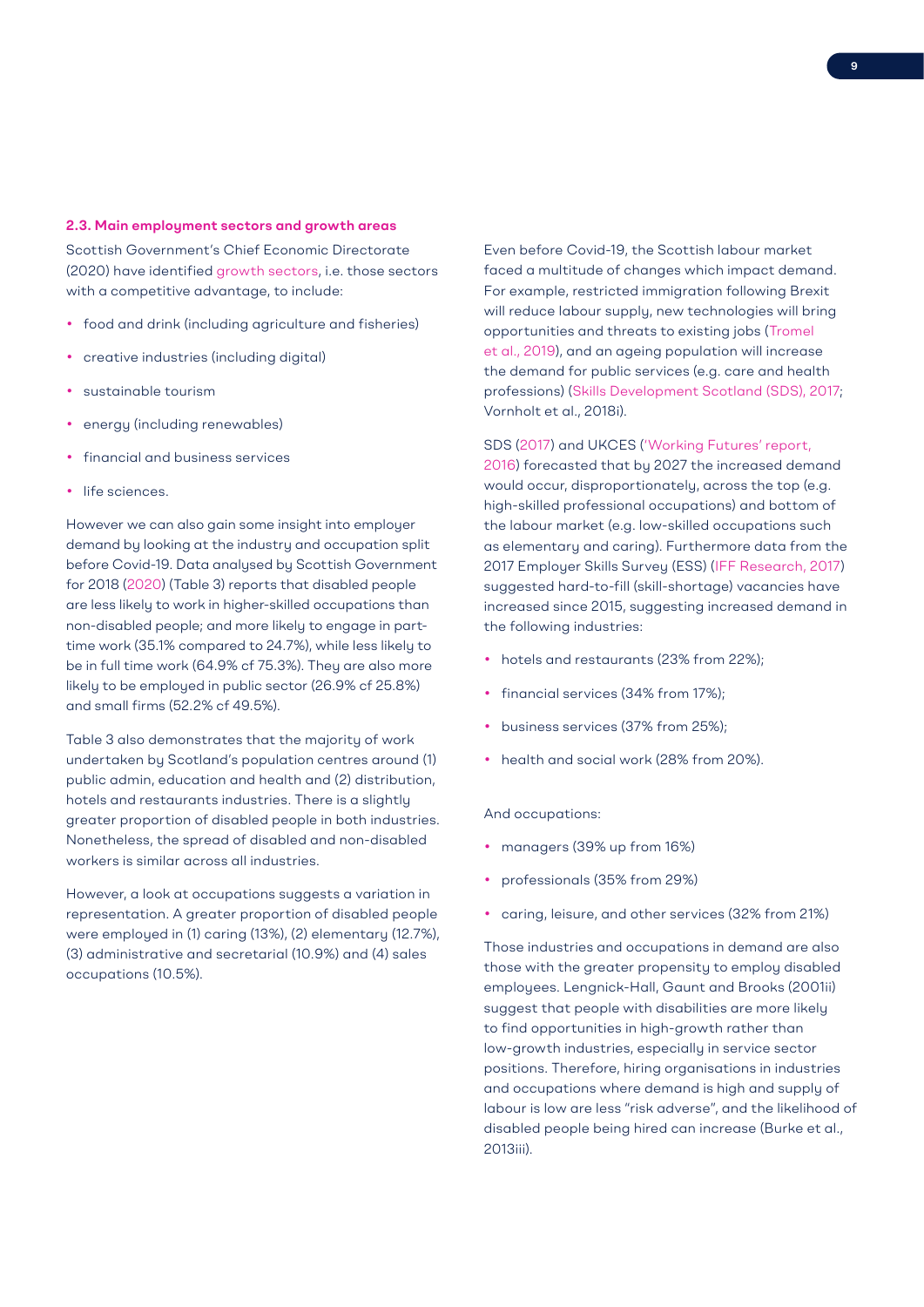# **table 3**

Employment rate by industry and occupation – Disabled and Non-disabled - Scotland (2018)

|                  |                                                |                | <b>Disabled</b> | Non-disabled |      |
|------------------|------------------------------------------------|----------------|-----------------|--------------|------|
|                  |                                                | No.            | %               | No.          | %    |
|                  | Public                                         | 82             | 26.9            | 572          | 25.8 |
| Sector           | Private                                        | 222            | 73.1            | 1,649        | 74.2 |
|                  | Agriculture, forestry & fishing                | $\overline{4}$ | 1.4             | 34           | 1.5  |
|                  | <b>Banking &amp; finance</b>                   | 39             | 12.9            | 346          | 15.6 |
|                  | <b>Construction &amp; Manufacturing</b>        | 38             | 12.4            | 344          | 15.5 |
| Industry         | Distribution, hotels & restaurants             | 64             | 21.2            | 414          | 18.6 |
|                  | Public admin, education & health               | 112            | 36.7            | 693          | 31.2 |
|                  | Transport & communication                      | 22             | 7.1             | 164          | 7.4  |
|                  | Other services (including energy & water)      | 25             | 8.3             | 227          | 10.2 |
|                  | Managers, Directors & Senior Officials         | 24             | 8.0             | 190          | 8.5  |
|                  | <b>Professional Occupations</b>                | 57             | 18.6            | 476          | 21.4 |
|                  | Associate Professional & Technical Occupations | 34             | 11.1            | 308          | 13.8 |
|                  | Administrative & Secretarial Occupations       | 33             | 10.9            | 220          | 9.9  |
| Occupation       | <b>Skilled Trades Occupations</b>              | 27             | 9.0             | 254          | 11.4 |
|                  | Caring, Leisure & Other Service Occupations    | 39             | 13.0            | 210          | 9.4  |
|                  | Sales & Customer Service Occupations           | 32             | 10.5            | 180          | 8.1  |
|                  | Process, Plant & Machine Operatives            | 19             | 6.3             | 149          | 6.7  |
|                  | <b>Elementary Occupations</b>                  | 38             | 12.7            | 240          | 10.8 |
|                  | Small employers (less than 50)                 | 141            | 52.2            | 989          | 49.5 |
|                  | Medium employers (between 50 & 250)            | 61             | 22.6            | 461          | 23.1 |
| Size of Employer | Large employers (more than 250)                | 60             | 22.3            | 463          | 23.2 |
|                  | Don't know but between 50 & 500Full-time       | 8              | 13.6            | 3,000        | 0.4  |
|                  | Full-time                                      | 198            | 7.0             | 35,700       | 4.5  |
| Other            | Full-time                                      | 107            | 35.1            | 549          | 24.7 |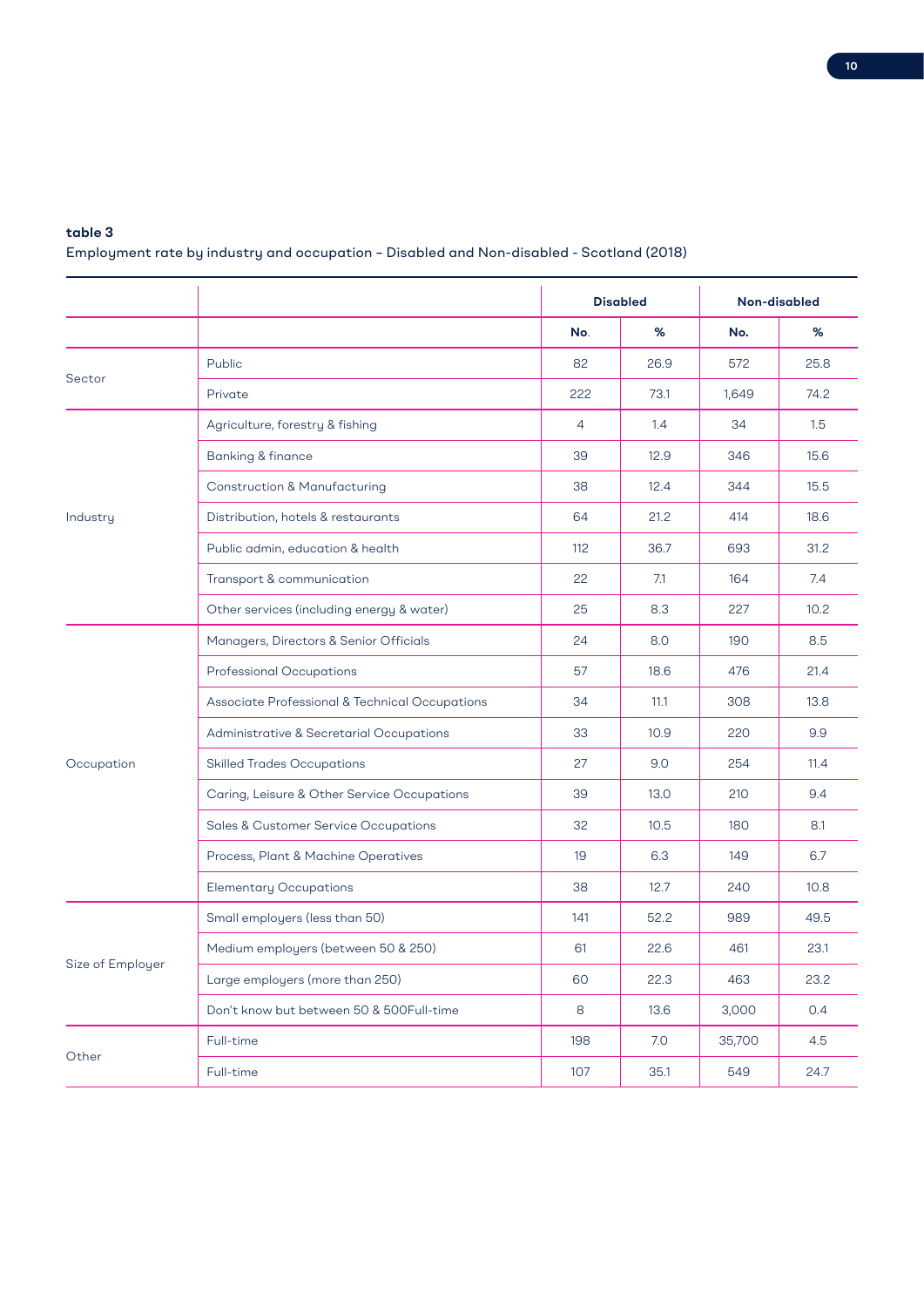#### **2.4. Impact of Covid-19**

# **2.4.1. Employment activity**

Before the pandemic, employment in Scotland recovered beyond pre-recession levels (+0.7) (ONS, 2018). However, if Scotland is to follow the pattern that emerged after the recession, the rise in unemployment will be steep and inactivity will increase (Scottish Government, 2019).

What is more, while the disability employment rate gap has been narrowing since 2013, there are concerns that the gap has "stalled" during the coronavirus and may reverse (Institute for Employment Studies (IES), 2020) as the UK employment rate for disabled people has fallen by more than it has for non-disabled people. However, the latest employment figures (ONS, 2020) suggest that Scotland has fared better than the UK overall. The UK's employment rate has declined (-0.5) in the last quarter, unemployment has increased (+0.7) and inactivity held fast (0.0); yet the opposite is true for Scotland, with employment rising (+1.4) as unemployment declines (-0.6) and inactivity (-0.9) falls.

Nevertheless, the usefulness and reliability of measures such as economic activity and inactivity are questionable due to the conflicting range of data indicators, and ad hoc reports, used to provide insight into the future labour market position. The data this year is subject to more uncertainty than usual (i.e. due to the impact of government support such as the Job Retention Scheme) with the outlook for the labour market is relatively unclear, plus changes in employment data do not concurrently follow changes in economic activity (ONS, 2020), with data lagging behind key economic events by approximately 2-3 months.

Therefore, predictions and forecasts of the severity and length of a future economic downturn are impossible to determine, with factors such as the vaccine, government support, Brexit, and employer practices playing a significant role in short-term and long-term economic prospects (CIPD, 2020; ONS, 2020).

# **2.4.2. Industry Demand**

In the UK, COVID-19 has significantly impacted employment in specific sectors, with hospitality, accommodation and food services activities particularly hit hard: the effect has been even greater than that of the 2008 recession (ONS, 2020).

The IES (2020) analysed the impact of Covid-19 across July – Sept 2020, and almost three fifths of the decline in employment rates can be explained by reduction in the lowest skilled, elementary occupations. On the other hand, public services, administration and defence has seen consistent growth during the course of the pandemic.

The CIPD Autumn Labour Market Outlook (2020) indicates the industries demanding labour: anticipated net employment scores were most positive within healthcare (+36) and education (+10), while lowest in manufacturing (–27), finance and insurance (–18), and hospitality (–14).

In Scotland, accommodation and food services took the biggest hit of all industries between March 2019 and Sept 2020, but again, certain industries saw an increase in their workforce, for example, education and health and social work activities (Table 4).

Many disabled people work in these declining industries; however, this may be balanced out by a foothold in growth industries, e.g. health care and public administration, but this is yet to be realised.

Nonetheless, the impact of the pandemic on the labour market is reportedly having a "disproportionately" negative impact on the outcomes of disabled people, with predictions of further downward trends. A further wave of redundances is expected to have a more substantial impact on disabled people (Jones et al., 2020), in part because of a) the decline in vacancies within the sectors that disabled people work in; and b) greater risk of unequal treatment and discriminatory practices (Citizens Advice, 2020).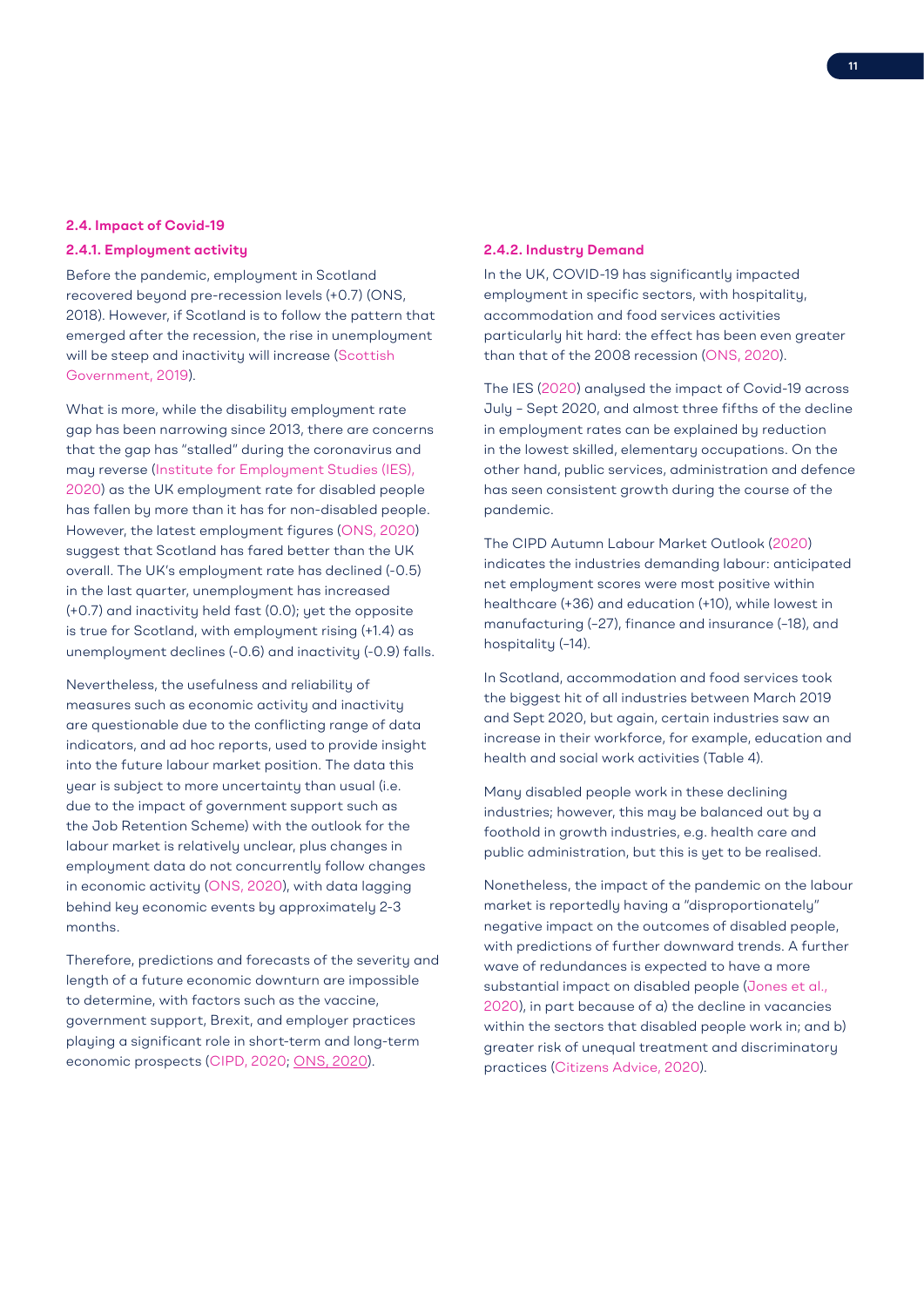# **table 4**

# Total Workforce Jobs by industry (SIC 2007) - Scotland - March 2019 – Sept 2020 (numbers)

|                |                                                                      | <b>March</b><br>2019 | Sept<br>2019 | March<br>2020 | Sept<br>2020 | Change         |
|----------------|----------------------------------------------------------------------|----------------------|--------------|---------------|--------------|----------------|
| A              | Agriculture, forestry and fishing                                    | 49,683               | 50,927       | 57,768        | 52,080       | $+$            |
| B              | Mining and quarrying                                                 | 33,344               | 30,148       | 32,700        | 27,857       | Ξ              |
| С              | Manufacturing                                                        | 185,072              | 179,348      | 180,916       | 175,652      |                |
| D              | Electricity, gas, steam, air conditioning supply                     | 14,332               | 17,786       | 18,521        | 18,689       | $+$            |
| E              | Water supply; sewerage, waste management<br>& remediation activities | 17,584               | 17,726       | 17,547        | 18,170       | $+$            |
| F              | Construction                                                         | 179,861              | 173,947      | 166,802       | 168,082      | $\overline{a}$ |
| G              | Wholesale/retail trade; repair motor vehicles, motorcycles           | 359,917              | 348,284      | 350,813       | 350,295      |                |
| Н              | Transportation and storage                                           | 118,950              | 122,930      | 126,916       | 122,289      | $+$            |
| $\overline{1}$ | Accommodation and food service activities                            | 219,284              | 222,190      | 218,947       | 200,567      |                |
| J              | Information and communication                                        | 83,482               | 95,676       | 95,259        | 89,717       | $+$            |
| К              | Financial and insurance activities                                   | 83,473               | 86,864       | 84,058        | 85,674       | $+$            |
| L              | Real estate activities                                               | 37,400               | 41,471       | 40,016        | 40,072       | $+$            |
| M              | Professional, scientific and technical activities                    | 216,431              | 211,631      | 226,570       | 227,748      | $+$            |
| N              | Administrative and support service activities                        | 209,440              | 224,842      | 214,457       | 204,055      | ÷.             |
| $\circ$        | Public admin/ defence; compulsory social security                    | 168,995              | 167,224      | 167,044       | 171,119      | $+$            |
| P              | Education                                                            | 209,171              | 210,183      | 220,931       | 223,612      | $+$            |
| Q              | Human health and social work activities                              | 379,771              | 399,678      | 407,986       | 387,360      | $+$            |
| R              | Arts, entertainment and recreation                                   | 89,552               | 103,510      | 92,352        | 89,346       | $=$            |
| S              | Other service activities                                             | 79,605               | 71,370       | 75,113        | 72,880       |                |

Source: Workforce Jobs, ONS (2020), [from Nomis on 16 December 2020]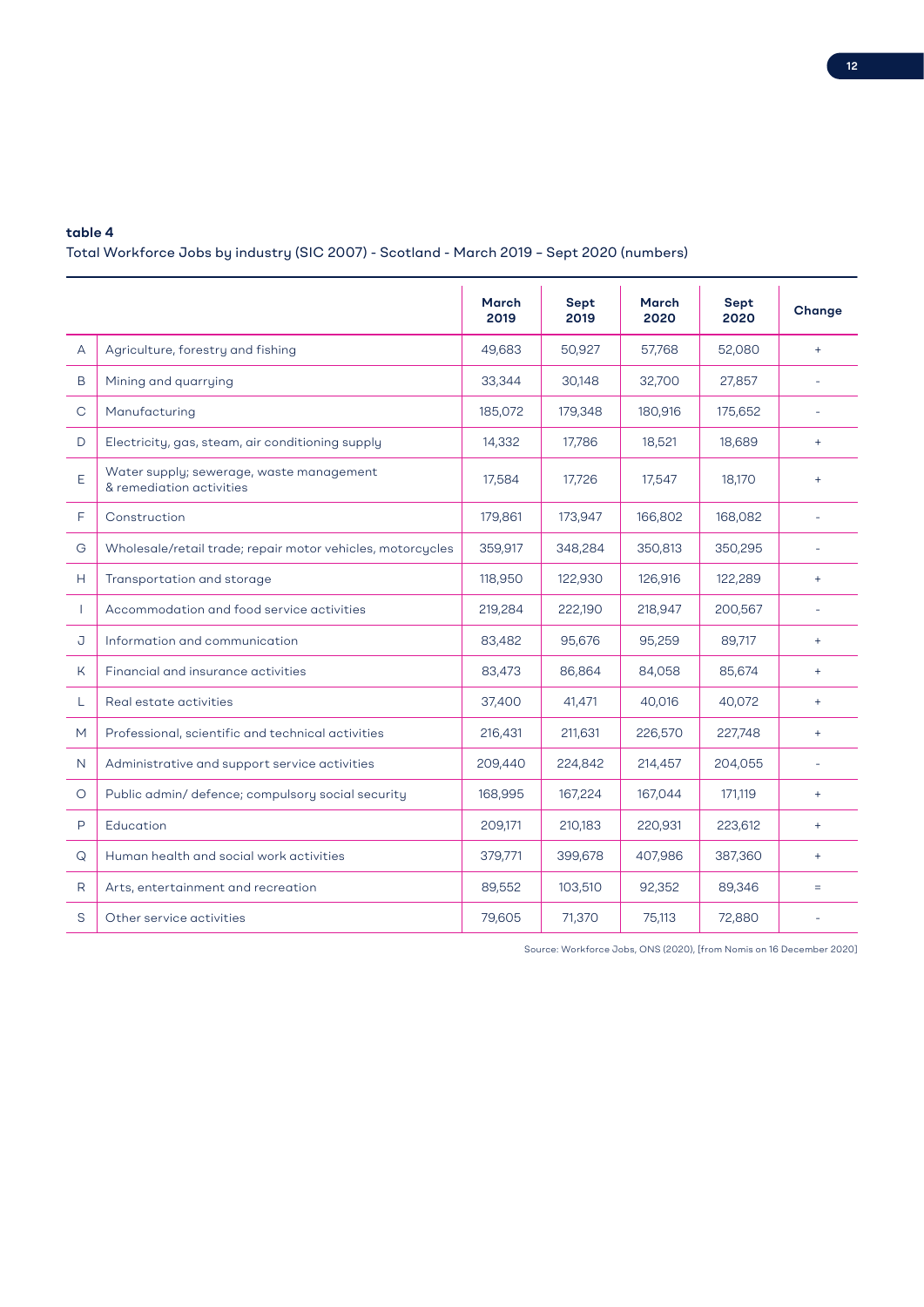#### **2.4.3. Discriminatory Workplace Practices**

While Scotland's economic performance improved following the 2008 financial crisis, it remained behind UK and international comparators with issues relating to low pay, wage inequalities and in-work poverty (Scottish Public Health Observatory, 2020). Moreover, disabled employees were more likely to experience negative in-work changes (See Jones et al., 2020).

Similar results are emerging in the wake of Covid-19.

Covid-19 has upended global workplace practices, affecting both individuals and organisations. Businesses have had to adapt to ensure they meet their targets, serve their customers, and keep staff safe, healthy, and productive. As a by-product, organisational commitment to diversity and inclusion has taken a backseat, as evidence suggests the response to organisational survival has pushed the diversity inclusion agenda, and protection from discrimination, further down the list of Human Resource (HR) priorities (Citizens Advice, 2020; Leonard Cheshire,  $2020^{\omega_3}$ ). As such, the pandemic has magnified existing inequalities and the importance of diversity and inclusion in how organisations have responded to the pandemic (e.g. fair/discriminatory redundancy process) (Citizens Advice, 2020; Leonard Cheshire, 2020; DWP, 2020; McKinsey, 2020).

Survey data suggests that employees are feeling the financial and employment effects of the pandemic. Specifically, the risk of redundancy, furlough and reduced working hours have impacted disabled people more than non-disabled people.

Social Metrics Commission (2020, N = 80,000), found that disabled workers employed before Covid-19 are 4 percentage points more likely than non-disabled people to have experienced a negative labour market outcome (e.g. furlough, reduced hours or wages, or lost their job). According to the IES analysis of LFS data (2020), the gap is 6 percentage points between disabled people (22%) who were not "working normally" (i.e. temporarily away from work, furloughed, or had their hours reduced) and non-disabled employees (16%) (an increase of 10% in the previous quarter).

Survey data from 1,171 working-age disabled people and 502 employers (Leonard Cheshire, 2020) found that almost three-quarters (71%) of disabled people employed in March 2020 were affected by the pandemic (for example, through loss of income, furlough, redundancy, reduced working hours, temporary leave, unemployment or sickness). This figure was substantially higher in Scotland, at 82%. The comparative responses between the UK and Scotland (table 5) suggest that Scottish employees feel the impact slightly more than the average UK employee.

As Table 5 notes, disabled employees in Scotland feel at greater risk of redundancy (47%) than the wider UK population (40%).

Nonetheless, recruitment in practice, can be a challenge in a time of economic downturn or recession (Needleman, 2008); with hiring likely to be frozen until there is a level of economic certainty.

## **table 5**

Perception of outcomes for disabled people employed in March 2020:

|                                                                                         | <b>UK</b> | <b>Scotland</b> |
|-----------------------------------------------------------------------------------------|-----------|-----------------|
| worked reduced hours                                                                    | 24        | 29              |
| lost out on income                                                                      | 20        | 25              |
| felt at risk of redundancy                                                              | 11        | 15              |
| felt more anxiety than usual due to concerns that their job is at risk                  | 57        | 67              |
| feel at greater risk of redundancy due to employers judging them on basis of disability | 40        | -47             |

<sup>3</sup> Savanta ComRes interviewed: (1) 1,171 working age disabled adults (18 – 65) and; (2) 502 UK line managers online with a responsibility for recruitment between 17 and 30 September 2020.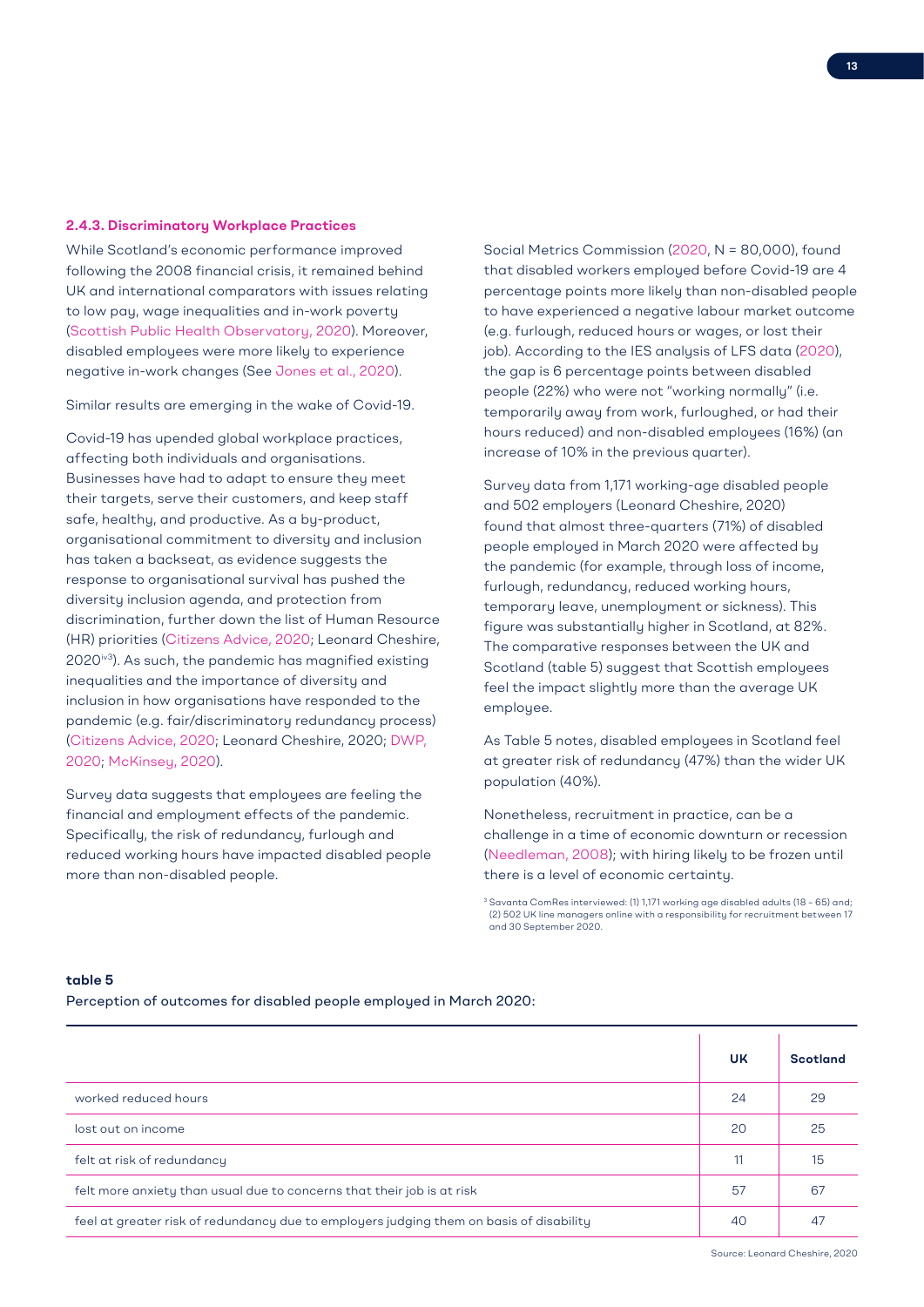#### **2.4.4. Hiring Intentions**

Just as the pandemic has changed the jobs market, it has also changed the hiring intentions of employers, and the pandemic has halted recruitment for some.

CIPD (2020) found that 51% of 1,046 employers (UK and Ireland) surveyed had halted (or planned to halt) recruitment; 44% have not; and 19% are planning to increase recruitment.

Citizens Advice (2020) research (N = 6015, England and Wales) found that while 17 per cent of the general population are at risk of redundancy, this figure rises for people who identified a disability or long-term health condition (27%); EA disabled people (29%); and people with a disability which limits their daily activities "a lot" (37%).

On the other hand, IES (2020) report signs of more vacancies appearing in September and October, particular driven by smaller employers, and suggest that although there is still some way to go, this outcome recruitment could begin again sooner than expected.

Furthermore, the CIPD Labour Market Outlook (2020) suggest that the while the jobs market is still uncertain, the rate of decline shows signs of levelling off. From the previous quarter there is an improvement in net employment intentions for Sept 2020 – Dec 2020: the result of a marginal fall in planned redundancies (30% down from 33%) and rise in recruitment activity (53% from 49%, but still below pre-Covid-19 levels i.e. 69% Q3 2019).

Yet, the pandemic is also cited by employers as a reason for avoiding recruiting disabled people. The Leonard Cheshire (2020) survey reported that 42 per cent of employers said that a barrier to hiring disabled people was being unable to support them properly during the pandemic. Subsequently, 20 per cent were less likely to hire a disabled person overall, while 21 per cent had hired any disabled people since 2018. This is in conjunction with a 16 percentage point decline in organisations who say their organisation employs disabled staff (33% in 2020 compared to 49% in 2018).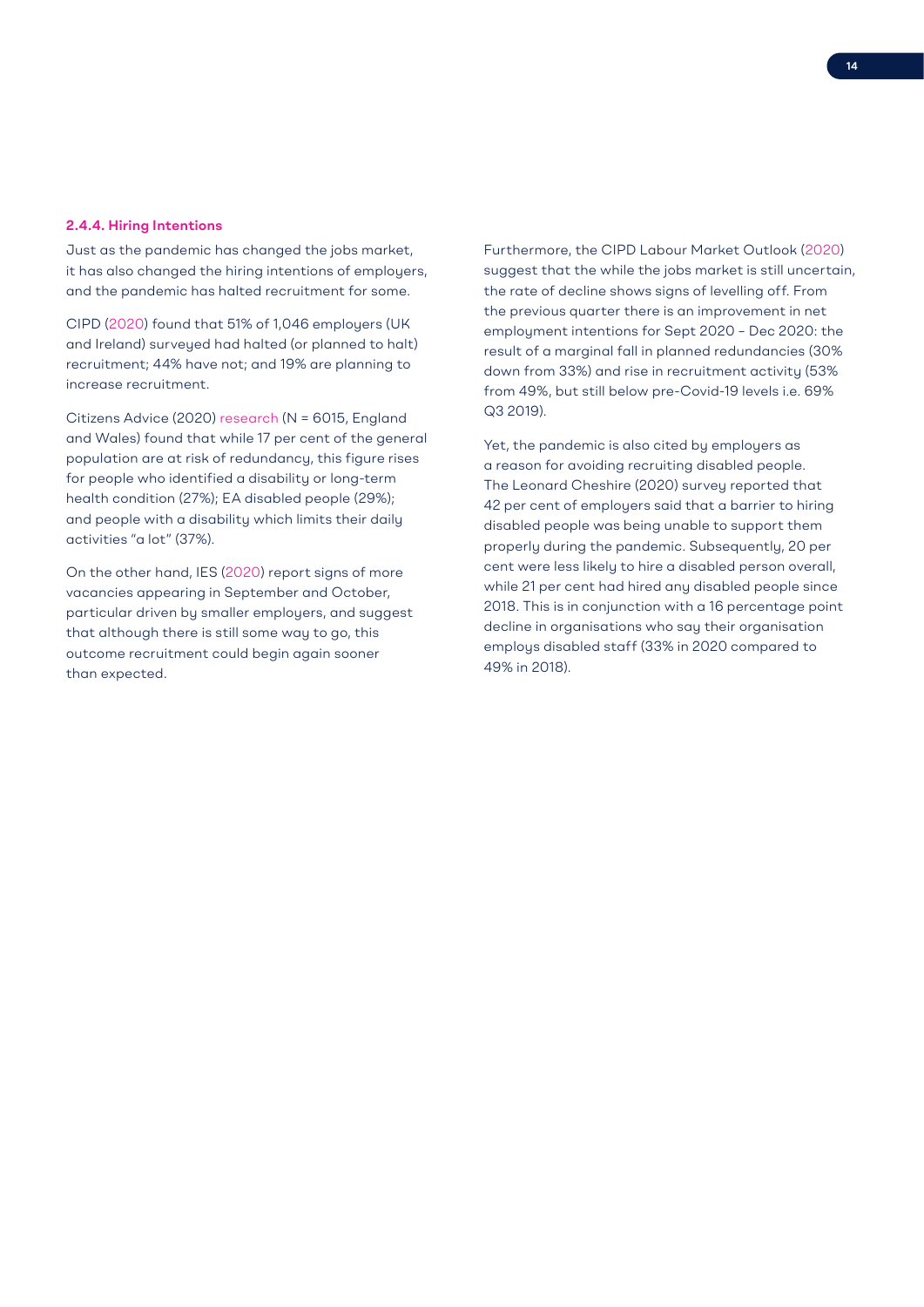#### **2.5. Summary of labour market activity**

When compared with the non-disabled working population, disabled people have a lower rate of employment, and higher unemployment and inactivity rates. A disability employment rate gap of 33.2% has been gradually narrowing, reducing by 5.1 percentage since 2013/14.

Of the overall population of economically inactive people in Scotland, 21.8% want to work, with those claiming long-term sickness as the reason for inactivity the most eager to gain employment.

The industries disabled people find themselves in are not disproportionate differently from their nondisabled colleagues: the majority of work undertaken in Scotland includes (1) public admin, education and health and (2) distribution, hotels and restaurants. However, they are more likely to be in low-skilled occupations (e.g. elementary, caring, admin and sales), as well as part-time employment.

Changes to the labour market before Covid-19 saw an increased demand for labour in high- and lowskilled occupations with increased demand across industries such as hotels and restaurants and health and social work. However, Covid-19 has significantly impacted employment in hospitality, accommodation and food services, and the lowest skilled, elementary occupations. On the other hand, certain industries saw an increase in their workforce, for example, education and health and social work activities. Many disabled people work in these declining industries; however, this may be balanced out by their foothold in growth industries, e.g. health care and public administration, but this is yet to be realised.

There are, however, fears the disability employment rate gap has "stalled" or may reverse (IES, 2020). Yet, predictions and forecasts of the severity and length of a future economic downturn are impossible to determine as the usefulness and reliability of the measures are questionable due to the conflicting range of data indicators, and time-lags.

Nonetheless, the impact of the pandemic on the labour market is reportedly having a "disproportionately" negative impact on the outcomes of disabled people. A further wave of redundances is expected to have a more substantial impact on disabled people (Jones et al., 2020), in part because of a) the decline in vacancies within the sectors that disabled people work in; and b) greater risk of unequal treatment and discriminatory practices (Citizens Advice, 2020).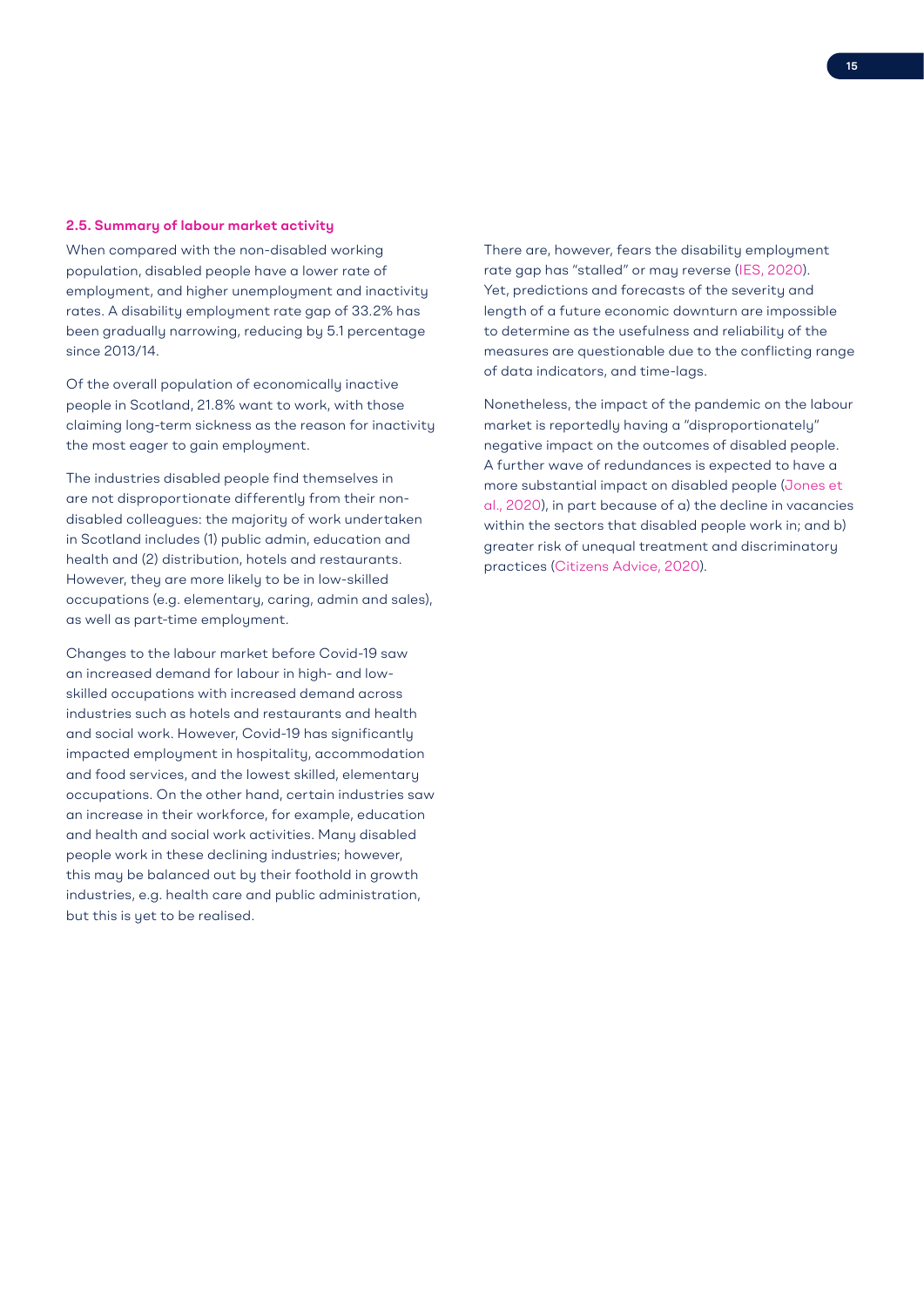

# **Challenges when Recruiting Disabled People**

The individual, organisational and societal benefits of hiring a diverse workforce, and specifically disabled people, are long-established (e.g. Accenture, 2018; Beyer & Beyer, 2016; Houtenville & Kalargyrou 2012v ). A systematic review of literature (between 1997 – 2017) (Lindsay et al., 2018<sup>vi</sup>) found that the benefits of hiring disabled people included:

- improvements in profits and cost-effectiveness driven by higher levels of retention, greater reliability and punctuality;
- employee loyalty and positive company image as a fair and inclusive employer;
- competitive advantage gained through greater access to diverse customers (and customer loyalty), also fresh perspectives and innovative practice, productivity, positive work ethic;
- safety levels improve with the presence of disabled employees;
- creation of inclusive work culture, and ability awareness.

Some of the secondary benefits for people with disabilities, beyond a source of income, include improved quality of life and enhanced self-confidence, as well as a wider social network and sense of community (Lindsay et al., 2018).

Reports also suggest that inclusivity brings improved profitability (McKinsey and Company, 2018), higher rates of job satisfaction (Diversity Council Australia, 2019) and a positive impact on organisational reputation which drives future contract wins (UK Government, 2020).

Therefore, companies that fail to engage with people with disabilities are missing out on a highly valuable talent pool. However, people with disabilities are a "largely untapped" human resource (Lengnick-Hall, Gaunt & Kulkarni, 2008vii) insufficiently utilised and under-recruited, despite labour shortages, due to problematic workplace practices (Hyland & Rutigliano, 2013viii).

Research has demonstrated the enduring concerns employers have about hiring people with disabilities, some of which will be discussed below alongside survey data to understand contemporary views from employers. A summary of UK data regarding the reservations employers have about recruiting disabled people is captured in Table 6.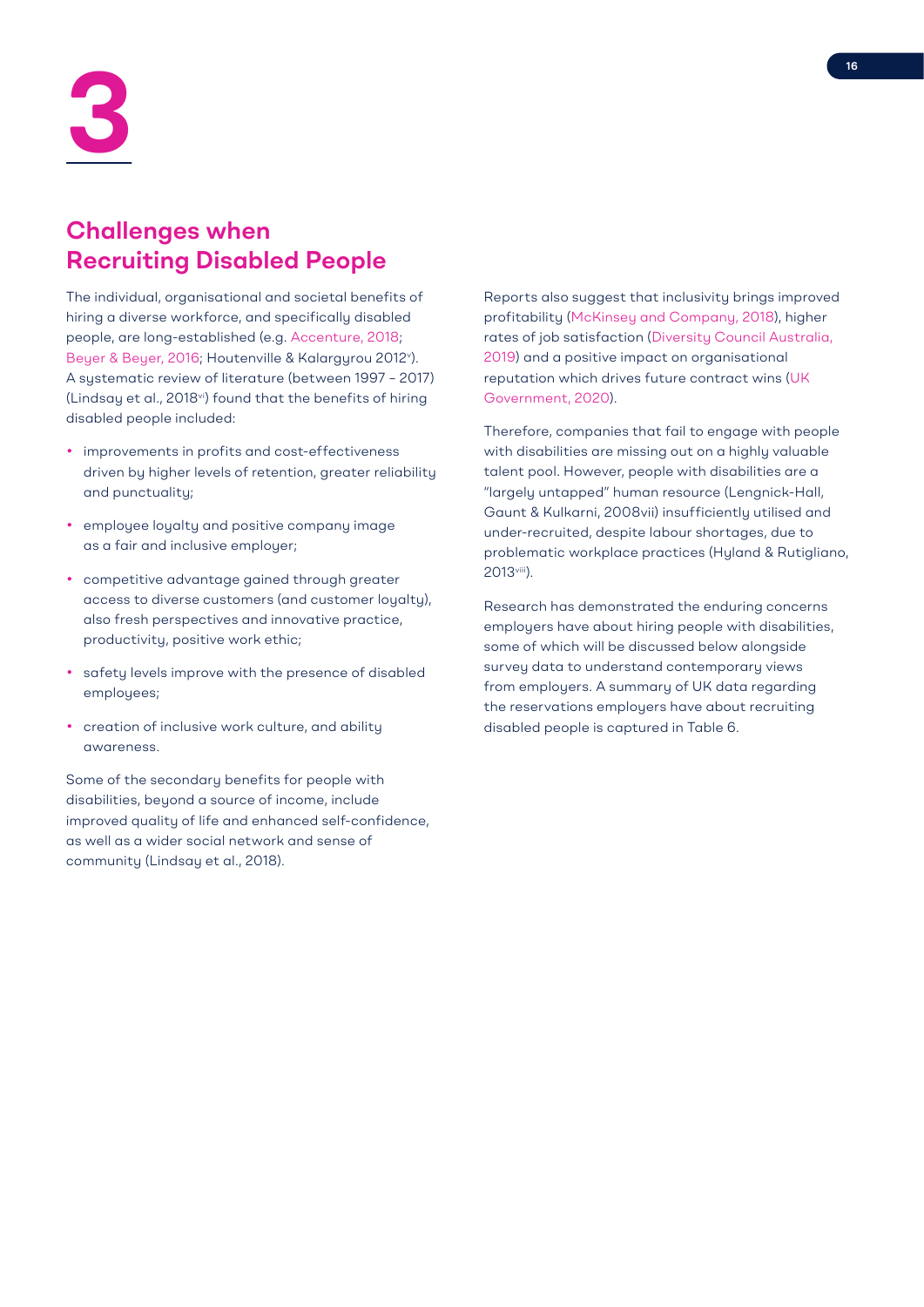#### **3.1. Negative attitudes from employers**

Negative attitudes from employers range from false assumptions to unconscious bias. Generally, international academic research finds that HR and line managers hold only "moderately positive attitudes" towards recruiting disabled workers (Burke et al., 2013, p. 25).

Thus, employers have the ability to enable inclusive recruitment, or inhibit good practice.

One of the most significant barriers to a disabled person being recruited is the stereotype(s) held by managers about employee capabilities and performance i.e. they cannot effectively carry out the job due to the nature of the work (Bonaccio et al. 2020<sup>ix</sup>; British Social Attitude survey (BSA) (2017)<sup>4</sup>; Dewson, Ritchie & Meager, 2005; Vornholt et al., 2018). Moreover, employers are reportedly ambivalent about disabled employees' productivity and reliability, with some managers believing that disabled people will not get their work done on time, have greater levels of sickness absence, and cause conflict with co-workers (Bonaccio et al. 2020; Coleman, Sykes & Groom, 2013 – for EHRC). Further concerns precluding successful recruitment includes perceived lack of employability skills and ability to adapt, motivation, ability to follow instructions, and fears of a negative customer opinion (Vornholt et al., 2018).

- 4. The BSA suggest approx. one-third (32%) of employers believe disabled people are not as productive as non-disabled people (at least some of the time): there has been no significant change in this percentage since first asked in the BSA in 2009.
- <sup>5</sup> ComRes interviewed 503 UK line managers responsible for or involved in the recruitment process, from 29 June 19 July 2018.
- <sup>6</sup> ComRes conducted the same research among 504 UK line managers responsible for or involved in the recruitment process, from 15 – 29 June 2017

## **table 6**

# Employer concerns/reservations about recruiting disabled people

| Dewson et al. (2005)<br>$(N = 43)$                                                                                                                                                                                                                                                                                                                                                                                                                                                                                                                                                                                                                                    | <b>Centre for Social Justice</b><br>$(CSJ) (2017) (N = 502$ senior<br>decision makers)                                                                                                                                                                                                                                                                                                                                                                                                                                                                                                                                                                   | <b>Houtenville &amp; Kalargyrou</b><br>$(2012)$ (n = 320)                                                                                                                                                                                                                                                                                                                                                                                                                                                                                                                                                                   | Leonard Cheshire (2019*)<br>$(N = 503$ line managers <sup>5</sup> )                                                                                                                                                                                                                                                                                                                                                                                                                                                                                                                                                                                                      | <b>Leonard Cheshire (2019)</b><br>$(N = 504$ line managers <sup>6</sup> )                                                                                                                                                                                                                                                                                                                                                                                                           |
|-----------------------------------------------------------------------------------------------------------------------------------------------------------------------------------------------------------------------------------------------------------------------------------------------------------------------------------------------------------------------------------------------------------------------------------------------------------------------------------------------------------------------------------------------------------------------------------------------------------------------------------------------------------------------|----------------------------------------------------------------------------------------------------------------------------------------------------------------------------------------------------------------------------------------------------------------------------------------------------------------------------------------------------------------------------------------------------------------------------------------------------------------------------------------------------------------------------------------------------------------------------------------------------------------------------------------------------------|-----------------------------------------------------------------------------------------------------------------------------------------------------------------------------------------------------------------------------------------------------------------------------------------------------------------------------------------------------------------------------------------------------------------------------------------------------------------------------------------------------------------------------------------------------------------------------------------------------------------------------|--------------------------------------------------------------------------------------------------------------------------------------------------------------------------------------------------------------------------------------------------------------------------------------------------------------------------------------------------------------------------------------------------------------------------------------------------------------------------------------------------------------------------------------------------------------------------------------------------------------------------------------------------------------------------|-------------------------------------------------------------------------------------------------------------------------------------------------------------------------------------------------------------------------------------------------------------------------------------------------------------------------------------------------------------------------------------------------------------------------------------------------------------------------------------|
| An evaluation of NDdP.<br>found that employers had<br>the following concerns about<br>disabled people:<br>• Could not do the job/some<br>of the jobs (65%)<br>• Concerns about their<br>health and safety (15%)<br>• Would make demands on<br>colleagues (9%)<br>• Reaction of members of<br>public (3%)<br>• Lower productivity (3%)<br>· Systems or budgets not in<br>place (2%)<br>• Disabled person would<br>have more time off (1%)<br>• Cost of adapting premises<br>or equipment too expensive<br>(1%)<br>· Senior management do not<br>want to recruit disabled<br>people (1%)<br>• Management time required<br>to deal with needs of<br>disabled person (1%) | 34% of employers reported<br>that nothing would be a<br>barrier to hiring a person<br>with a disability.<br>However, 63% of employers<br>feel that there are<br>significant barriers to<br>employing someone with a<br>disability. These include:<br>• Concerns about their<br>ability to do the job (34%)<br>• The costs of making<br>reasonable adjustments<br>(31%)<br>• The inconvenience of<br>making reasonable<br>adjustments (19%)<br>• Fear of increased<br>possibility of litigation<br>(13%)<br>• Concerns about their<br>ability to integrate into<br>the team (11%)<br>• Concerns about a<br>potentially negative<br>customer reaction (9%) | Percentage of companies<br>citing challenges include:<br>• Nature of the work (77%)<br>• Actual cost of<br>accommodation (69.3%<br>• Not knowing accom.<br>cost (67.6%)<br>• Cannot find qualified<br>people with disabilities<br>(64.9%)<br>• Concern about cost of<br>workers' comp. premiums<br>(50.9%)<br>• Attitudes of customers<br>(45.9%)<br>• Lack of knowledge or<br>info. about people with<br>disabilities (45.7%)<br>• Cost of health care<br>coverage (43.7%)<br>• Fear of litigation (41.4%)<br>• Discomfort or<br>unfamiliarity (36%)<br>• Attitudes of co-workers<br>(32.3%)<br>• Attitudes of supervisors | Employers reported their<br>selection decisions in<br>relation to disabled people<br>are influenced by the<br>following concerns:<br>. They would struggle to do<br>the job (33%)<br>• Additional cost to the<br>organisation (22%)<br>. They would be off work<br>more often than those<br>without a disability (19%)<br>• They may not be as<br>productive as non-<br>disabled employees (18%)<br>• Concerns about<br>honestly evaluating their<br>performance (15%)<br>. They will be mistreated by<br>other employees (11%)<br>• Managers and supervisors<br>don't know how to support<br>disabled people (10%)<br>. They won't fit in with the<br>organisation (6%) | Almost a quarter (24%)<br>of employers in 2018 said<br>they would be less likely<br>to employ someone with a<br>disability.<br>Of those employers,<br>barriers to employing<br>people with disabilities<br>included:<br>• Workplace adjustments<br>(66%) (an increase of six<br>percentage points from<br>the 2017 survey)<br>• Concerns that the<br>candidate would "struggle<br>to do the job" (60%)<br>• Ensuring the application<br>process is accessible is a<br>barrier (38%) |
|                                                                                                                                                                                                                                                                                                                                                                                                                                                                                                                                                                                                                                                                       |                                                                                                                                                                                                                                                                                                                                                                                                                                                                                                                                                                                                                                                          | (19.6%)                                                                                                                                                                                                                                                                                                                                                                                                                                                                                                                                                                                                                     |                                                                                                                                                                                                                                                                                                                                                                                                                                                                                                                                                                                                                                                                          |                                                                                                                                                                                                                                                                                                                                                                                                                                                                                     |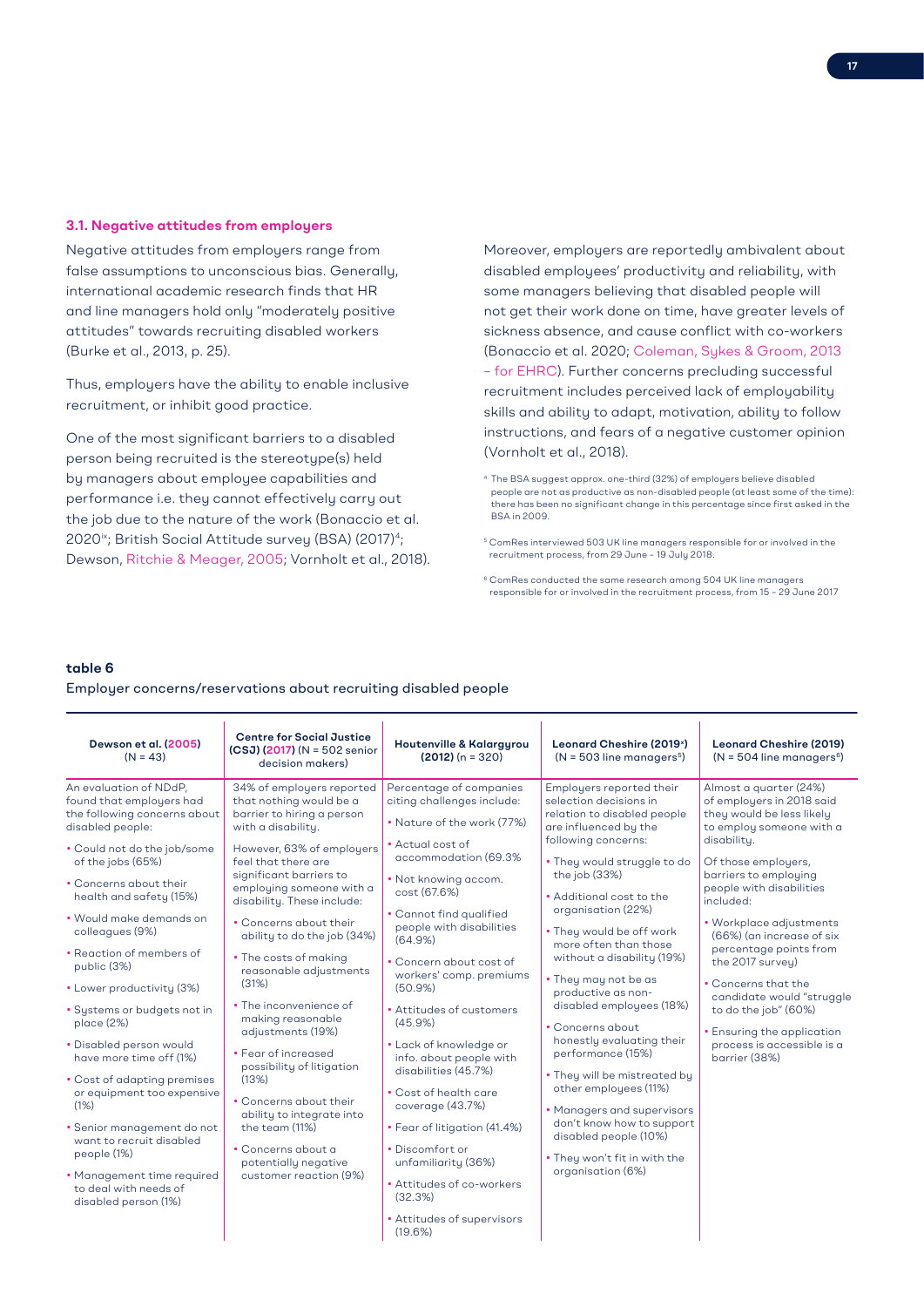Managers and HR personnel can also make false assumptions: for example, applicants might not want challenging careers, or do not want to work at all (Hemphill & Kulik, 2016). However, data from Table 3 suggests the industry split between disabled and nondisabled people is broadly similar. Moreover, disabled people are who inactive are more likely to want to work than non-disabled people who are inactive (Table 2).

Adams and Oldfield (2012, for EHRC) carried out interviews with disabled people to identify how they viewed work and the workplace. Participants valued work and unanimously wanted to work, but commonly encountered or perceived significant barriers, specifically related to the attitudes and behaviour of management and colleagues, such as:

- Lack of understanding/knowledge about impairments and health conditions;
- Management fear about how to relate to disabled people and their capabilities;
- Negative assumptions about the capabilities of disabled people;
- A perception that disabled people did not fit the organisation's image;
- Bullying and harassment, including colleague's resentment of 'special treatment'.

Overall, employers' negative assumptions about their abilities and capabilities meant they were sifted out of the recruitment process, thus proving a substantial barrier hurdle to securing a job.

Another study found that less than a third (30%) of candidates who applied for a job in the past five years felt the employer had not taken them seriously as a candidate because they were disabled. Fewer than one in five (17%) who applied for a job in the previous five years said the employer withdrew their job offer because of their disability (Leonard Cheshire, 2019).

Leonard Cheshire (2019) did identify some positive findings, suggesting employers' attitudes are changing.

- Over half (53%) of employers were actively seeking disabled workers.
- There was a 9 percentage point increase in the proportion of employers who report being more likely to employ someone with a disability: 11% in 2017 to 20% in 2018.
- In addition, the proportion of employers who report hiring at least one disabled person in the previous 18 months rose by 10 percentage points: 69% in 2017 to 79% in 2018.

However, there is often a gap between employers' hiring intentions and actual recruitment and selection practices, i.e. willingness does not equate to appropriate and fair behaviours and practices (Lengnick-Hall et al., 2001).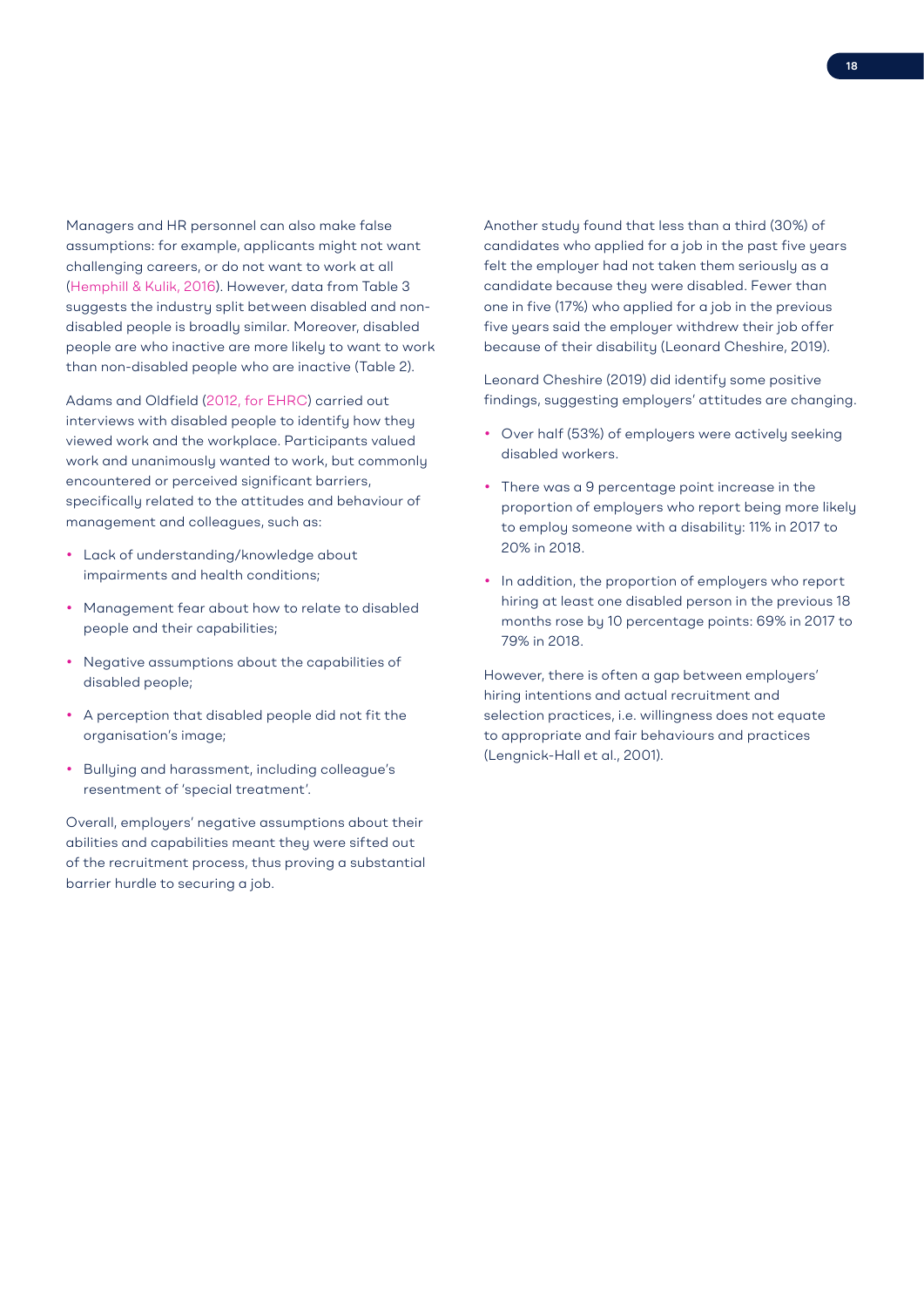#### **3.2. Discriminatory Recruitment Practices**

Even when employers report positive attitudes towards recruiting people with a disability, this does not necessarily lead to candidates being hired, and there is still evidence that recruitment practices are discriminatory (Burke et al., 2013; Hyland & Rutigliano, 2013).

Despite the requirements of the Equality Act 2010 to avoid discrimination in the recruitment process (Box 1), many employers still choose not to hire employees with disabilities. This decision is in part due to lack of knowledge of disabilities, uncertainty about employees' needs and adjustments, as well as the associated costs and time required when hiring an employee with a disability (Vornholt et al., 2018).

#### **box 1**

# Anti-discrimination legislation: recruitment (CIPD, 2020; Disability Rights UK and Disability@Work; 2018<sup>xi</sup>; DWP, 2020)

- The Equality Act 2010 protects people against direct and indirect discrimination in employment and
- As part of the Equality Act 2010, employers must include:
	- making alterations to premises, e.g. installing a
	- ensuring all information is provided in accessible
	-
- Financial assistance towards meeting all/some accommodate employees with disabilities is
- Section 60 of the Equality Act (2010) stipulates that an employer may not ask about an applicant's offered a job.
- In exceptional circumstances, health/disability questions may be part of the recruitment process. See CIPD (2020) and EHRC (2013). For example, prior
	-
	-
	- the candidate is able to undertake
	-
	-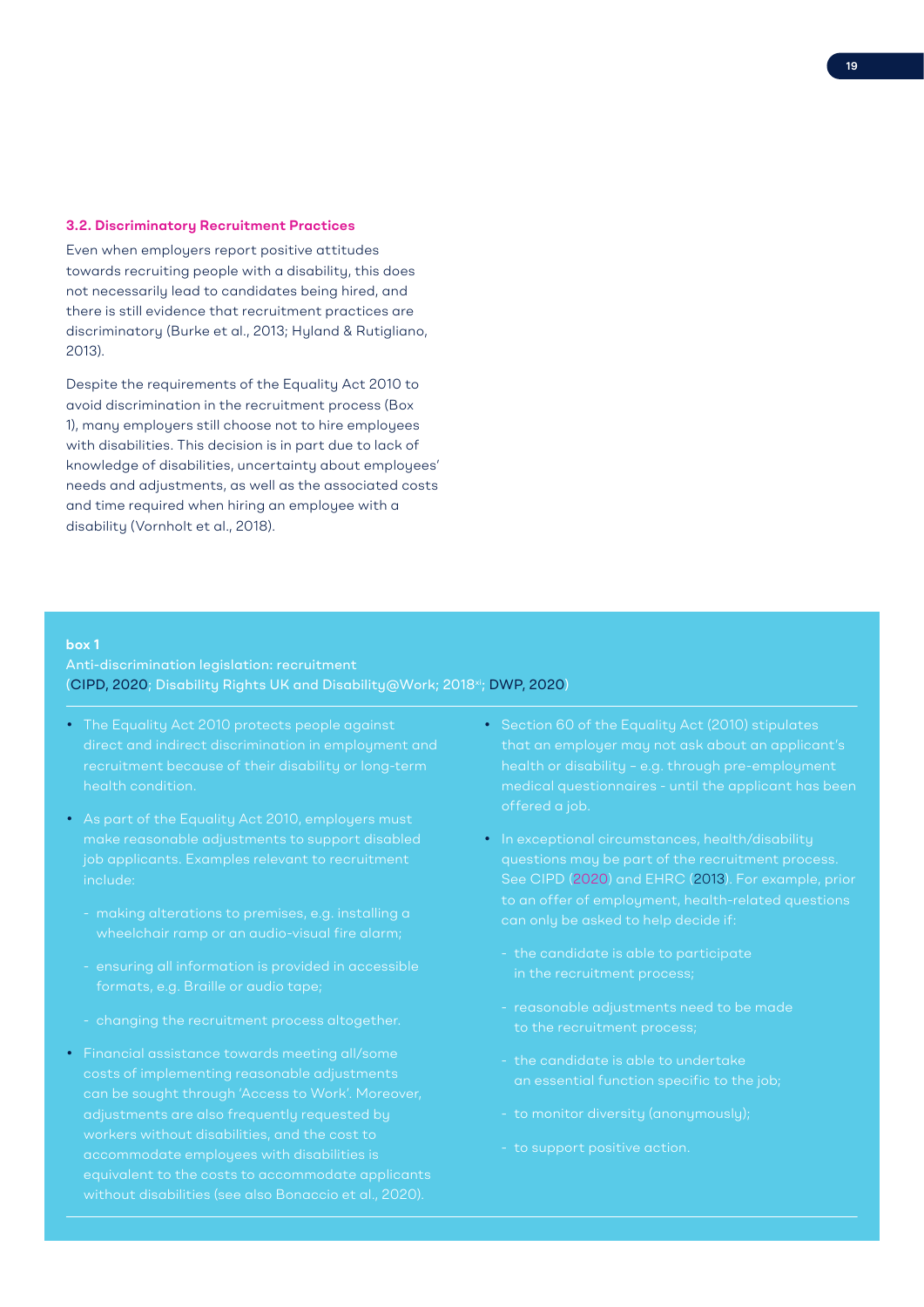As seen in Table 6, the need to make workplace adjustments is a significant barrier to hiring disabled people. The process can appear costly, timeconsuming and complicated before reaching the 'right' accommodation (Bonaccio et al., 2020).

However, the costs of reasonable adjustments are commonly overestimated (Disability Rights UK and Disability@Work, 2018; CSJ, 2017; Knowledge Exchange, 2018; DWP, 2020), with the average cost reported to be on average £75 per individual (Intelligent Resource and BDF, 2019xii) to £184 per disabled employee (Knowledge Exchange, 2018). Moreover, Access to Work (AtW) is designed to offer financial support for reasonable adjustments, but not all employers are aware of it (See Box 3).

Much of the discriminatory practice that takes place is attributed to a lack of knowledge, experience and resources.

- CIPD (2017) suggests that employers lack resources, incentives, and knowledge of the Equality Act 2010 and reasonable accommodations, and line managers are not given the tools required to effectively manage disabilities.
- Also, employers fear positive action (Davies, 2019 for EHRC), wrongly conflating it with positive discrimination.

Managers also underestimate the size of the problem.

- Many organisations are unaware of which applicants are disabled, therefore underestimate the proportion of disabled candidates and the requirement for equality practices or reasonable adjustments (Disability Rights UK and Disability@Work, 2018).
- Bonaccio et al. (2020) also suggest that managers underestimate the number of job applicants with disabilities in their talent pool. Which is unsurprising as the majority of respondents to the British Social Attitudes Survey (2009) perceived the proportion of the population who are disabled to be lower than the actual level (Staniland, 2009). But in reality, approx. one in five (21%) in the UK population have a disability, rising to 24% in Scotland (DWP, 2020, Family Resources Survey 2018/19, table 4.4).

• Managerial underestimation is likely to stem from a variety of factors: the range of 'invisible' conditions; candidates may conceal their disability status due to fear of discrimination or damaging their employment prospects (Scope, 2017xiii); the recruitment process does not require disclosure (Equality Act 2010); and also the assumption that their recruitment practices are deterring people with disabilities from applying (Bonaccio et al., 2020).

Moreover, the size of an organisation can determine hiring intentions and practices.

- Larger organisations are more likely to seek and accept people with disabilities (Erickson, von Schrader, Bruye re, & VanLooy, 2014xiv; Vornholt et al., 2018).
- In a study 320 hospitality employers in the US, Houtenville and Kalargurou (2012) found that larger companies are more likely to actively recruit people with disabilities than smaller firms and subsequently more likely to hire them due to availability of financial resources and information. The tend to be more able to afford formal recruitment strategies and are less concerned about potential costs of accommodations and safety, while offering mentoring and disability awareness training to reduce barriers; while SMEs are more likely to adopt less costly and informal methods to reduce barriers, such as flexible work practices, and accept government incentives. Larger firms are also more likely to have a formal D&I strategy and Corporate Social Responsibility (CSR), while SMEs will rely on external experts for support.

In addition, few employers (especially small ones), and staff, are likely to have previous recruited and managed someone with a disability (CIPD, 2017). Whereas research regularly suggests that prior contact with people with disabilities is correlated with positive attitudes towards their employment (Lengnick-Hall et al., 2001; Vornholt et al., 2018).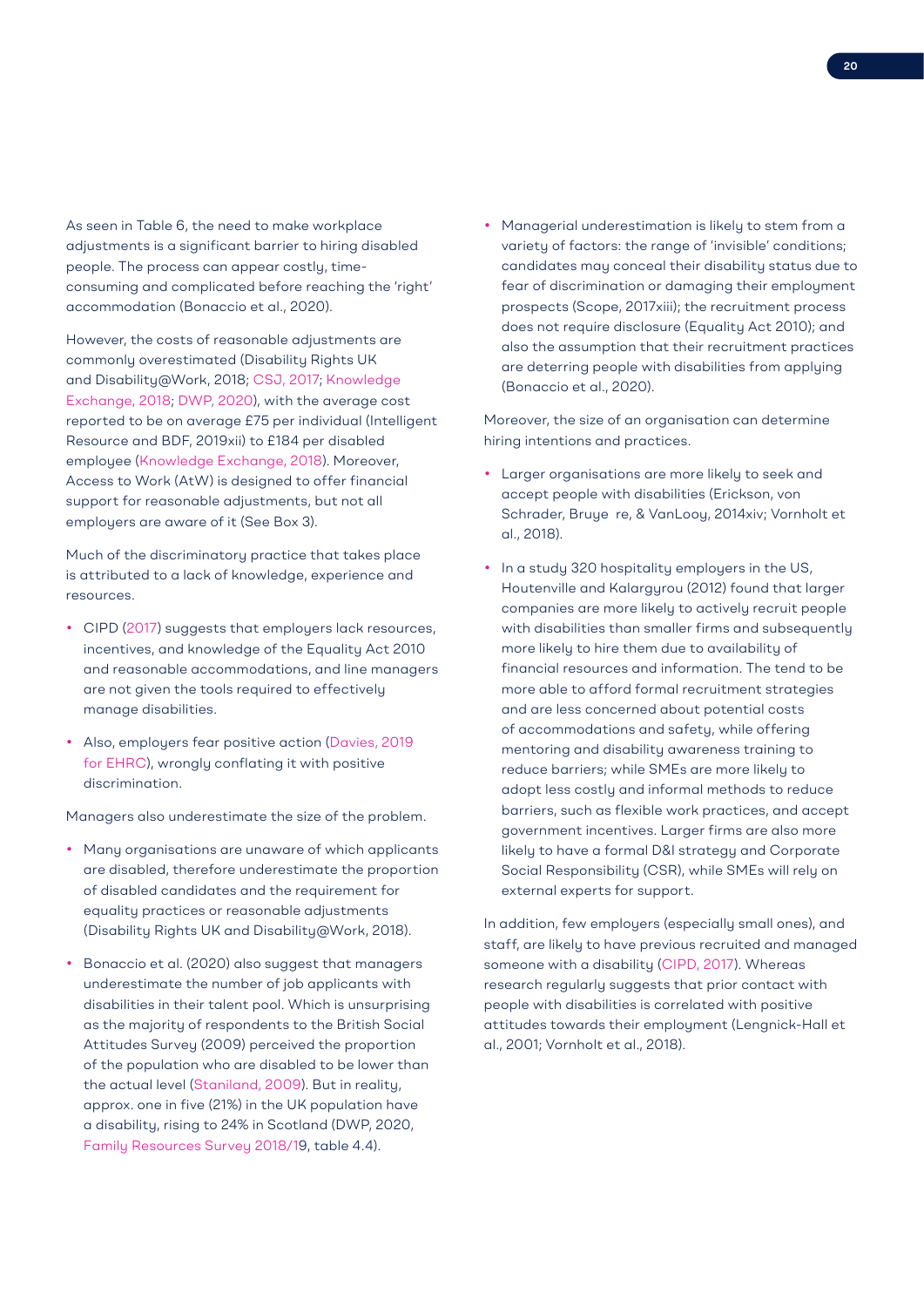#### **3.3. Few open and inclusive working environments**

In order to support effective and non-discriminatory inclusive recruitment practices, there needs to be stronger cultures and leadership. As it stands, noninclusive working environments can be a barrier to recruitment (CIPD, 2017; Vornholt et al., 2018).

Leonard Cheshire (2019) reported that 33% of organisations were 'unsatisfied' with their processes for making reasonable adjustments and over two-thirds (67%) of employers actively record disability data. (However, 40% of admitted to not knowing the size of their disabled workforce).

A recent resource and talent planning survey carried out by CIPD (2020) reports that just over half of organisations surveyed (52%) have a formal diversity strategy. Also, from a survey (CIPD, 2018) of over 1,000 organisations, approx. only three in five reportedly had a supportive framework to recruit, retain and manage people with a disability and/or health condition in place.

In addition, diversity inclusion policies/strategies often place a greater emphasis on gender and race, rather than disability (CIPD, 2017). Analysis of the diversity statements within Fortune 500 companies revealed that less than half of them included people with disabilities in their description of diversity (See Bonaccio et al., 2020).

A survey of 1,002 UK business leaders (Inclusive Boards and Survation, 2019) found that approx. 20% of them would be "very apprehensive" about appointing a disabled person to a senior role, and only 11% would have "no concerns". Just over half (58%) would have "some" apprehension. Cost for reasonable adjustments was cited as the main concern. In addition, the risk of sick leave (41%) and not being able to "benefit" from the hire (27%) were also cited as reservations in appointing a disabled person to a senior role.

Furthermore, the nature of the work can be a barrier to recruitment. Leonard Cheshire (2019) report that while increased flexible working can be an effective solution to attracting staff in recruitment, and 87% of the general population want to work flexibly (See Leonard Cheshire, 2019) only 11 per cent of jobs are advertised as flexible.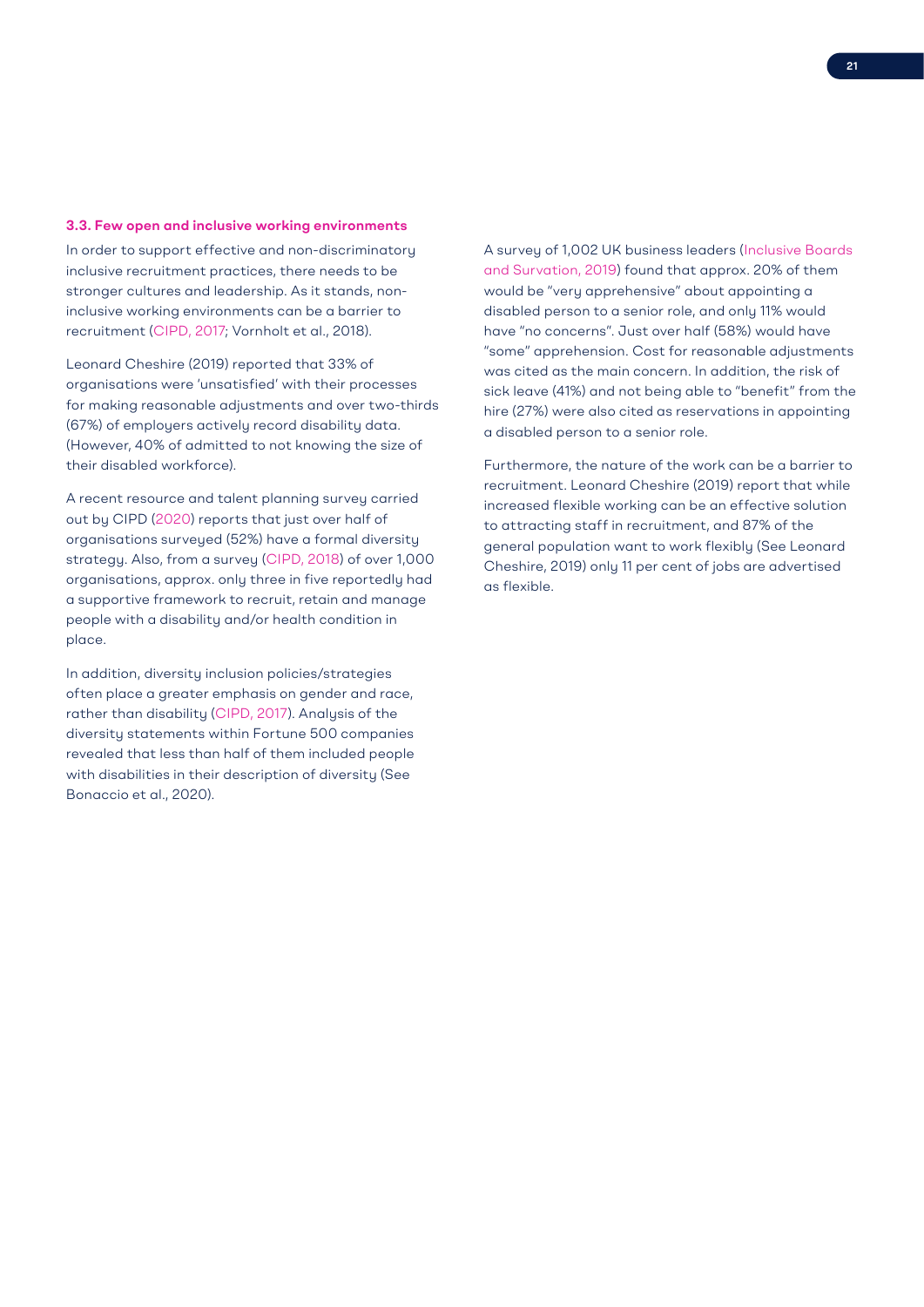#### **3.4. Application Barriers**

The Recruitment Industry Disability Initiative (RIDI) Candidate Survey (2017) of over 200 disabled jobseekers found that their disability had an impact when searching for work (75% in 2017 compared to 85% in 2015). In particular, the application stage was challenging (53%, compared to 56% in 2015), specifically "face to face interviews" (36% compared to 57% in 2015) and online assessments (28%). RIDI assume that the increased use of technology in the recruitment process has made it more accessible, however, technology brings with it other challenges (See Box 2).

Similarly, Intelligent Resource and BDF (2019) question whether the recruitment process is fit for purpose. Their survey of 392 employers identified that most employers (80%) felt they could do more to attract disabled jobseekers and support disability inclusion. These findings are in part attributed to the finding that only 40% of employers suggesting they were 'very' confident assisting disabled jobseekers. Recruitment was reportedly most challenging for applicants at the online application and assessment stage (44%), followed by face-to-face interviews (38%) and telephone interviews (31%). A quarter (25%) of organisations reported that no applicants faced barriers in their recruitment process (conversely, this implies that 75% of organisations reported barriers to the recruitment and selection process).

The increased use of technology gives rise to some concerns for disabled jobseekers as almost a quarter (22%) of disabled people have never used the internet (Leonard Cheshire, 2019), and inaccessible online and digital communications (e.g. on job boards and company websites) proves to be a substantial barrier to attraction and subsequent employment (Bonaccio et al., 2020; World Bank, 2020; Sayce, 2011; RIDI, 2017). For example, the Business Disability Forum found that 71% of disabled people will click away from websites they struggle to use or access content on (See RIDI, 2017). Moreover, software vendor, Citrix (2019), surveyed 250 UK disabled knowledge workers, and reported that 24 per cent believe the majority of businesses are ill-prepared to employ individuals with disabilities.

According to RIDI (2017) negative recruitment experiences occur when the candidate is subject to telephone or panel interviews; subject to patronising and abusive experiences during the interview process, and furthermore not receiving feedback. On the other hand, positive experiences emerge from practices which occur at the application stage (i.e. being offered a choice of contact method, given a fixed deadline to plan applications; more information regarding the role and person specification) to interview and assessment practice (i.e. online interviews and competency based interviews and job-specific assessments) and reasonable adjustments such as extra time for assessments and an allocated parking space.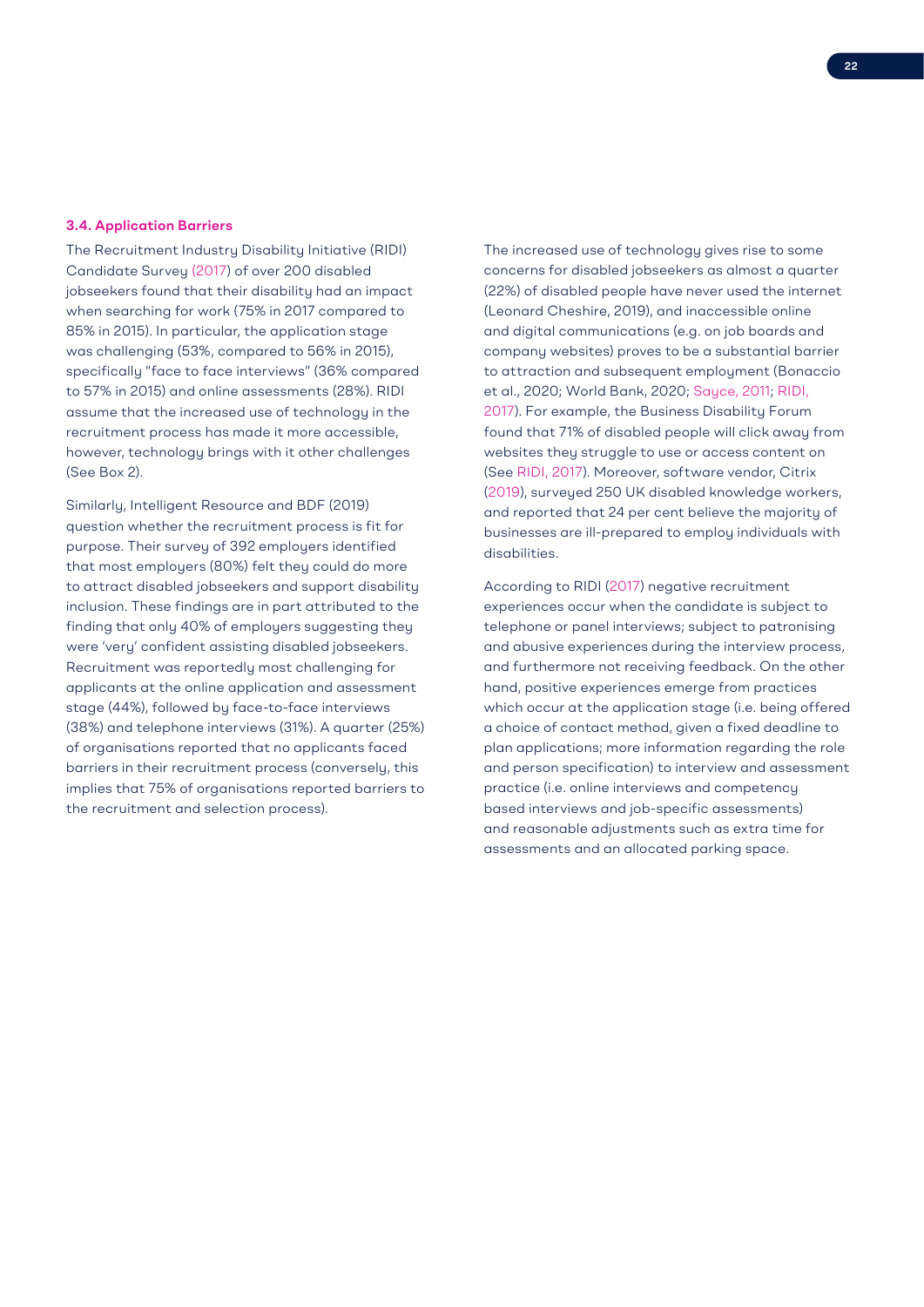#### **3.5. Impact on Jobseekers**

According to a ComRes survey of more than 1,600 disabled adults in the UK (Scope, 2017), carried out between June and July 2018, before gaining employment, disabled people have to apply for 60 per cent more jobs than non-disabled people (an average of 8 applications compared to 5) with 51 per cent of their applications resulting in an interview (69% for non-disabled applicants). A subsequent ComRes survey in 2018 (Scope, 2017) found that over a third (37%) do not feel confident about securing a job (assuming employers would overlook them because of their disability), with more than half (53%) of disabled people surveued applying for jobs they were over-qualified for to compensate for the bias they face.

In Scotland, CIPD (Working Lives Scotland, 2020) reported that over half (55%) of disabled employees, compared to 42% non-disabled employees, say they would find it difficult to find a job at least as good as their current one: suggesting fewer labour market opportunities for people with disabilities, with additional barriers to overcome.

## **3.6. Summary of Challenges**

In spite of some positive shifts in employer attitudes and hiring intentions, the perception and stereotypes of disabled people at work – specifically their performance and productivity - endures. Moreover, managers are concerned that the recruitment process, and subsequently hiring, of a disabled people will incur unreasonable costs. There are also examples of discriminatory recruitment practices. These challenges are attributed to a lack of employer knowledge and inclusive workplaces – from policy to representation to data capture – and by employers' own admission, they are not doing enough to deliver inclusive recruitment.

Consequently, these attitudes and practices perpetuates the disability employment gap, and addressing this misconception will create inclusive work environments and enable disabled people into employment.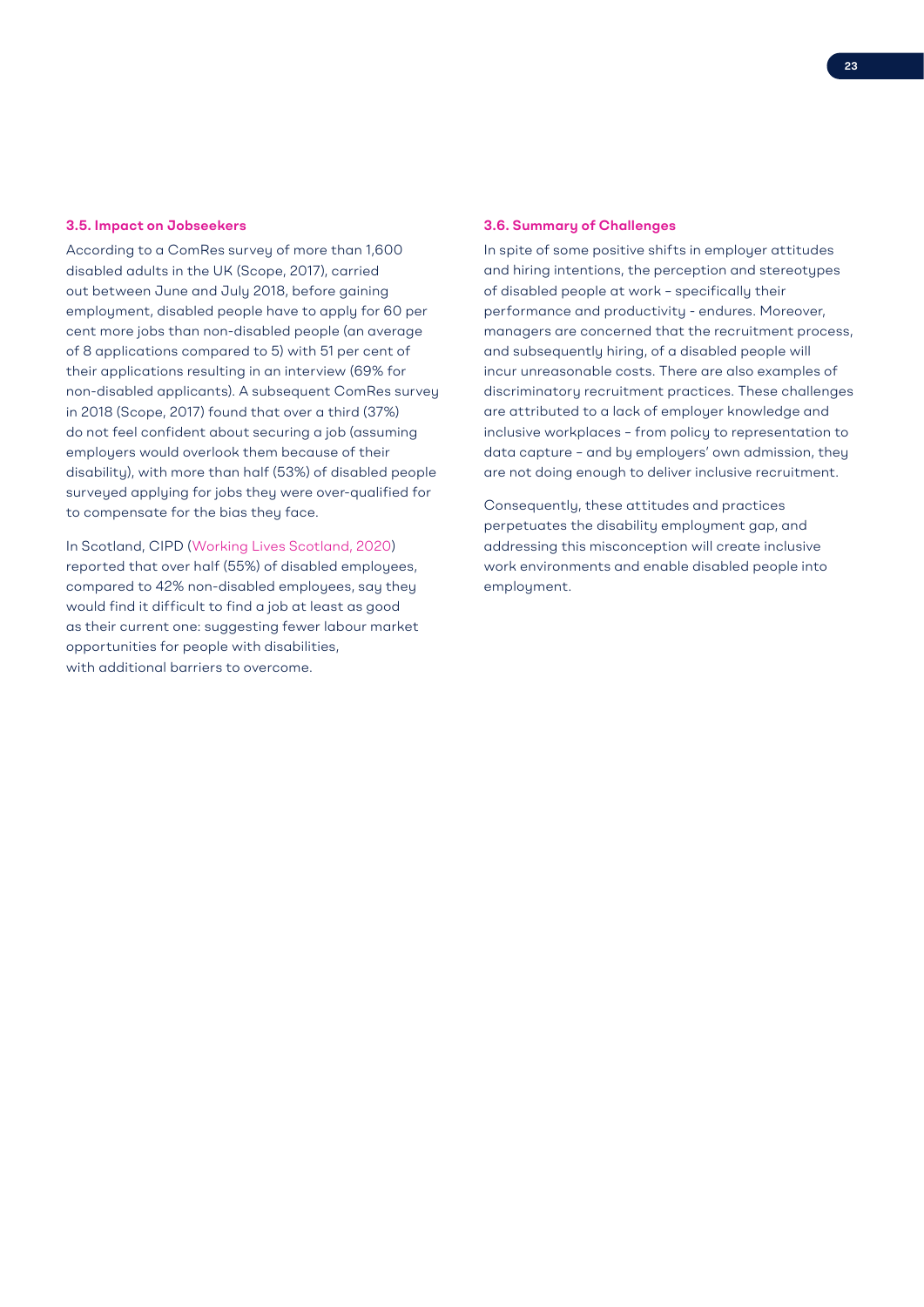

# **Employer Practices: Inclusive Recruitment & Selection**

"Recruitment and selection" can be clarified as two separate phases within a broader hiring process. The recruitment process is designed to attract a sufficient number of qualified candidates to generate a pool of potential employees, which is then narrowed down to the most suitable candidate through the selection process which consists of a range of assessment methods (e.g. from sifting initiation applications to interviews). See Figure 6 for a basic process model.

Effective recruitment and selection is key for an organisation seeking to attract and select a workforce with the individual knowledge, skills and abilities to meet the essential requirements of the role within a particular organisation (Acikgoz, 2019xv). Making good selection decisions is important for not only the organisation (e.g. in terms of productivity, profitability, competitive advantage, and reduced costs associated with staff turnover) but also the individual (i.e. the "right fit"). Therefore, it should be rational and planned, with sequential, but linked, activities (Thebe & Van der Waldt, 2015xvi).

# **figure 6**

# A basic process for recruiting and selecting applicants

## **Recruitment Strategy**

- 
- specification
- Review recruitment policy and processes
- applicants
- Choose the appropriate
- 

## **Attraction**

- 
- 
- applications submitted
- Monitor applications and withdrawals

# **Selection**

- 
- 
- assessment (e.g. tests,
- 
- Medical examination / pre
- 
- decision

Based on Recruitment and Selection Process Model by Thebe & Van der Waldt (2015)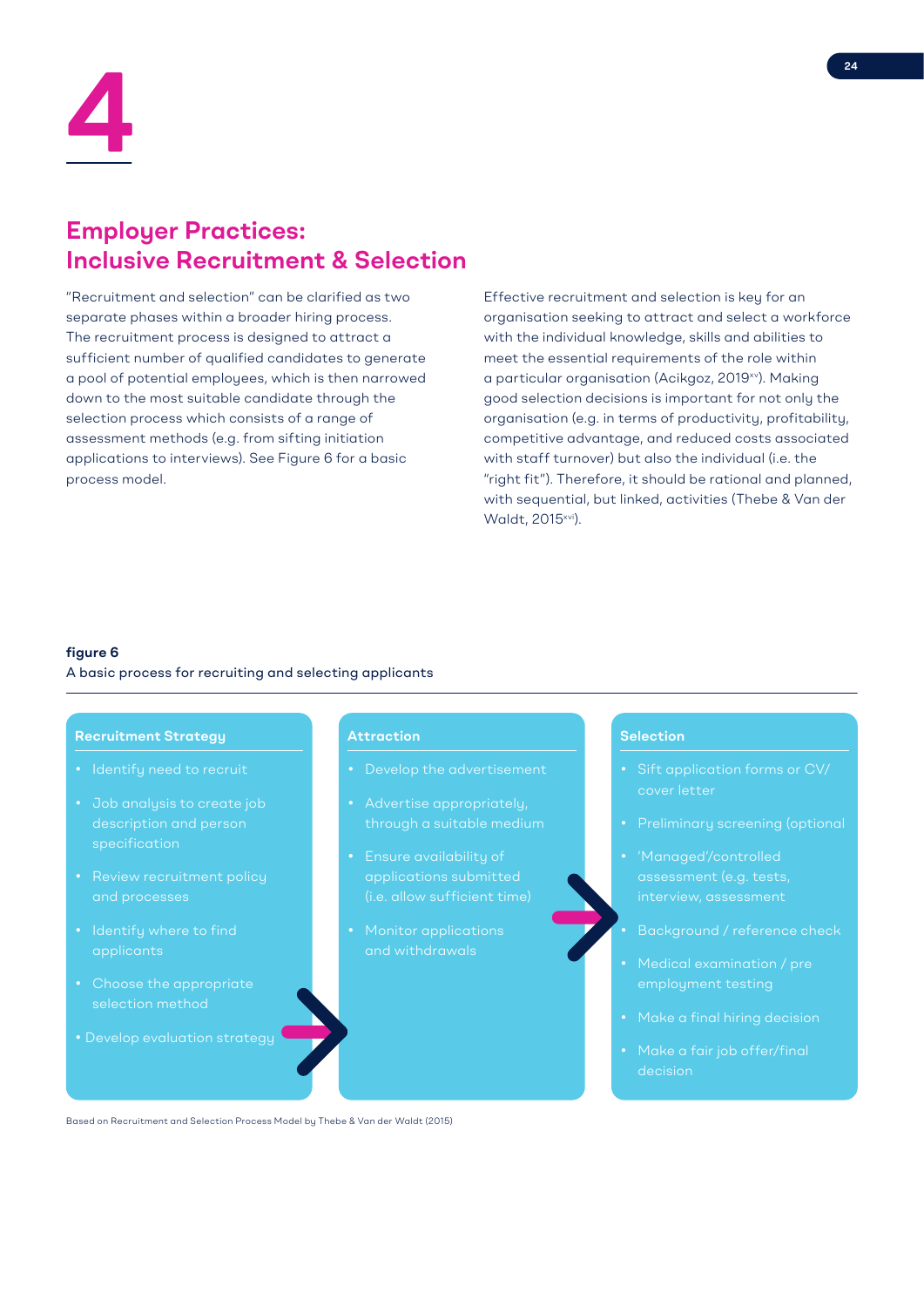However, candidates have no control over the recruitment and selection practices which occur within any organisation, and for disabled people, standard recruitment processes can be an obstacle to gaining employment. Moreover, the changing demand for skills has allowed employers to adjust their recruitment and selection processes. Therefore, understanding how to overcome the challenges faced in the recruitment of disabled people can go a way to addressing the disability employment gap.

To address labour supply problems and consequently address the disability employment gap, employers can adapt their practices, and think innovatively about how to draw on the pool of disabled people who are seeking employment. Moreover, finding the most suitable person means expanding standard recruitment processes to ensure candidate attraction is inclusive (CIPD, 2020 (recruitment factsheet), (selection factsheet)): candidates must have the opportunity to demonstrate their skills and abilities, and their potential to carry out the role.

Inclusive recruitment – i.e. the practice of "recruiting from a diverse range of backgrounds" (UK Government, 2020) or "delivering fair and equal recruitment across all attraction and selection activities (PWC, 2017) – is often the first step in welcoming diversity into an organisation. Furthermore, ensuring the recruitment process is inclusive at each stage of the process, organisations can avoid claims of discrimination or bias. The implementation of disability equality practices is a starting point for creating a level playing field.

Organisations seeking to create an inclusive workforce may choose to take positive action, i.e. create opportunities to improve workplace equality and attract applicants who might not otherwise apply. Positive action must be evidently appropriate for an organisation to achieve inclusive recruitment, and the law provides for favourable treatment of underrepresented groups to provide equality of opportunity (EHRC, 2019).

Models exist which set out sequential steps in a generic recruitment and selection process(es) (e.g. Breaugh, 2009; Thebe & Van der Waldt, 2015). For example, Thebe and Van der Walt (2015) developed a recruitment and selection model consisting of 19 steps to get to the hiring outcome, while recognising that organisations will adapt their processes to suit their needs. Yet, in an extensive literature and evidence review, no inclusive recruitment/hiring models are forthcoming. However, what research does provide is a series of 'good' practices involved in the recruitment of disabled people and from that a model can be extrapolated.

Establishing a recruitment strategy is often set out as the starting point.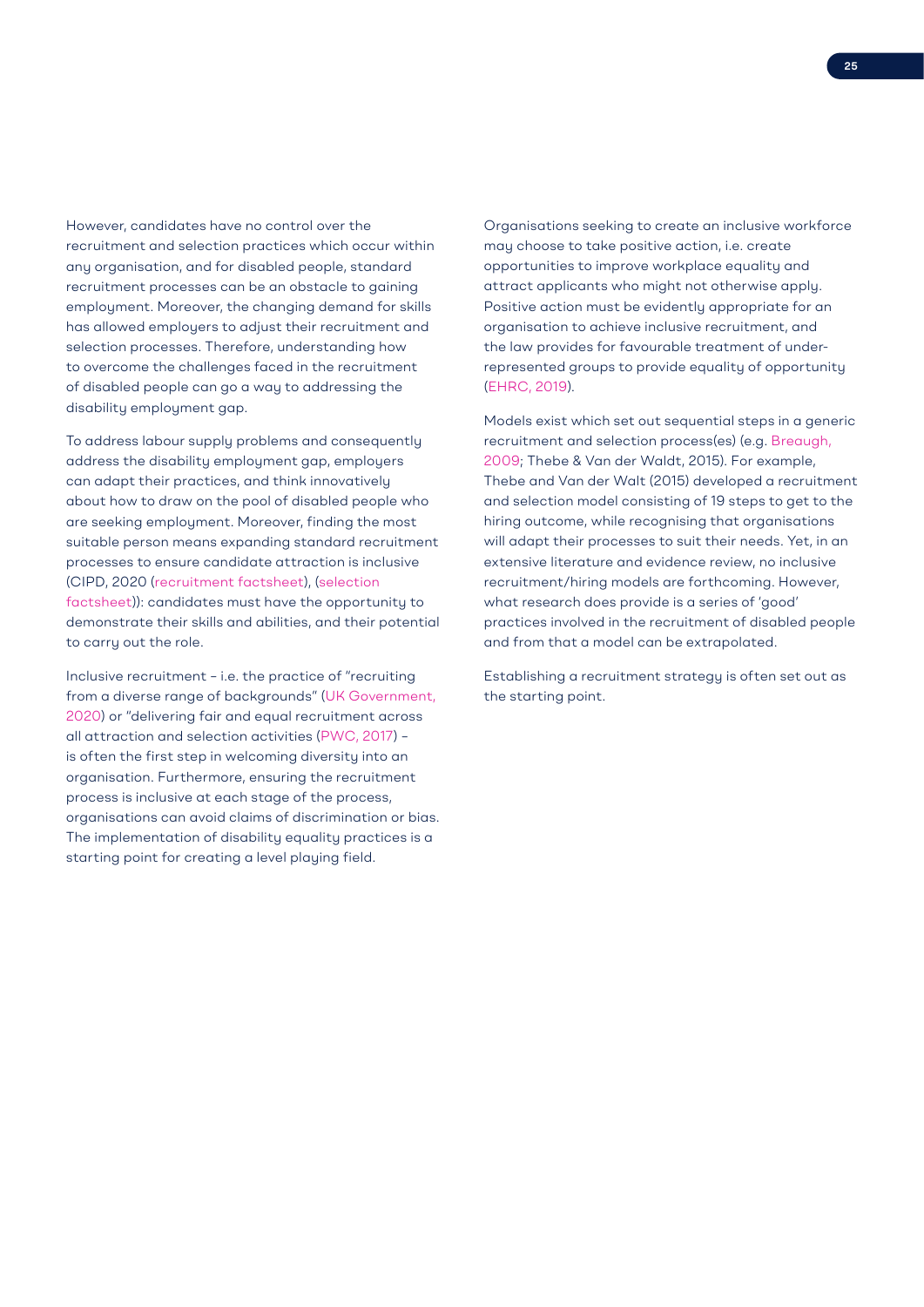### **4.1. Establish Recruitment Strategy**

The need for employee recruitment is often driven by human resource planning, specifically organisations' assessment of the current labour market (and the match between supply and demand of labour) and an examination of their own workforce. For organisations seeking to diversify their workforce or to ensure it is representative of the wider population, they may seek to expand their current recruitment processes and widen their net to attract a diverse talent pool, including seeking applicants with disabilities (Intelligent Resource and BDF, 2019; PWC, 2017).

Public service organisations, such as the police, aim to ensure their workforce is representative of the people they support. Once a target population is identified, the organisations will seek to better understand how to attract them.

At this stage organisations should also review their recruitment and selection methods to ensure they are all non-discriminatory and accessible for jobseekers with disabilities, and there are processes in place to make reasonable adjustments (Intelligent Resource and BDF, 2019; Gegg & Hawkes, 2020; CIPD, 2020; Fuhl, 2020). Reasonable adjustments are likely to occur at each stage of the recruitment process to allow candidates to demonstrate their skills, abilities and potential (DWP, 2020) (See Box 3).

This is the stage in which to involve hiring managers in the planning process (Breaugh, 2009) and identify and train the staff that will be required to deliver the recruitment activities.

However, CIPD (2018) report that only a third of organisations provide training on how to support people with disabilities of health conditions, and less than a third have a clearly communicated workplace adjustment process.

A recruitment strategy should also be aligned with an evaluation strategy at this stage.

#### **4.2. Defining The Role - Job Analysis**

Job analysis is the formal, systematic process of collecting information and analysing the content of jobs. Information should be gathered from multiple sources within the workplace (CIPD, 2020).

The content of a job will consist of:

- tasks, responsibilities and duties to be undertaken;
- the knowledge, skills and abilities an individual must possess to perform the job well;
- technology/equipment used;
- working conditions;
- physical surrounding;
- position of the job within the organisational structure.

Job analysis will identify specific job-relevant skills and behaviours required for successful job performance, and be used to (a) populate a job description and person specification which (b) drive HR practices, such as the design of reward strategies, training, and recruitment.

When recruiting disabled people, specific attention at this stage must be paid to which elements of the job content are essential. For example, is a driving licence essential? Is remote working reasonable? Is the job flexible? Thus, employers seeking to deliver inclusive recruitment must consider how best to accommodate disabled people. This doesn't only include the recruitment process, but the nature of the job and working conditions. For example: workers with disabilities often benefit from flexible working patterns, hours and location; re-design of the job to ensure any impairment-related restrictions can be accommodated (Bonacci et al., 2020).

Accurate job descriptions and person specifications are essential parts of the attraction process. For example, identifying, and advertising, roles as flexible can make recruitment more inclusive to disabled people (Leonard Cheshire, 2019; Alban-Metcalfe, 2008).

Job analysis also serves as the foundation for constructing reliable and valid application forms and interview questions (DWP, 2020).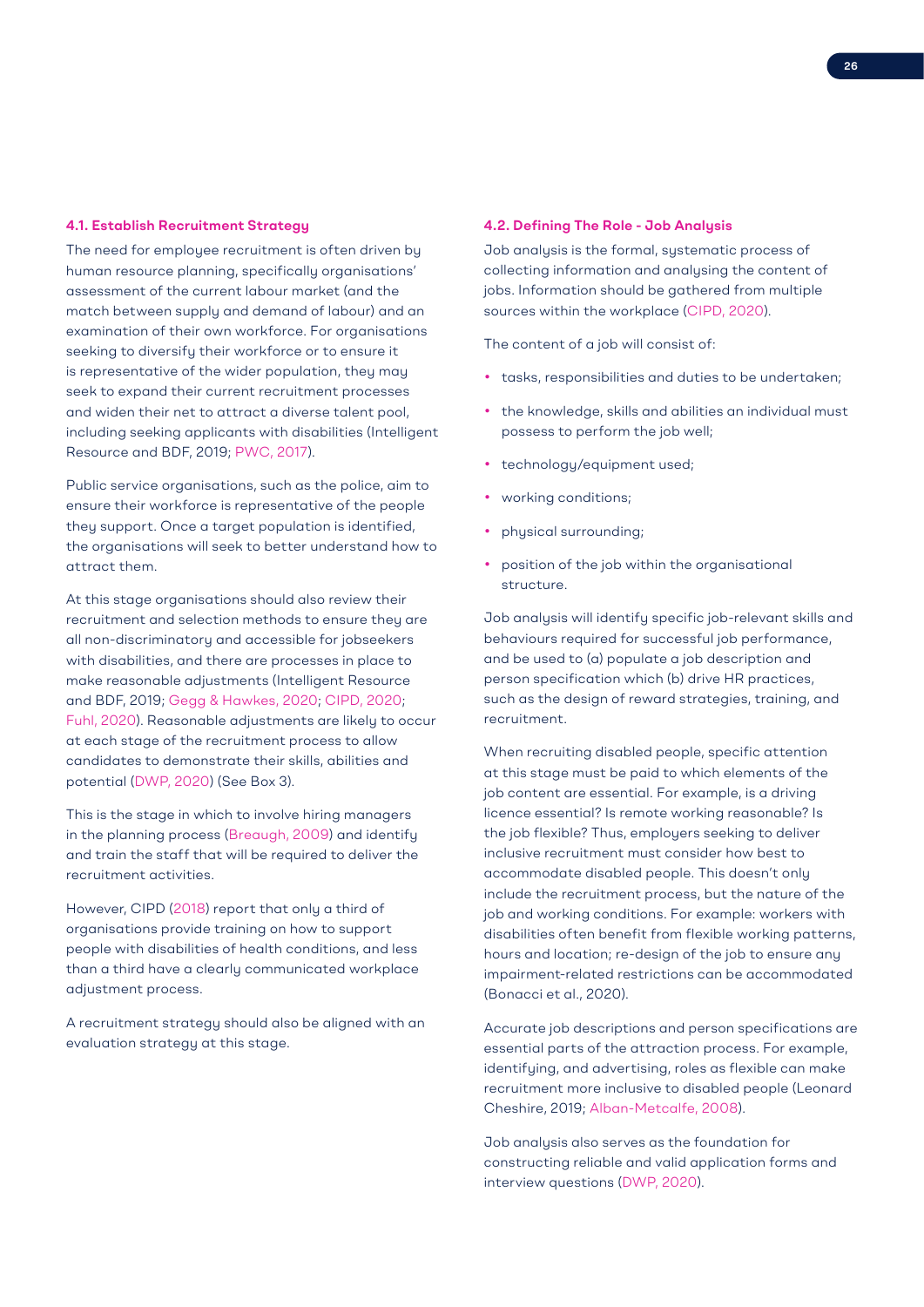#### **4.3. Attracting Applicants**

To attract applicants, adverts must be placed in the right mediums and in the right manner to reach the organisations' target audience. Standard attraction methods involve highlighting the organisation's competitive advantage, for example, flexible working conditions and competitive pay, learning and development opportunities, and position themselves as a positive brand, with a CSR policy and diversity and inclusion policies.

However, research from Intelligent Resource and BDF (2019) found that half (47%) of employers do not actively attract disabled workers, despite over three-quarters (80%) acknowledging they could do more to attract disabled jobseekers. Although many recognise there are various ways of making reasonable adjustments to the recruitment process.

- implementing 'more bespoke attraction processes';
- ensuring application processes were more accessible;
- offering alternative assessments and putting a disability policy in place.

However, the effective recruitment of disabled people is reliant on the capacity of the employer to market their inclusive diversity-friendly culture (Bonaccio et al., 2020), thus demonstrating a commitment to inclusive recruitment gives disabled candidates the confidence to apply.

Recommended attraction methods are often linked to positive action and reasonable adjustments (CIPD, 2020; Disability Rights UK and Disability@Work, 2018; Intelligent Resource and BDF, 2019; Leonard Cheshire, 2019; EHRC, 2019; Fuhl, 2002; DWP, 2020; Simpson, 2014; Sayce, 2011; Hatton, 2018; United States Department of Labor; 2016; Leonard Cheshire, 2019), and the research review will be summarised and discussed in turn.

# **4.3.1. Place job adverts across a range of mediums to widen access**

The use of online recruitment has increased over the last two decades moving from traditional print methods (e.g. print advertisements, referrals, job postings and job fairs) to company websites, online job boards, and social networking sites (CIPD, 2020). (See Box 2 for a discussion of technology)

However, recruiters can access a wider target audience to increase the number of disabled applicants by placing job adverts on specialist job boards, disability forums, disability magazines/journal, or by sharing vacancies with particular disability organisations.

**For example:** Channel 4 advertise vacancies on a specialist job site run by and for disabled people - Evenbreak. They aim to attract even more applications from disabled people to further diversify their workforce and help disabled people break into the media industry. Other initiatives include their Year of Disability (2016) and creation of their guide to employing disabled people (2018) which has been especially tailored for the TV industry

*"We all have the power to challenge the status quo and to help level the playing fields to create a more inclusive culture in our workplaces and across the UK."*  **Alex Mahon, Chief Executive**

See: https://www.channel4.com/press/news/ channel-4-introduces-tv-sector-guide-employingdisabled-talent#:~:text=Lord%20Holmes%20 of%20Richmond%20MBE,people%20in%20the%20 broadcast%20industry.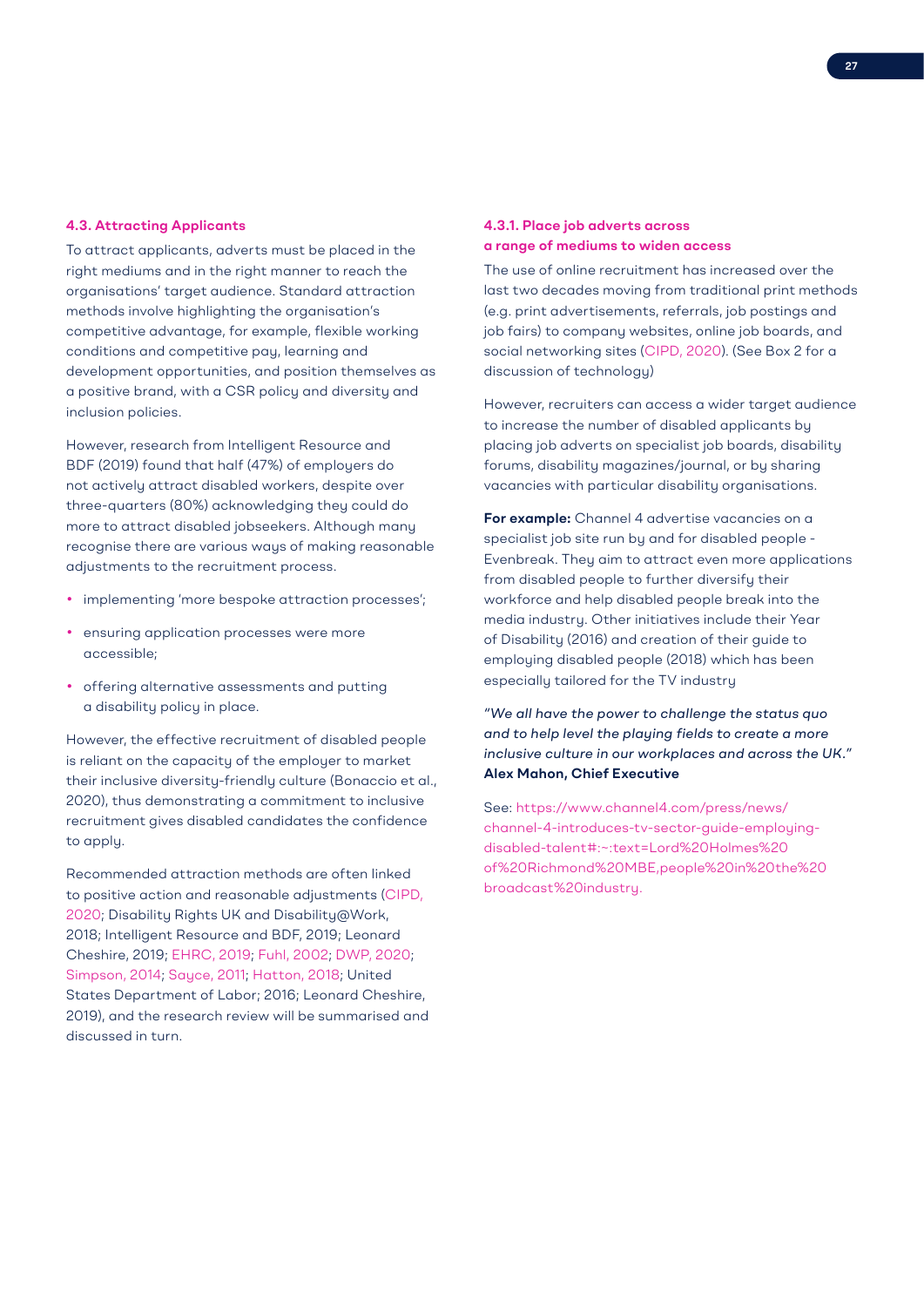# **4.3.2. Ensure job advertisements are accessible and inclusive**

Job adverts must be accessible to all applicants who can do the job, whether or not they are disabled. Using plain English, and avoiding jargon, employers need to provide an advert, job descriptions and personal specifications in a different format if a job applicant requires it (e.g. large print, Braille or easy read versions). Any online documents should be compatible with screen readers and all on-line recruitment must be accessible.

Job adverts should be precise and list the essential role requirements or person specifications as identified through job analysis, allowing individuals to selfselect. If 'essential' role requirements are not actually necessary for the job, it could discriminate against a disabled individual with a specific barrier to an unessential task, precluding/deterring them for applying.

Positive statements catch the attention of jobseekers, and send a message that the role is available to them. For example, explicit text such as "we encourage people with disabilities to apply" or "we provide reasonable accommodations as needed to people with disabilities" send a positive message to jobseekers that the organisation has an equal opportunities policy. According to a study carried out by Dewson, Ritchie and Meager (2005) the main method employers used to attract disabled people was to create a job advert which welcomed disabled applications (32%). See for example Pinsent Masons.

It is good practice to ask all applicants if they need adjustments, and to provide them. Moreover, by stating clearly that adjustments are available – across the application process, the interview and the job itself – applicants will understand why disclosing any needs might be beneficial to ensure they get the help they need (Jones et al., 2020). See for example: ITV

If a medical questionnaire or health check is required for the role, this should be explicitly stated upfront in the job advert of other recruitment literature (CIPD, 2020).

Provide a contact name for anyone who may have questions about the recruitment process or reasonable adjustments.

# **box 2** The use of technology in recruitment

Technology is increasing being used to attract a (CIPD, 2020; PWC, 2017; RIDI, 2017).

search and apply for jobs is increasing. For example, the proportion of employers using technology to track continued to grow and more organisations are also conducting tests/assessments online (35%, up from 23% in 2017) (CIPD, 2020). New advances in artificial intelligence (AI) technology and automation save hiring of assessment tools.

reduce unconscious bias that emerges from subjective assessments, and allows for a fairer screening and selection process (Fuhl, 2020). However, there are some examples which suggest AI will mimic the biases review CVs and automate their recruitment process undermined their approach to removing bias, as it had

With the pandemic, the means of recruitment has and not likely to revert to previous levels (CIPD, 2020). Therefore, to remove barriers, one of the is the introduction of the Web Content Accessibility Guidelines (WCAG) (Broadband Commission for Digital Development, 2013). A compliant and tailored website with web accessibility software will not only help with (RIDI, 2017).

See also: https://www.ilo.org/skills/pubs/ WCMS\_316815/lang--en/index.htm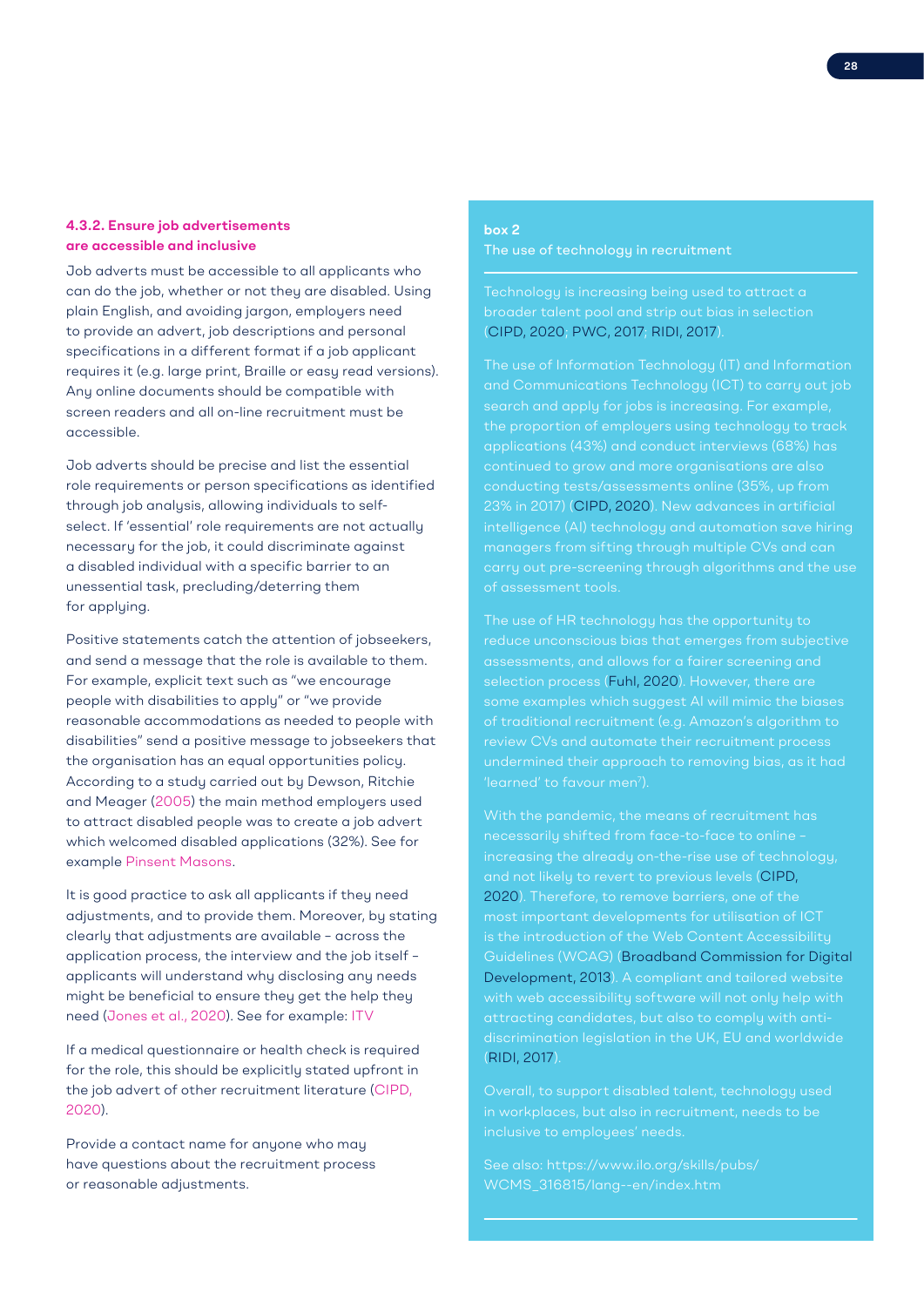# **4.3.3. Offer a range of 'taster' opportunities to gain workplace insight**

Even when companies are not actively hiring, they can create opportunities that provide insight into the work and the environment, e.g. including company tours, informational interviews, job shadowing, internships and training opportunities (Henry et al., 2014).

Organisational site visits provide applicants with realistic insight into how organisations treat their employees and the environment within which employees work. A job candidate's experiences during a site visit are important in creating an impression of the organisation of one which they want to work with or not – affecting whether they not only apply for a job but then accept it (Breaugh, 2009).

Realistic job previews can also help with self-selection, with evidence to suggest that written and oral RJPs can increase the amount of applicants refusing a job offer, but ultimately improving turnover after 3 months (See Breaugh, 2009).

Social networking sites provide insight into their organisational values and the 'reality' of the job itself (See Breaugh, 2009 and Acikgoz, 2019).

# **4.3.4. Branding and marketing must demonstrate a commitment to inclusion**

Candidates expect to apply for jobs online, therefore employers must pay attention to their corporate website and their employer brand. The most important elements to attract candidates is organisational values (50% of respondents), followed by pay and benefits (44%), career development and opportunities (37%), flexible working (33%) and perception of organisation as an employer (30%) (CIPD, 2020). As such, the organisation must make its value statement clear and set out disability inclusion as an organisational value. The commitment to inclusion, can also be demonstrated by gaining, and displaying, relevant accreditation demonstrates commitment to inclusive and accessible practice. For example, the Disability Confident badge (See Box 3), the Mindful Employer symbol and the Disability Standard. All marketing and recruitment materials - brochures, websites and posters - should include images of people with disabilities.

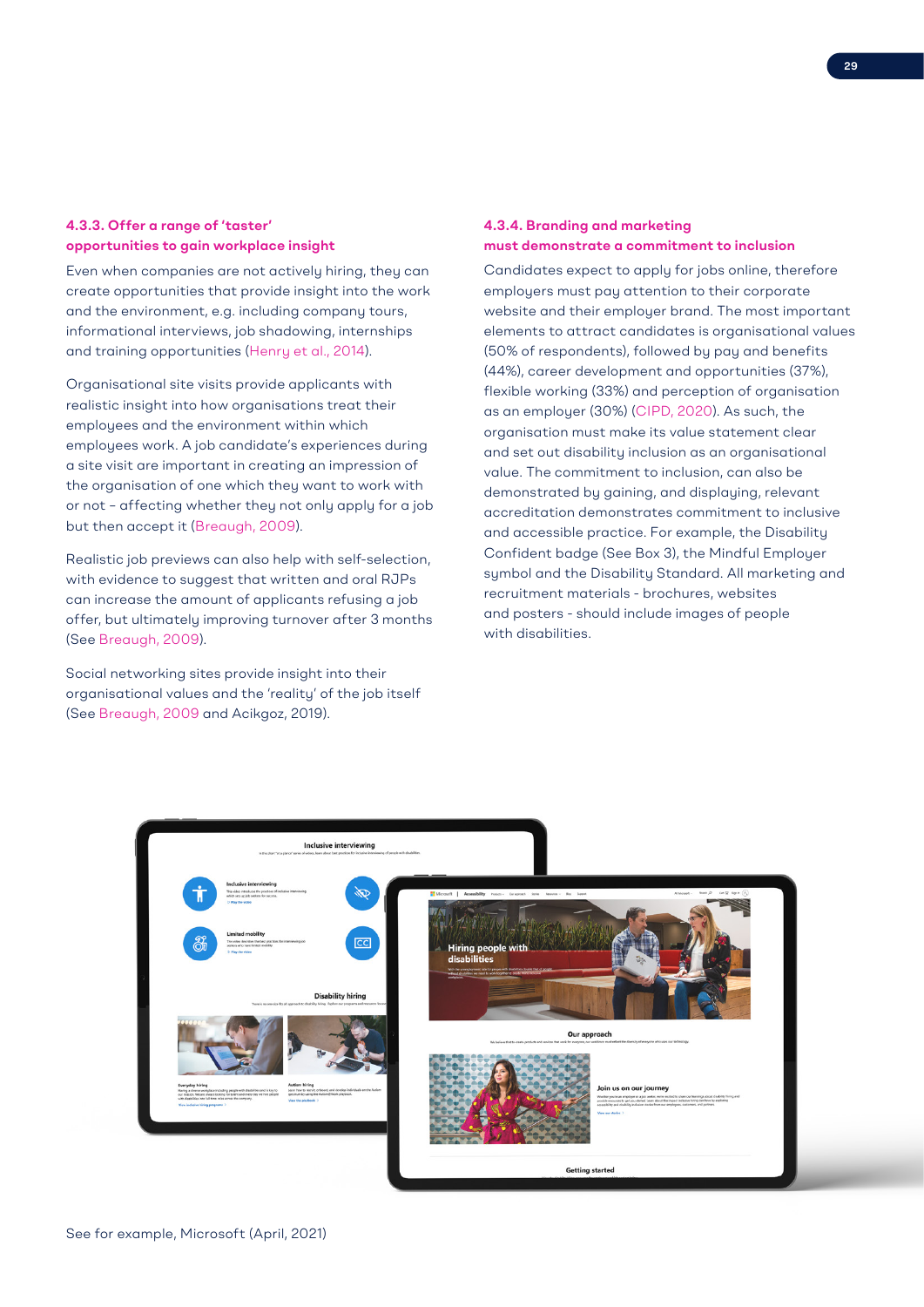#### **4.3.5. Engage with specialist organisations and schemes**

Effectively engaging with networks, community support and expert bodies can help to build employer confidence and capability (Knipprath & Cabus, 2020)

Leonard Cheshire (2019) finds that when assistance is required, organisations mainly utilise the support of HR consultancies (80%), BDF (67%) and internal employee networks (60%). Only 7% approach recruitment for support (reflecting well-evidenced concerns of bias in recruitment).

Engaging with expert networks and communitybased organisations that specialise in supporting the employment needs of people with disabilities can help employers gain knowledge and information about disabilities (See Bonaccio et al., 2020 and Vornholt et al., 2018). A review of policy and employability programmes is beyond the scope of this report. However, successful government-led interventions acknowledge and address the effect of demand-side factors on the employment needs of jobseekers. This is seen more prominently in Supported Employment and Individual Placement and Support models of vocational rehabilitation (Burke et al., 2013) demonstrating the importance of engaging in competitive employment rather than sheltered alternatives (Bond & Drake, 2012; DWP, 2013; Frederick & Vander Weele, 2019; Knipprath & Cabus, 2020; Rinaldi et al., 2008; Scottish Government, 2011; Sayce, 2011).

Following Covid-19, the UK Government suggest the "same principles of inclusive employment of disabled people apply now as they did before" recommending the Disability Confident scheme and the associated, and updated, advice provided by the UK Government and CIPD (DWP, 2020b). However, in the aftermath of Covid-19, greater effort has to be made to ensure that existing inequalities are not exacerbated. In part, this will include employment policy that encourages and funds activity 'proven' to support employment entry for disabled people and those with health conditions (e.g. Supported Employment and Individual Placement and Support) but also support for employers (e.g. Access to Work and Disability Confident). See Box 3.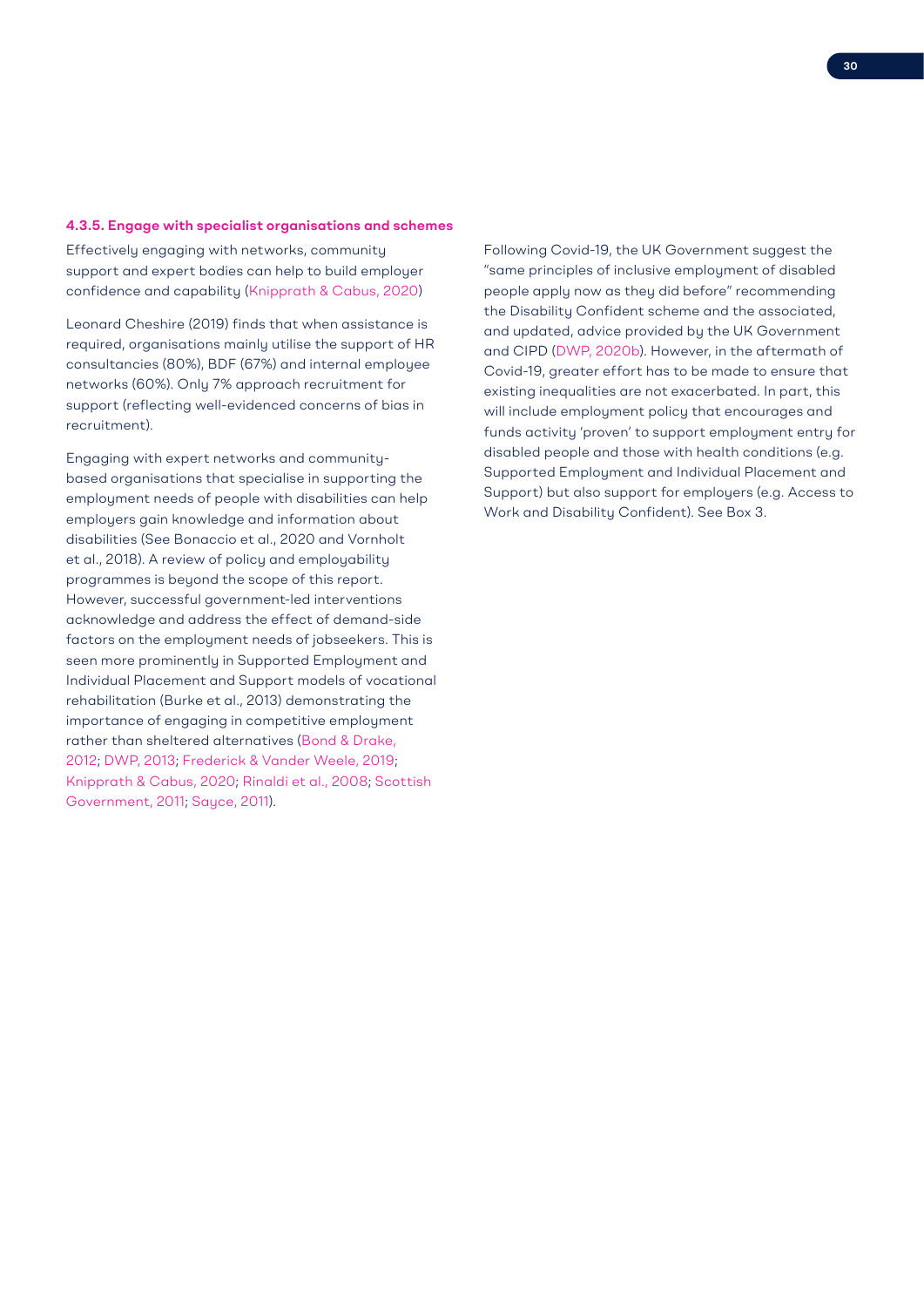# **box 3** Government Support and Initiatives

UK government's main policy initiatives/schemes Two government policy directives – one established and one new – have been lauded as effective means evidence of their effectiveness.

Introduced in 1994, Access to Work (AtW) (See UK Government, 2020) and Powell (2020a<sup>xvii)</sup> for further information) is a publicly-funded employment support support to meet the needs of people with a disability support organisations to make reasonable adjustments (See the Equality and Human Rights Commission (2019)

Provision was approved for over 32,000 people in DWP, 2020). A funding cap was set in 2015, with the

Despite being a substantial barrier for employers, many adjustments are simple and can be easily by AtW) (DWP, 2020b).

appreciative of the scheme, but also found that takeup of the services was concentrated in particular secretarial occupations.

Applicant and employer experiences are generally out by IES (2009) and IFF (2018), with favourable outcomes listed as job retention, increased wellbeing and reduced absenteeism. Findings across time lag - suggesting low levels of awareness (from application (with issues raised by both participants and

This is also reflected in a recent study carried out by Leonard Cheshire (2019), with findings to suggest that:

- disabled people were reluctant to identify the need
- the process for gaining approval of their applications waiting more than 3 months for their application to
- 23% of disabled adults in the UK are currently, or
- 59% of employers were aware of the scheme in 2018, on the source, only 25% according to Knowledge Exchange (2018) are aware of it).

In addition, Disability Confident (DWP, 2020; UK Government, 2020) was launched in November 2016 recruitment and retention practices (DWP, 2020).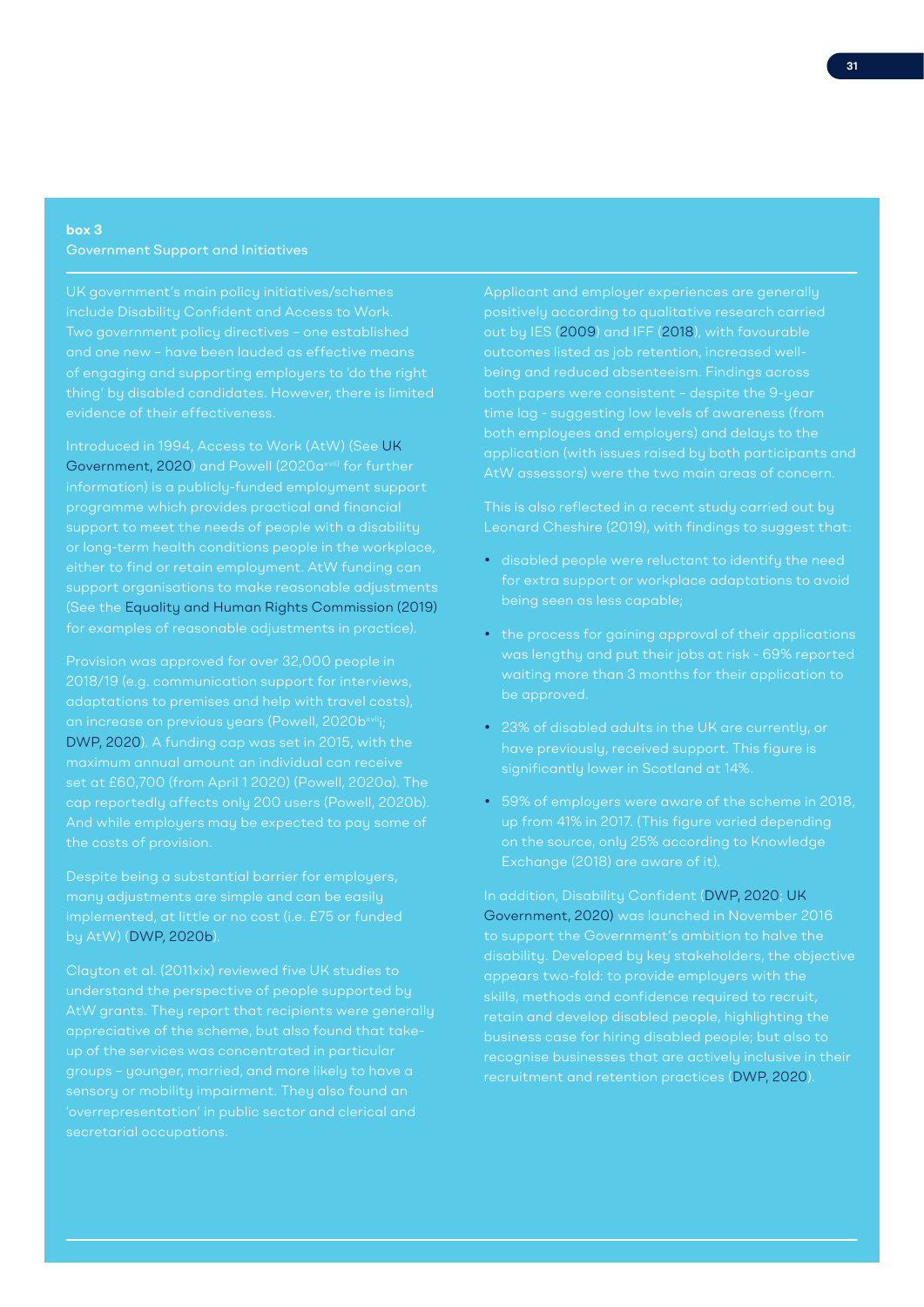# **box 3 - continued** Government Support and Initiatives

The scheme is voluntary, and members have free can gain accreditation at each level – including a and recruitment adverts (DWP, 2020b):

- **Level 1**  Disability Confident Committed adhere
- **Level 2** Disability Confident Employer needs to
- **Level 3**  Disability Confident Leaders –

As of July 2020, 18,219 employers had signed up to 2020a).

it would be impossible to estimate how many disabled disabled person. Indeed, research carried out by of disabled employees (Hoque, 2019), nor did Two Ticks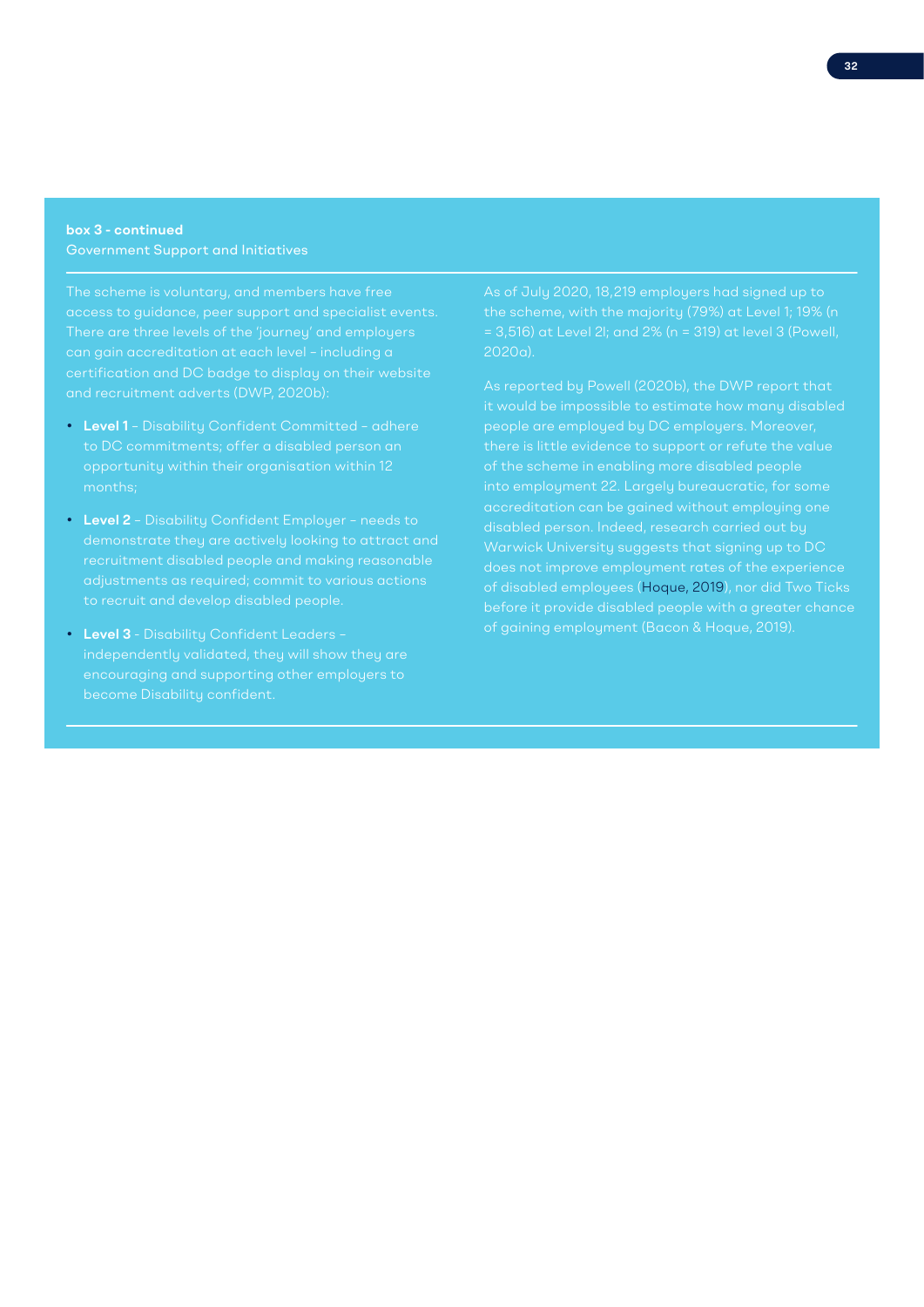## **4.4. Selection**

The aim of selection is to match the applicant with the job requirements. This begins with reviewing and 'short-listing" applications and/or CVs and cover letters to 'sift' out those applicants who do not meet the basic requirements of the job. This process then narrows down the applicants taken forward to more manageable, formal and controlled assessments.

Assessments form part of the selection process and may take place over a number of stages to identify applications with the greatest potential for success in the role. These assessments will range from psychological tests, to interviews, to assessment centres (CIPD, 2020). All assessments should be 'equality' analysed to ensure they are inclusive and barrier-free (Intelligent Resource and BDF, 2019)

It is at this stage where applicant's perceptions of fairness can influence relevant organisational outcomes: for example, perceptions of any (un)fair treatment, processes, or decisions can influence an eventual job offer, or willingness to recommend the organisation to others, affecting their reputation (see Bonaccio et al., 2020)

Therefore, all stages of selection should be conducted fairly, without discrimination or bias, and thus based on the candidate's overall aptitude, suitability to the job and ability to carry out the role (CIPD, 2020; Intelligent Resource and BDF, 2019).

While questions about an individual's health or disability should be (mainly) avoided, all applicants should be asked if they need any adjustments made during the recruitment or selection process – especially before an interview or assessment. Assumptions of candidate needs are to be avoided. (DWP, 2020).

#### **4.4.1. Application and/or Psychometric Testing**

Application forms or assessment test should be available in alternative formats, e.g. audio, large print, Braille or audio - in part, to comply with discrimination law (CIPD, 2020; Intelligent Resource and BDF, 2019; Simpson, 2014)

Paper and online applications will be in the format of a curriculum vitae (CV) with covering letter, or an application form. However, flexibility of application would allow a candidate to provide the essential information required in an alternative format, e.g. video application or recorded verbally (Simpson, 2014), taster days or telephone interview (Fuhl, 2020).

Employers would benefit from using an external assessment company for their psychometric testing to ensure it does not discriminate against any groups (Intelligent Resource and BDF, 2019). This would ensure validity and reliability of the test, thus reducing the risk of discrimination, but also reasonable adjustments are accounted for in the test administration policy, including, but not limited to additional time (Simpson, 2014).

## **4.4.2. Short-Listing**

Organisations should use objective measures to screen applicants (i.e. identify those with the necessary skills to progress to the next stage) to avoid sifting out qualified applicants because of their disabilities and perceived limitations (CIPD, 2020). That said, employers should take education or employment gaps into consideration, and make reasonable adjustments to essential criteria to allow a disabled person with fewer qualifications or experience to be considered for an interview (Simpson, 2014).

Some organisations offer a "guaranteed interview" to applicants who meet the minimum selection criteria: in the UK, this has now been replaced by the Disability Confidence scheme.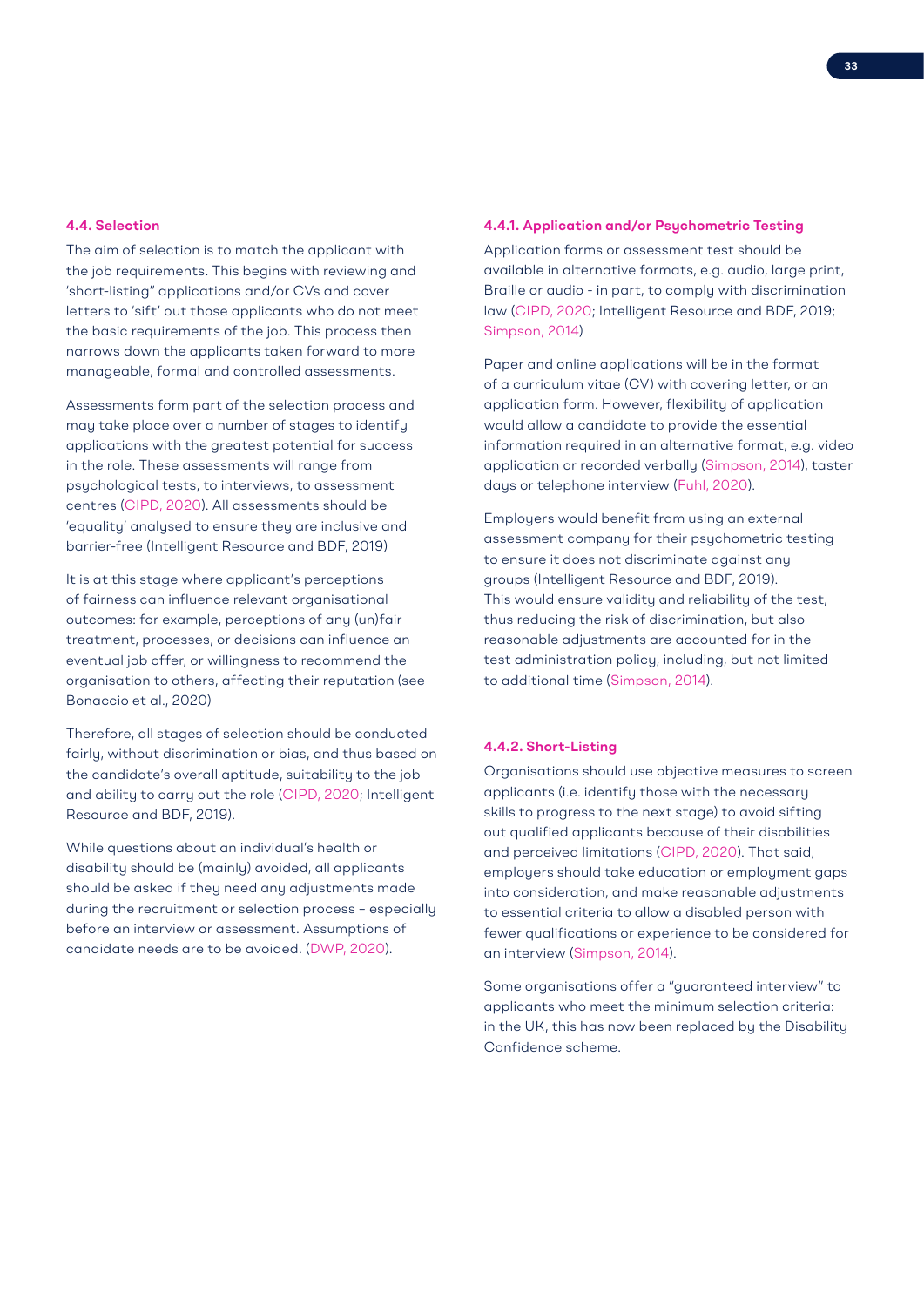#### **4.4.3. Interview or Assessment**

Whatever the method of assessment, the criteria for success should be based on the job analysis and should be consistent across candidates.

Simple adjustments to the recruitment process at this stage could include conducting interviews differently or changing the location and time of the interview. Moreover, traditional, or standard, selection processes may be reconsidered entirely depending on the needs or preferences of the candidate: faceto-face interviews may be replaced by video or online interviews; work trials may be a more accurate indicator of the candidates suitability and potential by demonstrating their skills and abilities (Intelligent Resource and BDF, 2019; DWP, 2020).

The interview stage of recruitment is a potential source of bias and discrimination, and therefore the organisation must adopt best practice in fairness and interviewers must be trained.

The interview should take place in an accessible room which is appropriately equipped, e.g. wheelchair access, hearing loops, computer access, dimmed lighting (Fuhl, 2020) The time of the interview should also suit the needs of the candidate: accounting for when they may have medical appointments, take their medication, have difficulty with transport, or feel fatigued (Simpson, 2014).

It may be necessary for another person to attend the interview: allowing a support worker; providing an interpreter or communication support (e.g. for a candidate who communicates using sign language) (Simpson, 2014). However, the interviewer should speak directly to the applicant.

As with psychometric assessments, timed test should be adapted for any tests or selection exercises (e.g. within an assessment centre): additional time may be provided, or time limits removed altogether (DWP, 2020).

Competency tests may be a more suitable measure of a candidate's abilities against the outcome from the job analysis, than interviews which are subject to unconscious bias. They may also provide insight into any workplace adjustments (e.g. environment etc) that would be required should the candidate be successful (Disability Rights UK and Disability@Work, 2018).

Assessment centres, as with psychometric testing, should have an administration policy which addresses reasonable adjustments, but also be conducted in a fair manner.

## **4.5. Hiring Decision – making the appointment**

Ultimately, as an outcome of positive action, employers can favour one candidate over another, where two candidates are equally qualified or suitable for the role (EHRC, 2019).

It may also be valuable to have a staff member with a disability on the selection panel, ensuring that there are at least two people making the recruitment decisions.

Wherever possible, providing feedback to unsuccessful applicants can help boost candidate experience, and bolster your employee brand as a Disability Confident organisation. (Intelligent Resource and BDF, 2019)

#### **Overall:**

In sum, the recruitment and selection process in itself is not much different than it would be for seeking to hire any specific target audience. But it is just than effort needs to be made to ensure it is inclusive. Commitment to this effort does not evolve in a vacuum and requires regular discussion and clear strategy and evaluation. This is where wider organisational factors and enablers are crucial to inclusive recruitment.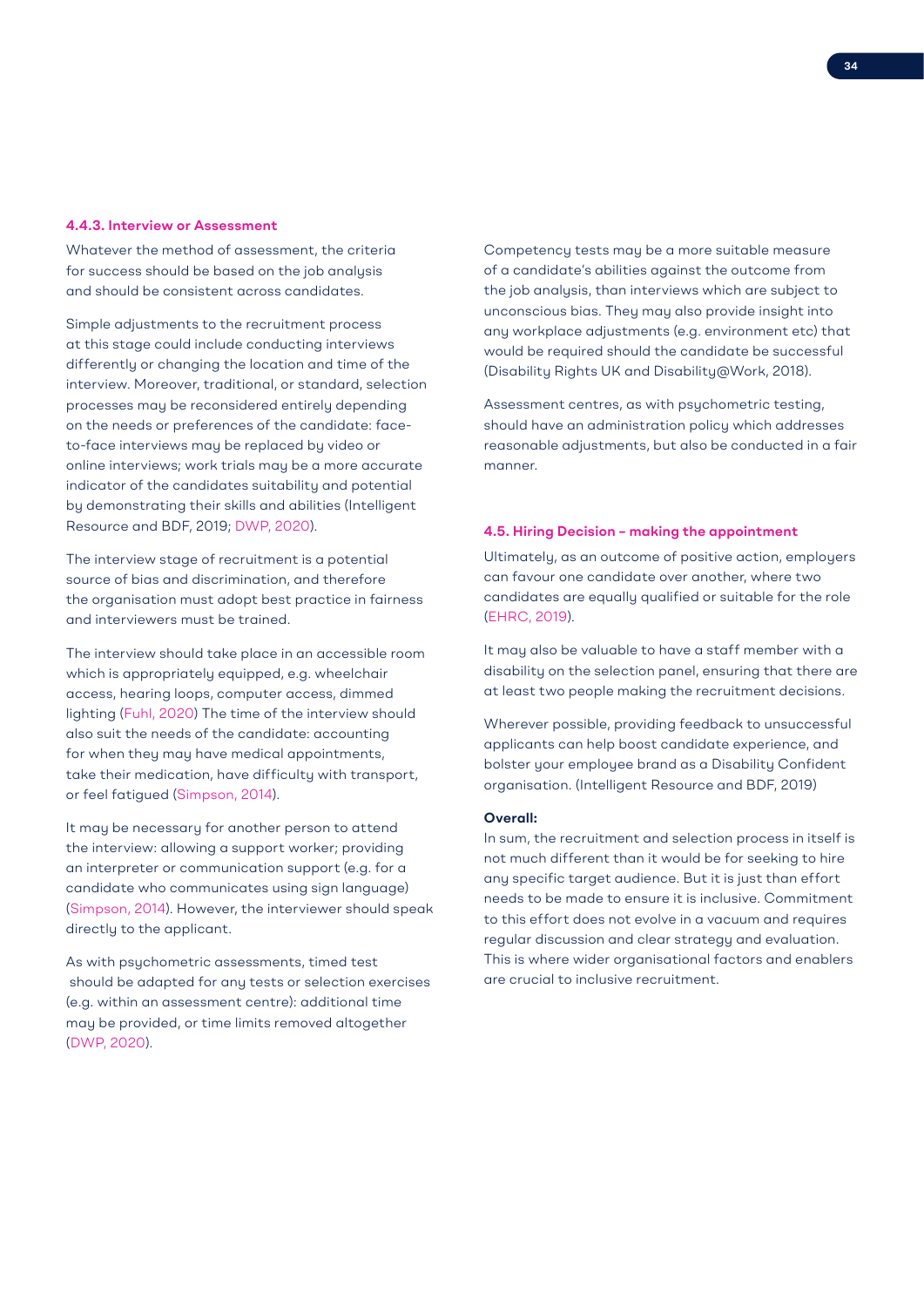# **'What works': The value of organisational culture**

The following section will highlight the processes involved in effective recruitment and selection and will focus on what research suggests 'works' for people with disabilities.

International evidence (EU and OECD) concerning 'what works' to help disabled people enter, remain and progress in employment (Clayton et al., 20118; DWP, 2013; CIPD, 2019) identified some themes regarding employer practice<sup>9</sup>:

- positive outcomes emerge from policies designed to make workplaces more flexible and accessible;
- an inclusive work culture is key to integrating disabled people into the workplace;
- legislation, including anti-discrimination legislation and quotas for the employment of disabled people, has been shown to be necessary but on its own, insufficient, to close the employment gap.

On a side note: financial incentives (e.g. wage subsidies) can address employers' concerns about the extra costs of employing disabled people (e.g. Clayton et al., 2011). However, while evidence of positive impacts emerge, negative consequences emerge, such as the restriction of vacancies to low paid/low skill jobs (ibid) and subsidised employment casts people as "second class employees" as the wage subsidy is enlisted to accommodate potential lower productivity (Knipprath & Cabus, 2020).

Moreover, renowned researchers Beatty and Fothergill (2013) demonstrate that deficient demand for labour is at the root of the UK's high disability benefit numbers, not insufficient work incentives and a lack of activation measures. Thus, emphasising the importance of employers as a means to stimulate job opportunities for disabled people cannot be underestimated.

Where positive results can follow the implementation of the practices above, commitment is required to have any impact.

Erickson et al. (2014) investigated the recruitment and hiring practices which predicted hiring outcomes through a survey of 675 HR professionals in the US. A third (33%) of respondents had hired a person with a disability in the previous 12 months – this figure increased for organisations with over 500 employees. In order from most important to least important, (and the percent of organisations carrying out the practices) organisational practices and characteristics were:

- 1. Strong senior management commitment (34%)
- 2. Internships for disabled people (19%)
- 3. Reviews accessibility of online job application system (24%)
- 4. Include disability in diversity and inclusion plans (54%)
- 5. Explicit organizational goals (25%)
- 6. Advanced notice to applicants regarding reasonable accommodations in job application process (58%)
- 7. Evaluates preemployment screenings to ensure they are unbiased (62%)
- 8. Relationships with community organisations (53%)
- 9. Actively recruiting disabled people (40%)
- 10. Disability considered in management performance (13%)

<sup>8</sup> They systematically reviewed studies examining the effectiveness of government programmes supporting disabled people across five OECD countries - Canada, Denmark, Norway, Sweden and the UK.

<sup>9</sup> On a side note: financial incentives (e.g. wage subsidies) can address employers' concerns about the extra costs of employing disabled people. However, while evidence of positive impacts emerge, negative consequences emerge, such as the restriction of vacancies to low paid/low skill jobs (ibid) and subsidised employment casts people as "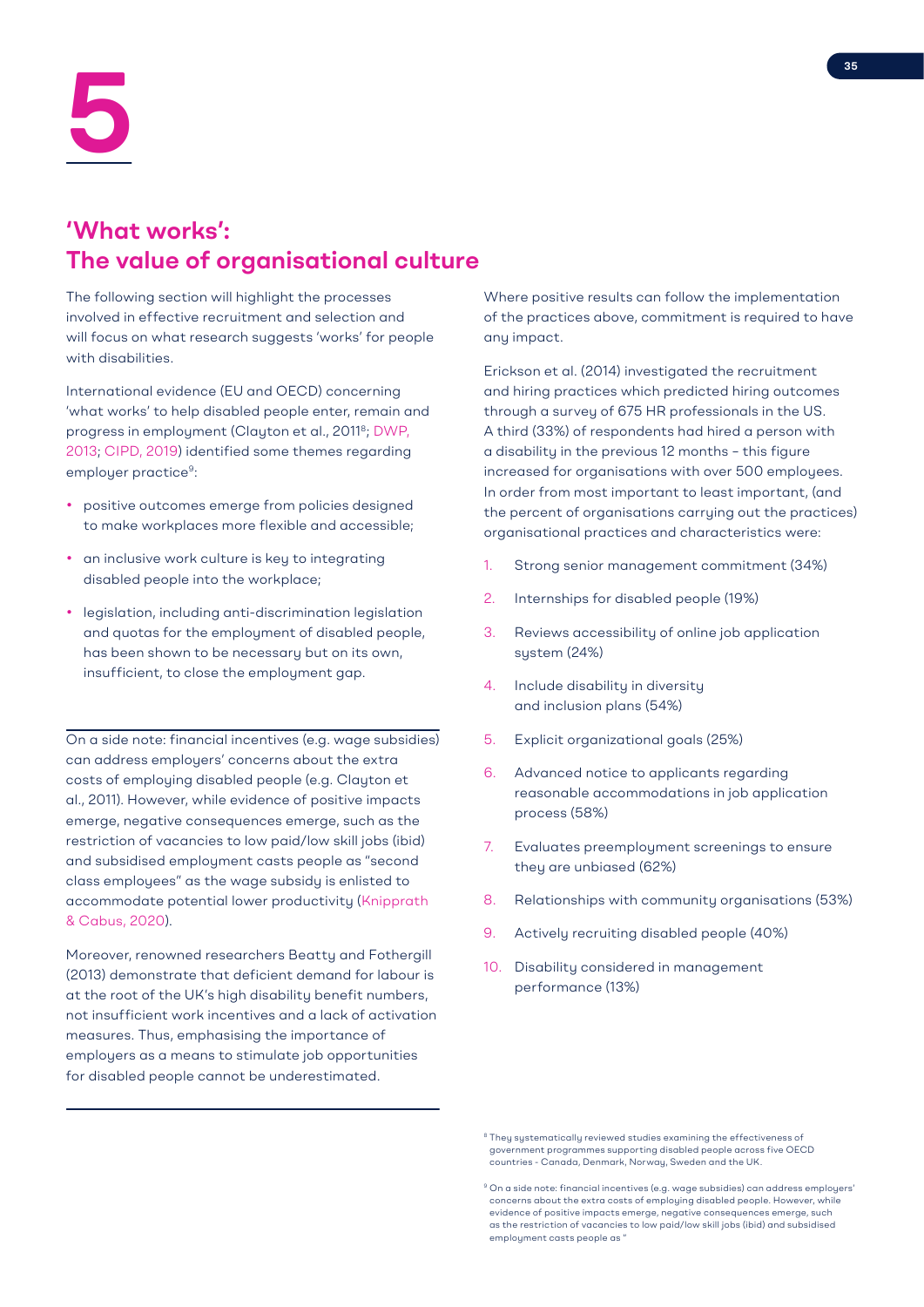Interestingly, a study carried out within the hospitality industry in the US (Houtenville & Kalargyrou, 2012) found that alternative recruitment strategies used by organisations who proactively recruited disabled people were no more helpful than the strategies used by companies who do not proactively recruit. They did, however, find that by providing employers and managers with information about the capabilities and performance of disabled employees (e.g., persuading them of the overall benefits and business case) the employers' confidence in hiring them increased.

Furthermore, Lengnick-Hall et al., (2008) cite that along with education and training, commitment from senior management and a 'disability-friendly culture' can improve them employment outcomes of disabled people.

Therefore, more than adapting recruitment practices beyond the required legal and inclusive requirements, the main area to address is management attitudes, senior management commitment and an inclusive culture.

#### **5.1. Inclusive Organisational Culture**

As 'good' as the practices in the previous section might appear, their implementation is enabled by leadership commitment and the culture of the hiring organisation.

Inclusive hiring begins with the culture, policies and practices of an organisation (e.g. Bonaccio et al., 2020). An inclusive culture and social climate that encourage 'social cohesion' (Meacham et al., 2017) empowers disabled people and can remove stigma and negative attitudes attached to disabled employees.

Organisations are encouraged to 'work harder' to promote a culture of inclusion (Adams and Oldfield, 2012), to provide open and supportive environments where individuals can raise concerns and ask for adjustments to be made; and to raise (all) staff and management awareness of disabilities (Adams and Oldfield, 2012; Gegg & Hawkes, 2020).

Employers would like to do more to recruit disabled people, but are inhibited by their own insecurities and lack of knowledge about disability: Once workplace adjustments have been made and successful outcomes ensue, employer confidence grows, and the more likely they are to recruit more disabled people (Knipprath & Cabus, 2020). Therefore, it requires hiring one qualified disabled person to create a positive impact.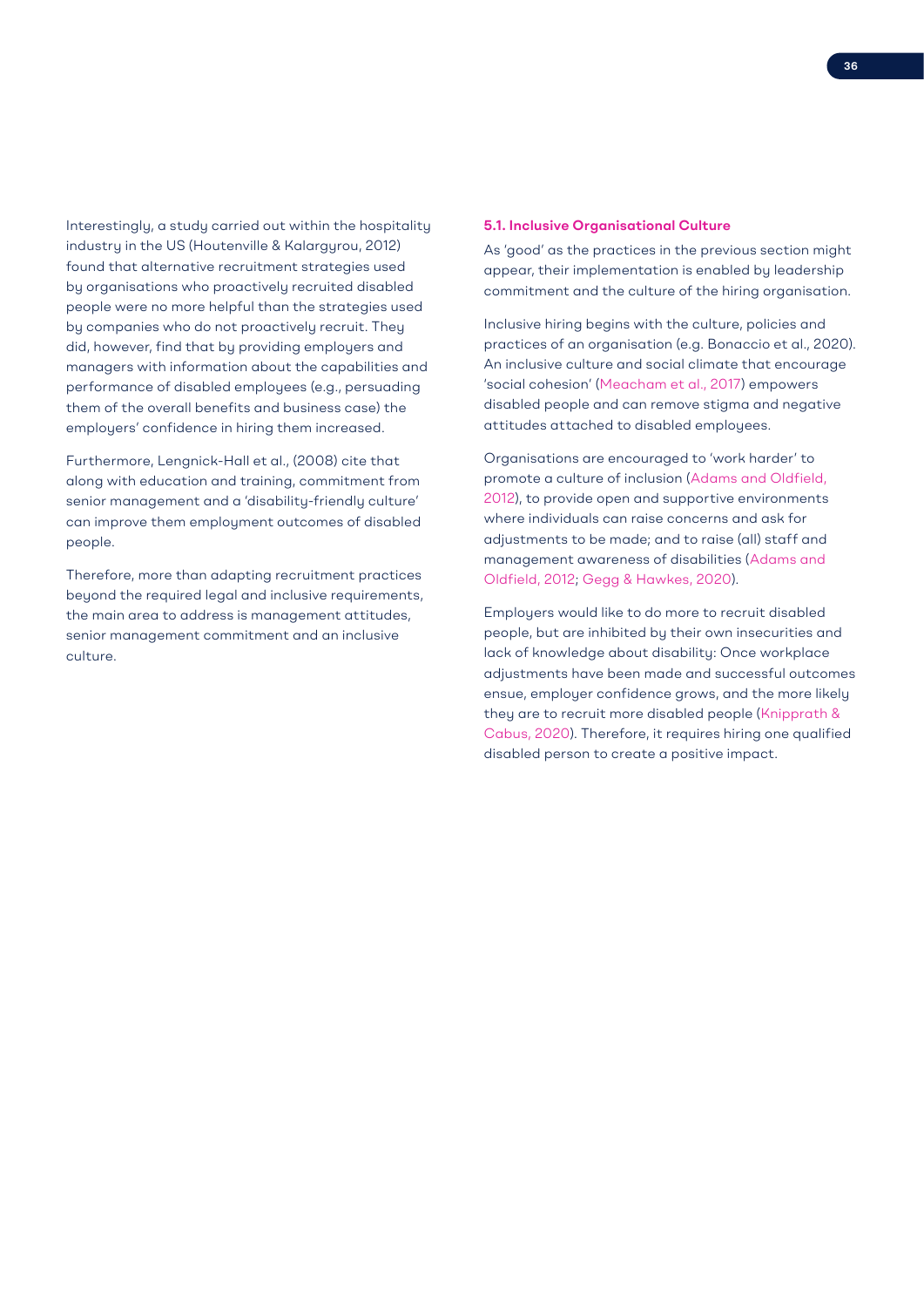#### **5.1.1. Diversity Strategy and Policies**

Research suggests that managers' hiring behaviour is not predicted by their attitudes toward people with disabilities, but the existence and implementation of a formal disability recruitment policy and associated training (Araten-Bergman, 2016; Bonaccio et al., 2020).

PWC (2017) consider diversity and inclusion a key determinant of organisational reputation, and therefore it must be managed as a 'reputational risk' not only an HR issue. Setting out a D&I strategy and associated plans, such as inclusive recruitment, and flexible and remote working opportunities, can bolster a 'favourable public impression' (PWC, 2017). See for example BBC.

Inclusion policies should not only exist, but be implemented and reviewed to ensure that reasonable steps are made to prevent discrimination and prejudicial attitudes impacting on employees (Adams and Oldfield, 2012).They must also be communicated to all staff members, specifically line managers who are often at the forefront of recruitment and selection (CIPD, 2018).

Considering the changing nature of work following Covid-19 Leonard Cheshire (2019) report that while increased flexible working can be an effective solution to attracting staff in recruitment, and 87% of the general population want to work flexibly, yet only 11 per cent of jobs are advertised as flexible.

However, Covid-19 has illuminated some of the positives of home working (e.g. increased productivity and reduced sickness absence), and could inform what post-pandemic working practices should look like. For example:

- CIPD (2020) found that organisations report introducing working from home on a regular basis (70% compared to 45% pre-pandemic). Moreover, employers expected to see an increase in staff working from home regularly (from 18% to 37%) or all the time (from 9% to 22%).
- Unison (2020) surveyed over 4000 disabled employees, and found half have worked from home during the pandemic, of which almost three quarters (73%) believed they were as productive, or more, than when attending their workplace. In part due to reduced pain or fatigue as not commuting with flexible working hours.

It is anticipated that more organisations will develop policies for offering flexible, home-working opportunities, which may be more attractive to disabled people.

## **5.1.2. Training and Education**

CIPD (2018) report that developing line manager knowledge and confidence (56%) and their understanding about making reasonable adjustments (50%) will address the most significant barriers to effective recruitment. Tailored disability awareness and inclusive recruitment training should cover the following topics:

- control of bias in the interviewers' expectations of the candidate (PWC, 2017; Alban-Metcalfe, 2008).
- legal obligations and best practice to avoid unfair discrimination, including reasonable adjustments (CIPD, 2020; Intelligent Resource and BDF, 2019; Bonaccio et al., 2020)
- accurate and practical information to dispel preconceptions and concerns about hiring people with disabilities, highlighting the benefits a diverse workforce can bring to an organisation.

Unconscious bias training can be provided for all employees to ensure that across the board people recognise patterns of discrimination or prejudice they may not have been aware of. This training is contentious as there are mixed views on its effectiveness (see EHRC, 2018; CIPD, 2019). For example, the UK Government is 'scrapping' the training for all civil servants due to a lack of evidence of behaviour change, but instead negative consequences.

However, education extends beyond training (Lengnick-Hall et al., 2008): identify success stories and communicate them internally and externally; publicise the benefits of hiring disabled people; encourage more personal contact with disabled people.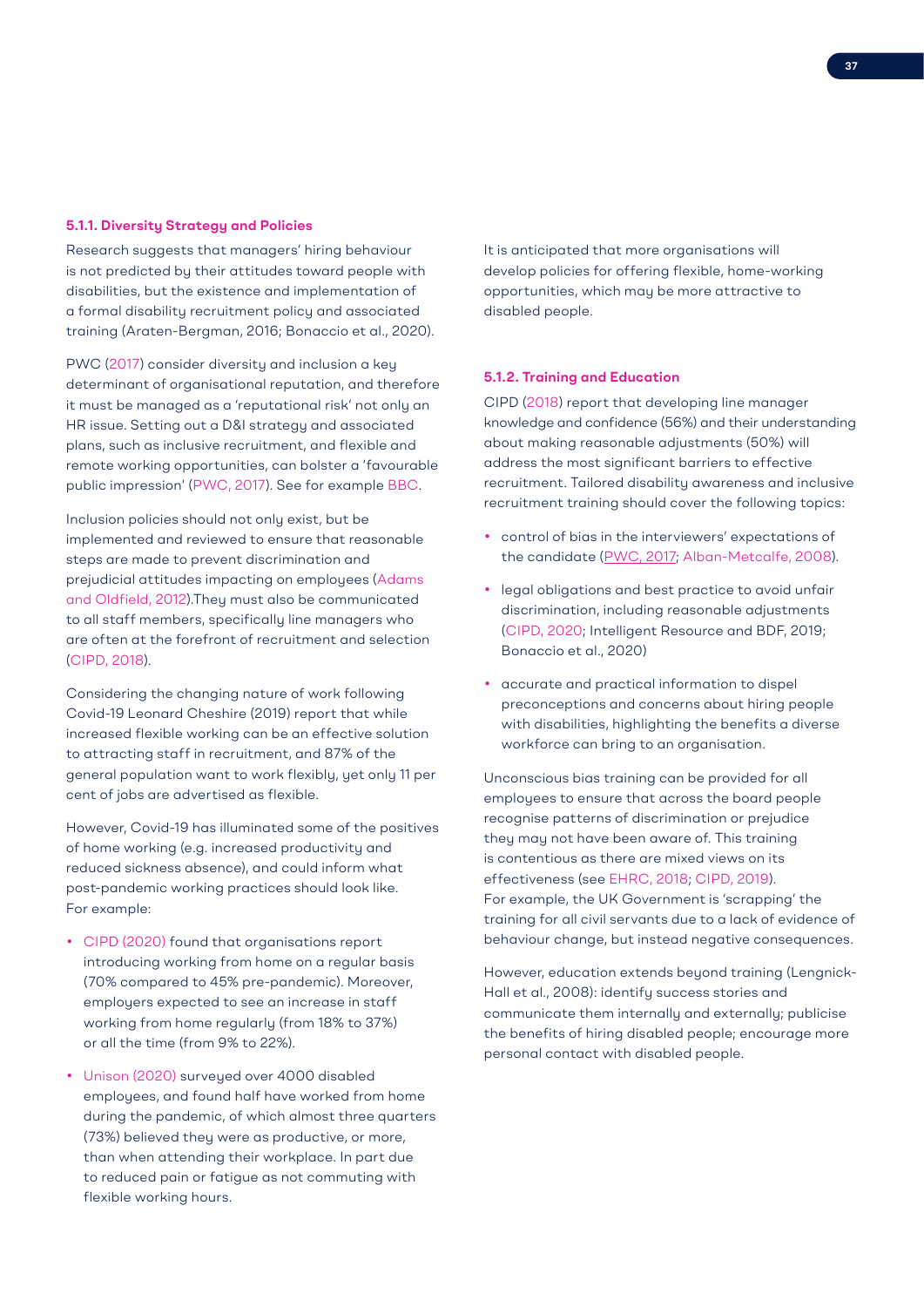#### **5.1.3. Management Commitment**

Senior management and line management can impact how an inclusive workplace is established in practice (See DWP, 2020): organisations can create fair and inclusive workplaces by preventing unfair discrimination and bias in the recruitment and selection process (CIPD, 2020; Fuhl, 2020).

Activities such as attending diversity events, creating staff disability networks, and including staff diversity in regular strategy meetings should not only be seen as examples of 'good practice', but should be management-led to evidence commitment to inclusion and send the right message to hiring managers and potential applicants (Bonaccio et al., 2020; Gegg & Hawkes, 2020).

## **Examples of Award Winning Organisations**

The finalists of 2020 RIDI Awards (which celebrate "pioneering" employers seeking to innovate their recruitment and employment strategies, and break down barriers to help people with disabilities into employment) provided some greater insight into what research suggests good practice looks like. For example:

**HSBC UK** provided clear insight into the recruitment process and made explicit reference to disability inclusion and reasonable adjustments. Disability was also represented at a senior level and DC commitment is promoted. Furthermore they highlight their adoption of the Disability Standard developed by Business Disability Forum to measure and improve their performance for disabled customers, clients or service users, employees and stakeholders.

**Network Rail** are DC leaders. They engage with their local and business community, supply chain and networks to demonstrate to disabled people their commitment to 'leading the way' in inclusion. They run support events and Disability weeks. Network Rail also have an employee network ('CanDo') that promotes employing disabled people by breaking down barriers and stereotypes.

**DWF Law** (Global; offices in Glasgow and Edinburgh) were finalists in the RIDI awards for "Best Candidate Experience" and their website, and marketing material, demonstrates a clear commitment to inclusive recruitment. Their DC Leader status is discussed in their press releases website, with links to RIDI and other D&I initiatives. Events that take place include Annual Diversity Week (Sept 2020) and Neurodiversity events. Moreover, there is clear evidence of a D&I Leadership Group which addresses disability, and commitment to inclusion, with regular blogs and reports, and an online D&I hub. They also report on their workforce composition: Six per cent of their workforce (2019) reports a disability.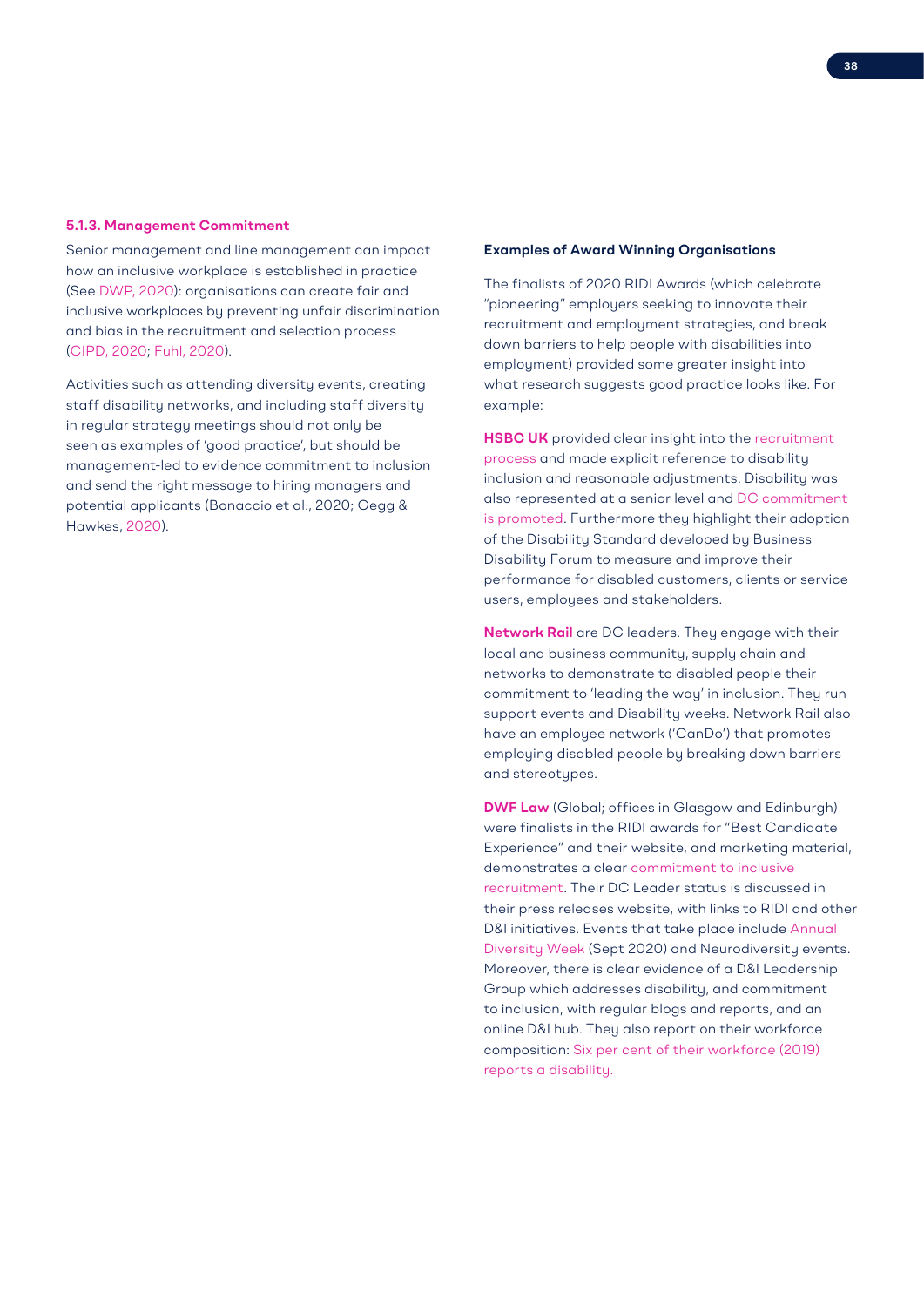#### **5.1.4. Measure, monitor and evaluate**

The outcomes from the recruitment process should be monitored and reviewed in order to evaluate the effectiveness in the recruitment strategies adopted to increase the appointment of disabled people, and therefore learn and adapt future practices (Fuhl, 2020). Moreover, user-acceptance testing and a pilot are useful means of assessing the suitability of the end-to-end recruitment process, to ensure interviews, assessors, and candidates understood and correctly interpreted instructions and processes (Arain, Campbell, Cooper & Lancaster, 2010; CIPD, 2019).

Not only should outcomes be measured (e.g. time-tohire; cost of filling the position, new employee retention rate; the proportion of disabled newly recruited staff), but also insight into the success and quality of the recruitment strategy (e.g. hiring manager's satisfaction with the recruitment process; applicants' perceptions of the process; applicant withdrawal rate).

According to Disability@Work, measuring disability in the workforce is part of good equality practice, and includes reviewing and monitoring:

- recruitment and selection strategies and outcomes;
- promotion;
- pay;
- specialist recruitment procedures to encourage applications from disabled people;
- workplace accessibility assessments.

However, they state that "only 10% of workplaces adopt three or more" of the above monitoring and reviewing practices, and that "the average number of practices is less than one", despite the fact that "if effectively used, they may contribute towards a corporate culture that values diversity" (Disability Rights UK and Disability@Work, 2018) and improve their recruitment processes (Intelligent Resource and BDF, 2019; Gegg & Hawkes, 2020)

However, EHRC (2018) report that more than half (52 per cent) of UK employers reported barriers when collecting data on disability while only 3 per cent of collected and analysed disability pay gap data.

It is also recommended that organisations set aspirational diversity targets against national, region and sector benchmarks in an attempt to half the disability employment gap as 'what gets measured gets done' (PWC, 2017) and thus encourage employer efforts to ensure disabled people are not disproportionately disadvantaged (Jones et al. 2020).

With excellent DEI scores, Microsoft report 6.1% of their US workforce has a disability<sup>10</sup> and KPMG set an ambitious target of doubling the disability representation of its workforce from 1.4% in 2014 to 2.8%. Furthermore, in the UK, for example, DC leaders DWF Law report 6%, while NHS Education for Scotland report between 1.5% to 3% depending on job role, and NHS Greater Glasgow and Clyde 1.13%.

These Figures do not match the proportion of disabled people in the wider working age population (i.e. one in five). Scope (2018) come close with 17 per cent.

EHRC, Unison, and disability charities (e.g. Leonard Cheshire and Scope) are actively urging the government to ensure economic recovery postpandemic includes a more inclusive approach to employment, e.g. mandatory, not voluntary, reporting on disability employment rates and pay.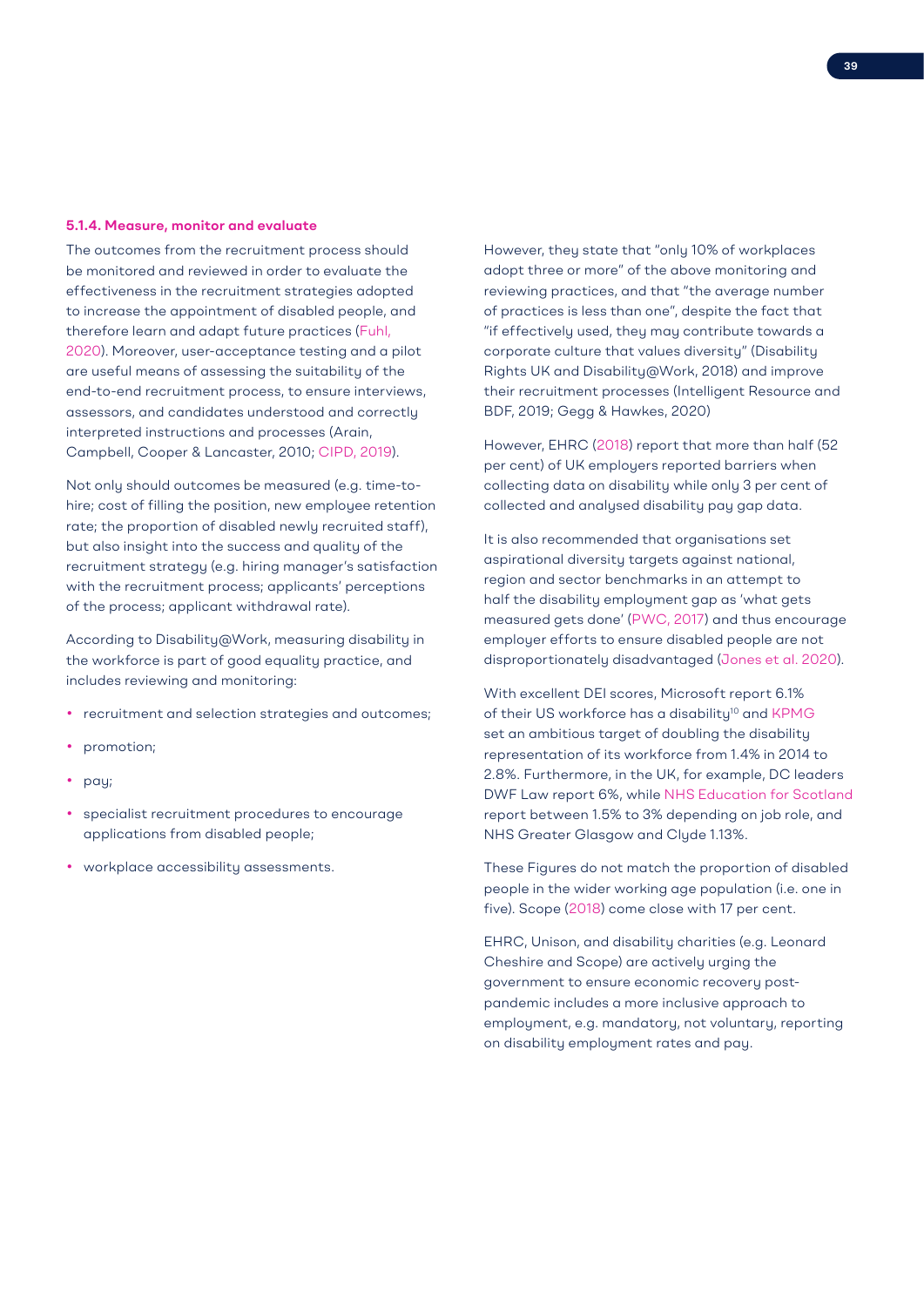#### **5.2. Model Creation**

Without existing models for inclusive recruitment, a model (as a graphical representation) of the components to ensure effective recruitment and selection practices can be extrapolated (Figure 7).

Before even considering the means of attracting and selecting applicants, the context of the organisation needs to be considered – from sector and industry to size. These contextual factors will likely impact the likelihood of an inclusive culture and how that 'looks' in practice to an external viewer – thus impacting reputation and appeal to a potential workforce. Once appropriate attraction and selection methods are carried out and a hiring decision made, this process can be evaluated to understand how it feeds back into the implementation of policy in practice and improves the representation of disabled people in the organisation.

# **figure 7** A Proposed Inclusive Recruitment Model

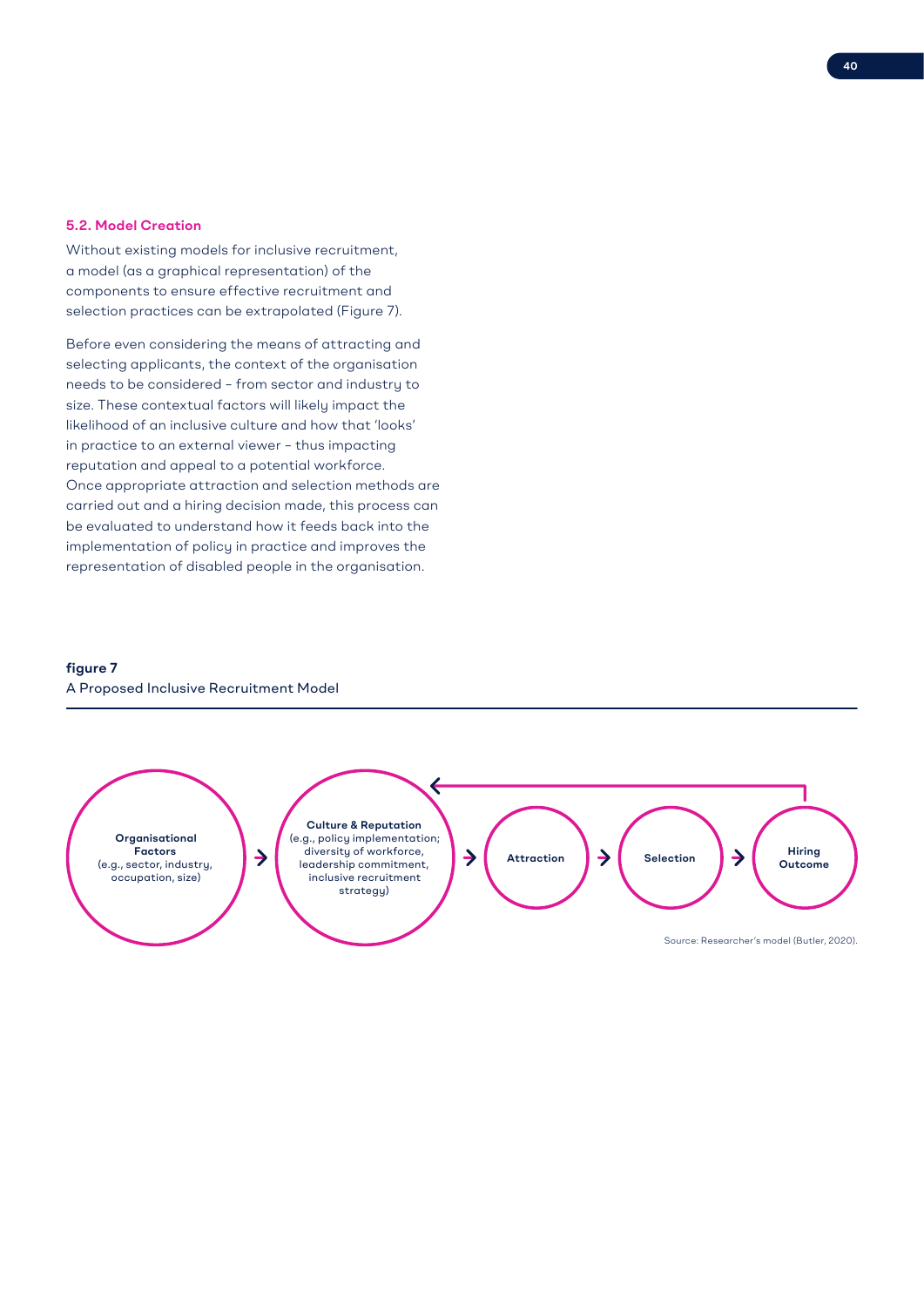# **Analysis: Inclusive Recruitment in Scotland**

Some employers are leading the way in bringing disabled people into to their workforces.

- See here for international organisational practices set out by the International Labor Organisation.
- Other examples of 'good practice' are included in the Royal Academy of Engineering website, which highlights case studies within the engineering sector.

The 'good practice' highlighted in the previous section was compared against inclusive recruitment practices across DC leaders in Scotland.

Considering that disabled people are already represented in growth industries and occupations (despite being low-skilled positions) there should be enough evidence of good practice from existing employers – both large and small – to promote the benefits of an inclusive workforce. However, evidence of effective inclusive recruitment is elusive.

The reporting of statistics is limited and the presence of positive messaging on the webpages and marketing materials of DC leaders was unexpectedly absent. Moreover, where it does exist it required considerable searching and effort to find.

A review of DC Leaders in Scotland has found that there is little evidence of the employer seeking to recruit a diverse workforce (Table 7). For example, despite being DC leaders, only two displayed the badge on their website (NHS Greater Glasgow and Clyde, and Access to Industry).

# **table 7** Disability Confident Leaders in Scotland.

| Organisation<br>(City, Industry)                                                  | <b>DC</b><br>Badge? | Inclusion<br>Policy? | <b>Evaluation of inclusive recruitment</b>                                                                                                                                                        | Impact or measurement?                                                                                                         |
|-----------------------------------------------------------------------------------|---------------------|----------------------|---------------------------------------------------------------------------------------------------------------------------------------------------------------------------------------------------|--------------------------------------------------------------------------------------------------------------------------------|
| Aberdeen City Council<br>(Aberdeen, Public Sector)                                | <b>No</b>           | <b>Yes</b>           | Diversity and Equality policy is from 2012;<br>No obvious references to disability in the 'jobs'<br>page; Clear insight into the recruitment process<br>but no mention of reasonable adjustments. | 2.9% of employees in 2016<br>had a disability; reported<br>success rates of disabled<br>candidates from 2015-16<br>$(3.5\%)$ . |
| Bon Accord Care (Aberdeen,<br>Care, childcare or social care)                     | <b>No</b>           | No                   | No mention of reasonable adjustments or<br>disability inclusion within 'works with us' section;<br>There is an accessibility option on website.                                                   | N/A                                                                                                                            |
| Corporate Insignia<br>(Cumbernauld, Other)                                        | <b>No</b>           | <b>No</b>            | Limited website with no recruitment page.                                                                                                                                                         | N/A                                                                                                                            |
| Beam Specialist Orthodontic<br>Practice (Dundee, Health)                          | <b>No</b>           | <b>No</b>            | Reference to access for disabled patients;<br>No vacancy page or insight into<br>their inclusion policies.                                                                                        | N/A                                                                                                                            |
| <b>Anchor Nursing &amp; Social Care</b><br>(Dunfermline, Recruitment<br>Agencies) | <b>No</b>           | <b>No</b>            | No explicit reference<br>to recruiting disabled people.                                                                                                                                           | N/A                                                                                                                            |
| Ardnahein Care (Dunoon,<br>Care, childcare or social care)                        | <b>No</b>           | <b>No</b>            | No vacancies, but page does not address<br>inclusive recruitment.                                                                                                                                 | N/A                                                                                                                            |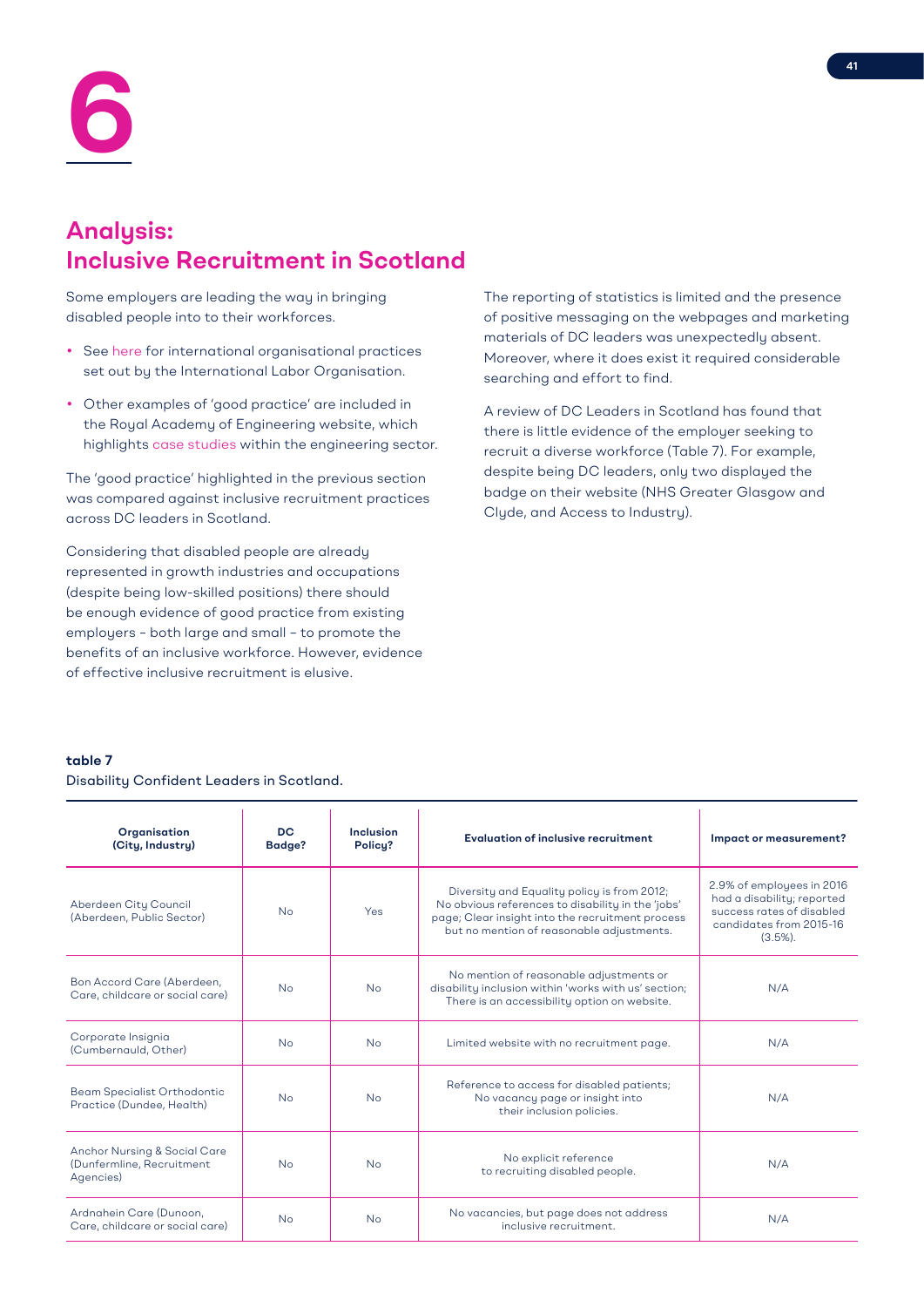| Organisation<br>(City, Industry)                                                                                                                                                                                                                                                                                                                                                                                                                                                                                                                                                  | <b>DC</b><br>Badge? | Inclusion<br>Policy?                                                                                                                                                                                | <b>Evaluation of inclusive recruitment</b>                                                                                                                                                                                                                                                                                                                    | Impact or measurement? |
|-----------------------------------------------------------------------------------------------------------------------------------------------------------------------------------------------------------------------------------------------------------------------------------------------------------------------------------------------------------------------------------------------------------------------------------------------------------------------------------------------------------------------------------------------------------------------------------|---------------------|-----------------------------------------------------------------------------------------------------------------------------------------------------------------------------------------------------|---------------------------------------------------------------------------------------------------------------------------------------------------------------------------------------------------------------------------------------------------------------------------------------------------------------------------------------------------------------|------------------------|
| Access To Industry<br>(Edinburgh, Voluntary,<br>charity and social enterprise)                                                                                                                                                                                                                                                                                                                                                                                                                                                                                                    | Yes                 | <b>No</b>                                                                                                                                                                                           | No mention of reasonable adjustments or actively<br>seeking disabled jobseekers; Do note that<br>"Interviews will be held over a digital platform".                                                                                                                                                                                                           | N/A                    |
| AstroAgency (Edinburgh, other)                                                                                                                                                                                                                                                                                                                                                                                                                                                                                                                                                    | No                  | No.                                                                                                                                                                                                 | No sign of inclusive recruitment.                                                                                                                                                                                                                                                                                                                             | N/A                    |
| Audit Scotland (Edinburgh,<br>Public Sector)                                                                                                                                                                                                                                                                                                                                                                                                                                                                                                                                      | <b>No</b>           | Yes                                                                                                                                                                                                 | Digital Accessibility Centre accredited; Equalities<br>report (2017/19) highlighting intention to improve<br>inclusive recruitment - seeking feedback and<br>refreshing R&S training; Acknowledge DC status<br>but no badge on careers page and no explicit<br>references to disability inclusion; No links to<br>recruitment process/reasonable adjustments. | N/A                    |
| Children's Hospices<br><b>Across Scotland</b><br>(Edinburgh, Voluntary, charity<br>and social enterprise)                                                                                                                                                                                                                                                                                                                                                                                                                                                                         | <b>No</b>           | <b>No</b>                                                                                                                                                                                           | Evidence of diverse learning opportunities.                                                                                                                                                                                                                                                                                                                   | N/A                    |
| Copperworks Housing<br>Association (Voluntary, charity<br>and social enterprise)                                                                                                                                                                                                                                                                                                                                                                                                                                                                                                  | <b>No</b>           | <b>No</b>                                                                                                                                                                                           | No D&I policy amongst HR policies, general E/D<br>policy from 2017; No careers/vacancy page.                                                                                                                                                                                                                                                                  | N/A                    |
| <b>Bute Fabrics</b><br>(Rothesay, Manufacturing<br>and engineering)                                                                                                                                                                                                                                                                                                                                                                                                                                                                                                               | No                  | <b>No</b>                                                                                                                                                                                           | No careers page                                                                                                                                                                                                                                                                                                                                               | N/A                    |
| Babes in the Wood<br>(Stirling, Voluntary, charity<br>and social enterprise)                                                                                                                                                                                                                                                                                                                                                                                                                                                                                                      | <b>No</b>           | <b>No</b>                                                                                                                                                                                           | Only volunteer opportunities without clear<br>description.                                                                                                                                                                                                                                                                                                    | N/A                    |
| Not an obvious D&I page -but evidence of "job<br>interview guarantee"; Evidence of increased<br>training attendance- both mandatory and<br>voluntary.<br>DC with explicit commitment to actively looking<br>NHS Greater Glasgow and<br>to attract and recruit disabled people, and<br>Yes<br>Yes<br>Clyde (Glasgow, Public Sector)<br>a published Workforce Equality Action Plan<br>overseen by the Workforce Equality Group<br>(WEG): actions include Staff engagement<br>through a Staff Disability Forum; World<br>Disabilities Day, and analysing workforce<br>equality data. |                     | Disclosure of disability<br>is 1.13%, a slight increase<br>on previous years since<br>employees were able to<br>provide their data through<br>a 'self-service' option to<br>capture qualities data. |                                                                                                                                                                                                                                                                                                                                                               |                        |
| <b>Ayrshire Complementary</b><br>Therapy (Ardrossan, Health)                                                                                                                                                                                                                                                                                                                                                                                                                                                                                                                      | No                  | <b>No</b>                                                                                                                                                                                           | No website                                                                                                                                                                                                                                                                                                                                                    | N/A                    |
| <b>AES Solar</b><br>(Forres, Manufacturing<br>and Engineering)                                                                                                                                                                                                                                                                                                                                                                                                                                                                                                                    | No                  | <b>No</b>                                                                                                                                                                                           | No reference to inclusive recruitment                                                                                                                                                                                                                                                                                                                         | N/A                    |
| Diamond Cabs (Galashiels,<br>Transport and Logistics)                                                                                                                                                                                                                                                                                                                                                                                                                                                                                                                             | No                  | No                                                                                                                                                                                                  | No website                                                                                                                                                                                                                                                                                                                                                    | N/A                    |
| <b>Broxden Farm</b><br>(Perth, Hospitality)                                                                                                                                                                                                                                                                                                                                                                                                                                                                                                                                       | <b>No</b>           | No                                                                                                                                                                                                  | No careers / vacancies page                                                                                                                                                                                                                                                                                                                                   | N/A                    |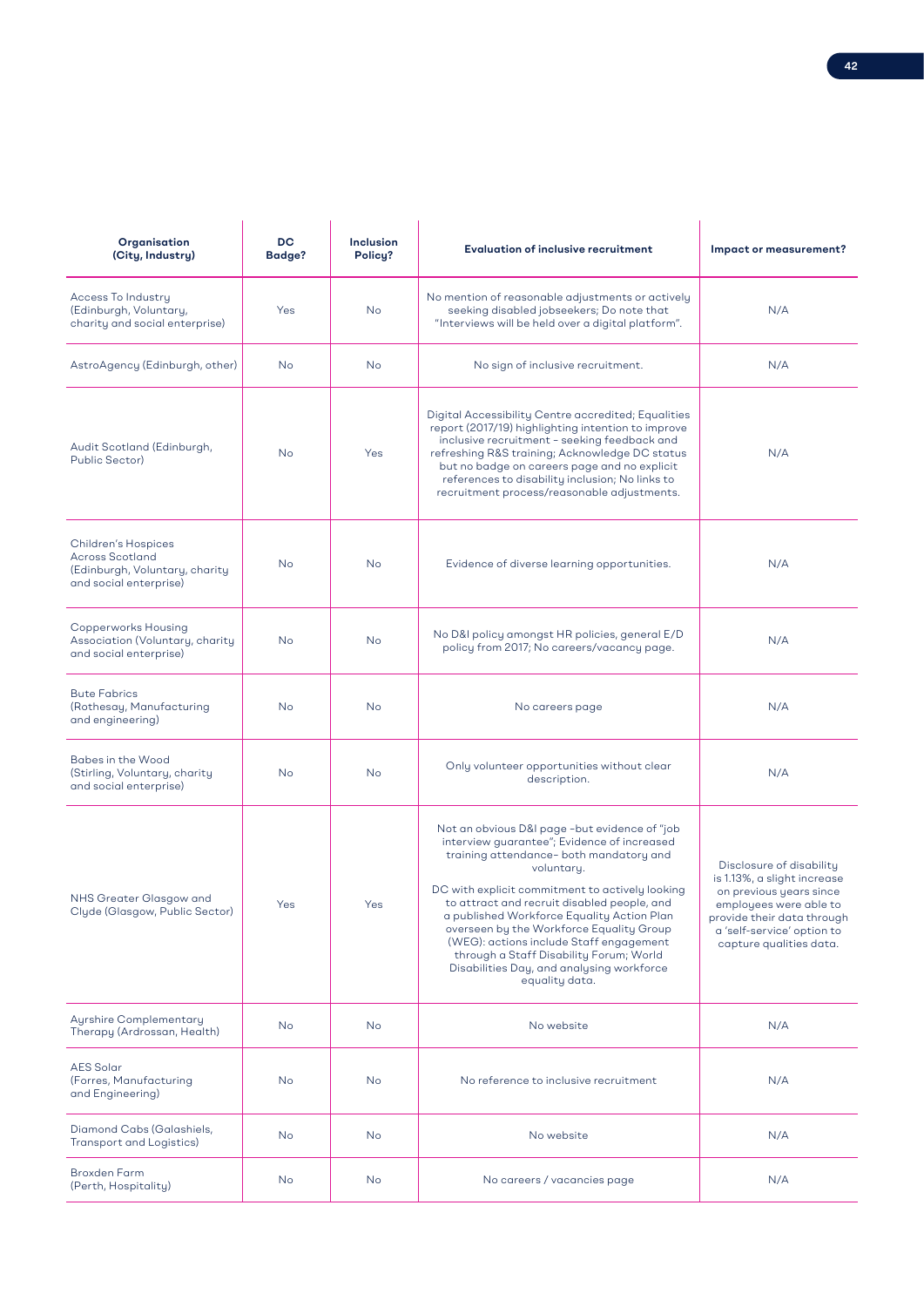Nevertheless, Scottish Government, as an employer, have the most transparent approach to inclusive recruitment found amongst the research. Scottish Government Recruitment and Retention Plan for Disabled People (2019) sits within a framework of other plans and programmes, specifically A Fairer Scotland for Disabled People: employment action plan (2018).

The plan focuses on what SG, as an employer, will do to reduce inequalities, but also intends to set an example for the wider public sector in Scotland. There are 4 key outcomes, each of which contributes to inclusive hiring:

- 1. Become an employer of choice for disabled people with strong representation of disabled people at all levels of our workforce
- 2. We have an inclusive and supportive culture where disabled people can be themselves at work
- 3. Our corporate policies and practices work well, and work well together, to enable disabled people to thrive at work.
- 4. We create accessible workplaces where everyone can thrive at work

Specifically Outcome 1 sets a target for external recruitment: on average over the next 6 years, 25% of successful candidates employed with SG should be disabled people. That is, by 2025, 19% of the overall workforce should be made up of disabled people. They are already progressing towards this goal, with an increase from 8% in 2016 to 16% in 2018.

Their engagement work highlighted that there were "Anxieties expressed that disability risks being viewed as a barrier to promotion" and "that achieving our target will require us to set and achieve consistently high standards for the operation of processes around recruitment and on- boarding", but they have a series of activities that align to 'good practice' in regard to inclusive recruitment, including, for example:

- Engaging with Disabled People's Organisations to develop and implement better outreach methods to attract more disabled people
- More joined up approach between our emplouability programme, Fair Start Scotland, and our own recruitment processes.
- Ensuring accessibility of online presence, and making use of multiple formats for advertising and applying for jobs.
- Working to ensure all recruitment reflects the good practice learned from centralised campaigns that have successfully attracted more disabled people.
- Building on learning from successful interview and selection methods that support disability equality.
- Developing a joined-up service to better meet candidates' needs during recruitment, and enable a smooth transition for successful candidates into the organisation.
- Providing constructive feedback to unsuccessful disabled candidates who are interviewed for jobs in the Scottish Government.
- Expanding our paid work experience opportunities for disabled people at all levels of experience.
- Undertaking a review of our Senior Civil Service resourcing and selection methods to ensure an inclusive approach.
- Continuing to implement and develop new positive action initiatives to address underrepresentation of disabled people.

They also note that progress will be measured, with a commitment to annually evaluating changes in patterns of disability in the workforce; external recruitment; Senior Civil Service recruitment; Retention rates; Progression rates; and the Pay gap.

Outcomes 2-4 which only serve to address the whole-systems approach SG have taken to address the disability employment gap.

Therefore, overall, it is challenging to analyse the overall effectiveness of identified 'good practice' tools and methods for effective inclusive recruitment. Not only is academic literature scant, but organisations in Scotland who have signed up to commit to promoting disability inclusion and encourage other organisations to do the same, are not obviously (i.e. through their websites as their main marketing tool identifying their brand) explicitly committing to employing disabled people.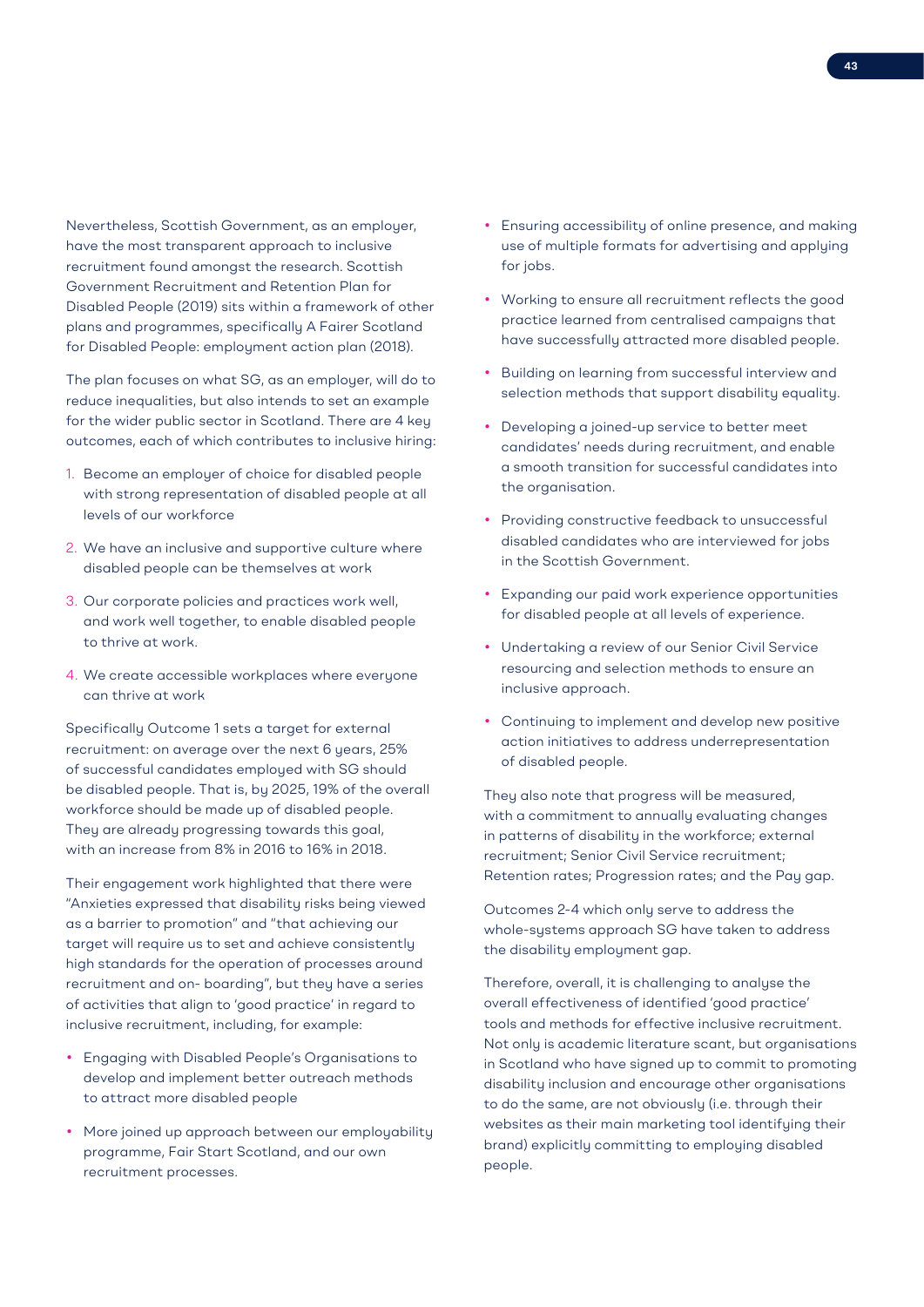# **Conclusion**

Despite the reported benefits to hiring disabled talent, the challenges individuals face in gaining employment are substantial. Evidence identifies barriers such as employer bias and discrimination, lack of employer knowledge of barriers, limited insight into legislation and access to work opportunities, and organisational accessibility issues.

To build a fully inclusive society, employers must support disabled people at every stage of the recruitment and selection process.

Where problems exist, solutions and recommendations to recruit and select fairly include attraction methods beyond accessible job adverts spread across a range of advertising mediums to, for example: standardised selection; avoiding non-essential selection criteria which unfairly discriminates; and increased outreach. However, the key challenge is to provide employers with the knowledge and skills they need to become more confident about disability and to illuminate the business case for employing disabled individuals.

Therefore, the strategic context is crucial. Inclusive recruitment is about aligning recruitment practices with the organisational culture. An inclusive culture can be created by improving the knowledge and commitment of leaders and managers, and developing inclusive processes and policies, while measuring and monitoring ambitious recruitment targets.

A positive effect of an inclusive culture is a brand that attracts a diverse workforce.

However, the evidence of theory in practice is still too limited to carry out any robust analysis of 'what works'. There appears to be a lack of reporting and promoting of inclusive recruitment for disabled people – which is not to say it does not occur – it is just not sufficiently promoted. Where data is present, it is questionable whether the targets are ambitious enough – with DC leaders setting hiring target well below the current proportion of working age disabled people in Scotland.

Labour market statistics suggest there is a similar representation of disabled and non-disabled people across Scotland's dominant industries, yet disabled people are still disproportionately disadvantaged by workplace practices. Therefore, a wider cultural change is required to ensure labour market opportunities are available for disabled people - including a shift in employer attitudes and active engagement in inclusive recruitment.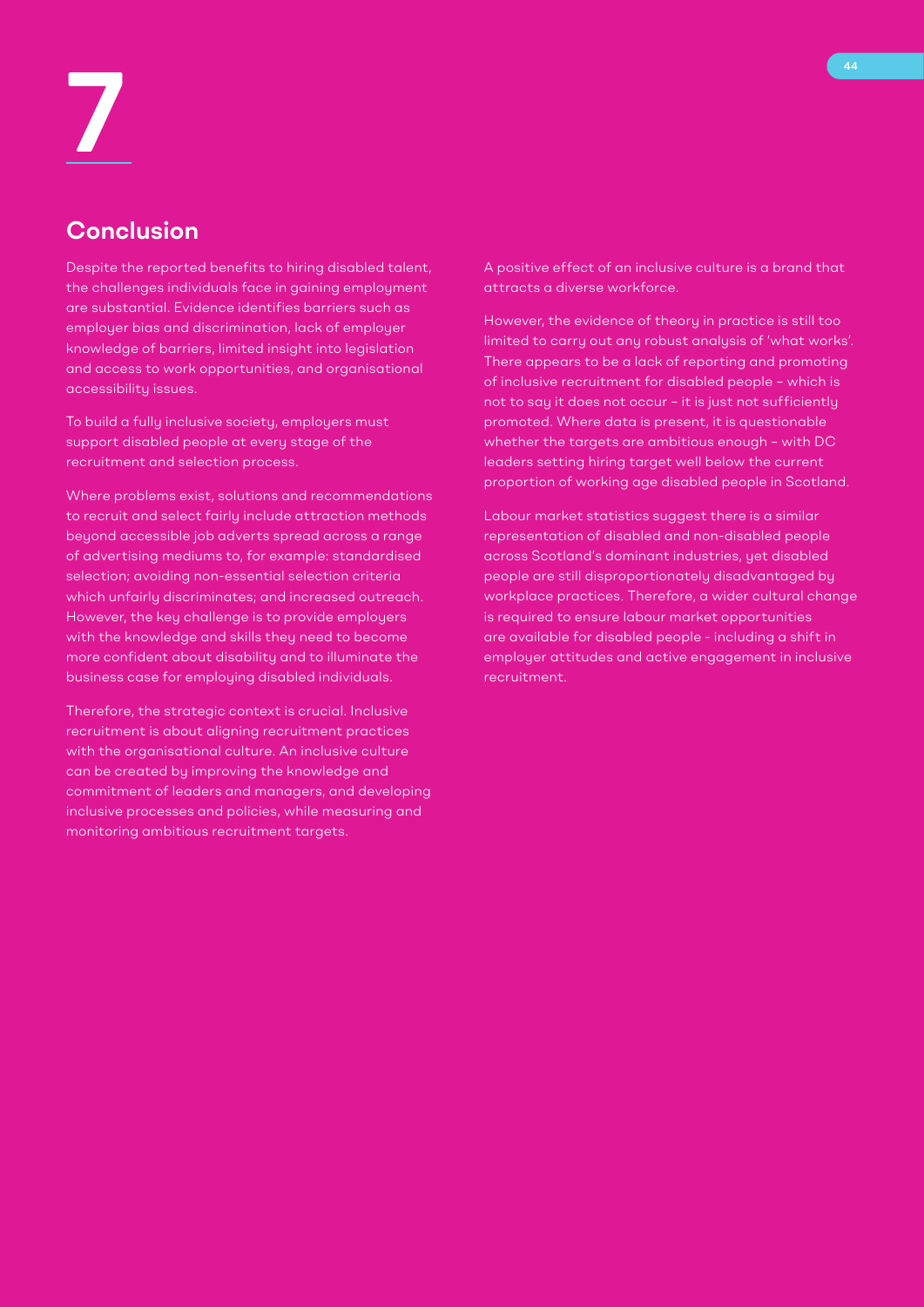# **end notes**

- i Vornholt, K., et al. (2018): Disability and 27(1), 40-55. Retrieved from: http://dx.doi.org/10. 1080/1359432X.2017.1387536
- Disabilities: A Survey of the Literature. Retrieved from: https://www.cprf.org/studies/whyemployers-dont-hire-people-with-disabilities-asurvey-of-the-literature/
- Towards Hiring and Retaining People with Disabilities: A Review of the Literature. The 19. Retrieved from: https://www.researchgate. net/publication/259433480\_Employers'\_ Attitudes\_Towards\_Hiring\_and\_Retaining\_ People\_with\_Disabilities\_A\_Review\_of\_the\_ Literature
- iv Leonard Cheshire. (2020). Locked out of the labour market: The impact of Covid-19 on disabled adults in accessing good work – now and into the future. Retrieved from: https://www. leonardcheshire.org/sites/default/files/2020-10/ Locked-out-of-labour-market.pdf
- v Houtenville and Kalargyrou (2012). People on Recruitment Practices, Strategies, and Q. 53. 40-52. 10.1177/1938965511424151. From: https://www.researchgate.net/ publication/254084430\_People\_with\_ Disabilities\_Employers'\_Perspectives\_on\_ Recruitment\_Practices\_Strategies\_and\_ Challenges in Leisure and Hospitality
- vi Lindsay, S., Cagliostro, E., Albarico, M., Mortaji, benefits of hiring people with disabilities. Journal of occupational rehabilitation, 1-22. Link: https:// link.springer.com/article/10.1007/s10926-018- 9756-z
- vii Lengnick-Hall, M. L., Gaunt, P. M., & Kulkarni, M. (2008). Overlooked and underutilized: 255–273. from: https://www.researchgate. net/publication/227635989\_Overlooked\_and\_ Underutilized\_People\_with\_Disabilities\_are\_an\_ Untapped\_Human\_Resource
- viii Hyland, P. & Rutigliano, P. (2013). Eradicating Disabilities. Industrial and Organizational Psychology. 6. 10.1111/iops.12087. From: https:// www.researchgate.net/publication/259550627\_ Eradicating\_Discrimination\_Identifying\_and\_ Removing\_Workplace\_Barriers\_for\_Employees\_ With Disabilities
- Jetha, A. (2020). The Participation of People Psychology, 35(2). Retrieved from: https://www. researchgate.net/publication/330828324\_The\_ Participation\_of\_People\_with\_Disabilities\_in\_ the\_Workplace\_Across\_the\_Employment\_Cycle\_ Employer\_Concerns\_and\_Research\_Evidence
- Retrieved from: http://www.leonardcheshire.org/ sites/default/files/2020-02/reimagining-theworkplace-disability-inclusive-employment.pdf
- xi Disability Rights UK and Disability@Work. Retrieved from:. https://www.disabilityrightsuk. org/sites/default/files/pdf/buildingforsuccess. pdf
- xii Intelligent Resource and BDF (2019). Disability Inclusion Whitepaper. From https://www. intelligent-resource.com/disability-reportdownload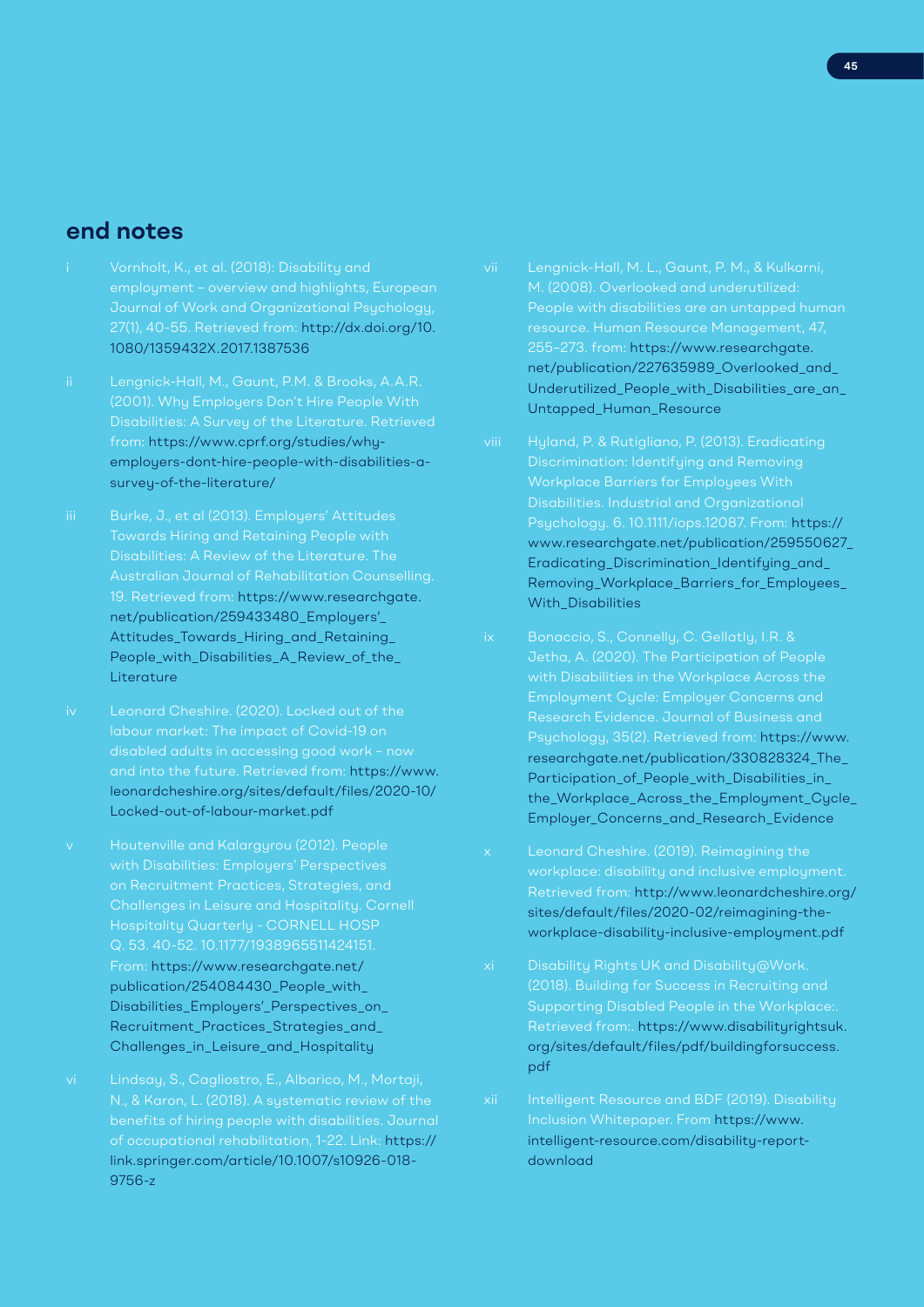# **end notes**

- Retrieved from: www.hrmagazine.co.uk/ article-details/recruitment-processes-failingdisabled-people-1 and www.independent.co.uk/ news/uk/home-news/ disabled-people-jobsapplications-more-able- bodied-stats-beforeemployment-a7970701.html
- xiv Erickson, William & Schrader, Sarah & Bruyere, Susanne & Vanlooy, Sara. (2013). Perspectives, Policies, and Practices Regarding the Employment of Persons With Disabilities. Rehabilitation Counseling Bulletin. 57. 195- 208. From: https://www.researchgate.net/ publication/275515751\_The\_Employment\_ Environment\_Employer\_Perspectives\_Policies\_ and\_Practices\_Regarding\_the\_Employment\_of\_ Persons\_With\_Disabilities/citation/download
- job search: Towards a multi-level integration. From https://e-tarjome.com/storage/panel/ fileuploads/2019-08-13/1565684602\_E11555-etarjome.pdf
- xvi Thebe, T.P. & Van der Waldt, G. (2014). Van der Waldt, Gerrit & Thebe, TP. (2015). A recruitment From: https://www.researchgate.net/ publication/281451428\_A\_RECRUITMENT\_AND SELECTION\_PROCESS\_MODEL\_THE\_CASE\_ OF THE DEPARTMENT OF JUSTICE AND CONSTITUTIONAL\_DEVELOPMENT
- xvii Powell, A. (2020a). Disabled People in Employment. Briefing Paper, Number 7540. from http://researchbriefings.files.parliament. uk/documents/CBP-7540/CBP-7540.pdf
- disabled people. Briefing Paper, Number 0666. from http://researchbriefings.files.parliament. uk/documents/CBP-7540/CBP-7540.pdf
- xix Clayton, S., et al. (2011). Effectiveness of 22. 434-9. From: https://www.researchgate.net/ publication/51547372\_Effectiveness\_of\_returnto-work\_interventions\_for\_disabled\_people\_A\_ systematic\_review\_of\_government\_initiatives\_ focused\_on\_changing\_the\_behaviour\_of\_ employers